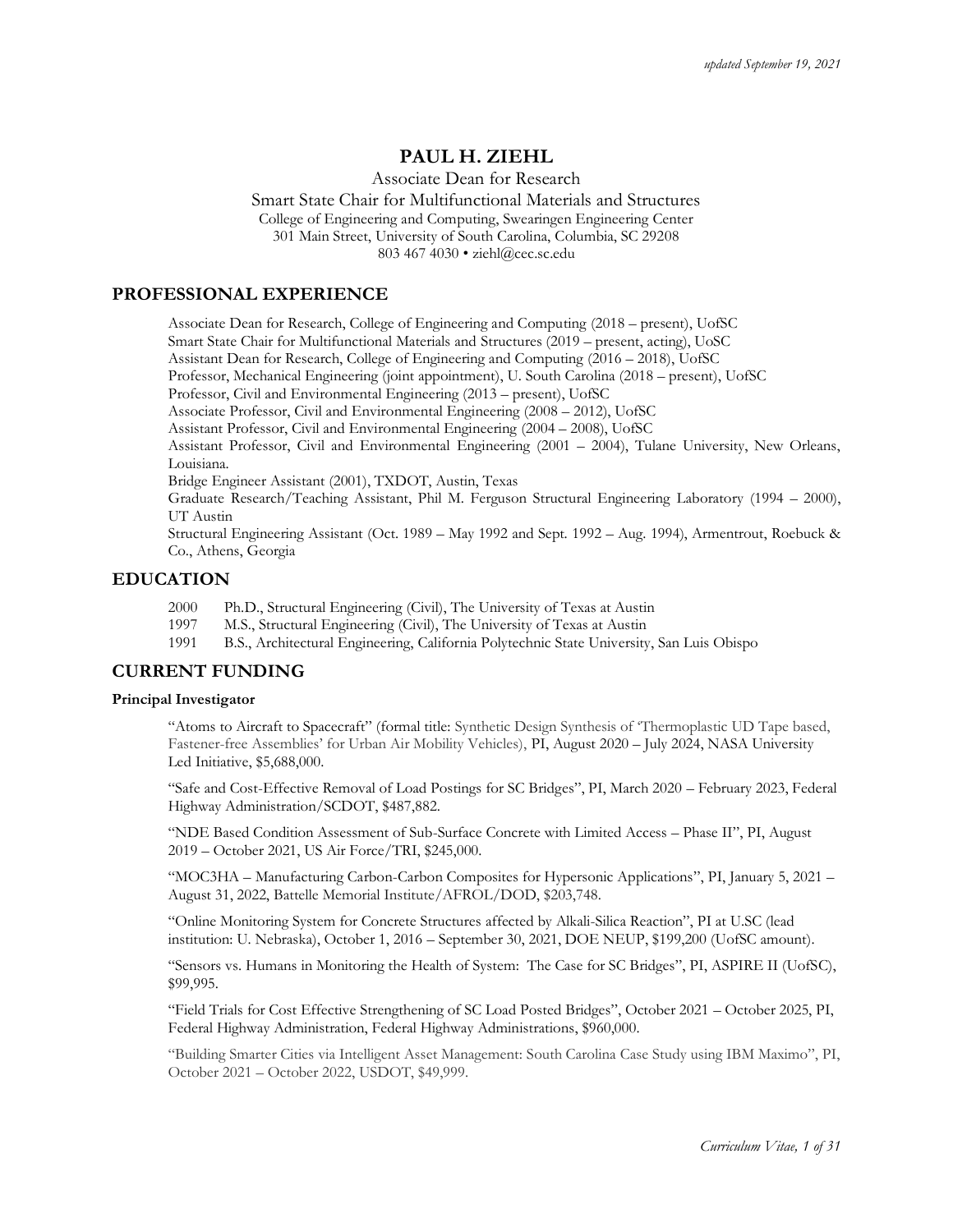"Digital Twins to Increase Mobility in Rural South Carolina", PI, October 2020 – March 2022, USDOT, \$59,999.

#### **Co-Principal Investigator**

"Innovative Manufacturing, Operation, and Certification of Advanced Structures for Civil Vertical Lift Vehicles (IMOCAS)", co-PI, September 2021 – September 2024, NASA University Led Initiative, \$1,599,446 (UofSC amount).

"Robust Wireless Skin Sensor Networks for Long-Term Fatigue Crack Monitoring of Bridges", co-PI, May 2020 – May 2023, Federal Highway Administration/IOWA DOT, \$80,000.

"Automatic Extraction of Vehicle, Bicycle, and Pedestrian Traffic from Video Data", co-PI, September 2018 – February 2022, Federal Highway Administration, \$148,890.

"Real-time Edge Computing in Structures Experiencing Shock", co-PI, September 2020 – September 2022, Air Force Office of Scientific Research, \$201,882.

"CAE Simulation Modeling", Fraunhofer, co-PI, January 2020 – January 2021, Fraunhofer, \$40,000.

"Distributed Condition Prognostics System for Navy Shipboard Machinery", co-PI (PI: B. Zhang, U. South Carolina), August 2017 – August 2022, Navy Surface Warfare Center/DOD, \$294,672.

### **COMPLETED FUNDING**

"Strengthening of SC Bridges", PI, February 2020 – January 2021, Federal Highway Administration, \$200,000.

"Progressive Damage Analysis, TC1 2C18, Advanced Composites Consortium", co-PI (PI: Z. Gurdal, U. South Carolina), January 2017 – November 2019, NASA, \$759,833 (U.SC amount).

"NDE Based Condition Assessment of Sub-Surface Concrete with Limited Access – Phase I", PI, August 2018 – April 2019, US Air Force/TRI, \$43,000.

"Development of Pavement Design and Investigation Strategies for Non-Interstate Routes", co-PI (PI: N. Huynh, U. South Carolina), September 2017 – December 2018, FHWA/SCDOT, \$86,677 (U.SC amount).

"Stress Wave Propagation Simulation for Stress Corrosion Cracking Applied to Austenitic Stainless Steel Dry Cask Storage Systems", PI, October 2017 – March 2019, Electric Power Research Institute (EPRI), \$110,000.

"Assessment of Structural Degradation for Bridges and Culverts", PI (collaboration with Clemson U.), January 2018 – June 2020, SCDOT, \$349,927.

"Improved Resiliency of Transportation Networks through Connected Mobility", PI (collaboration with Clemson U.), August 1, 2017 – July 31, 2018, Clemson U./USDOT Center for Connected Multimodal Mobility, \$47,500 (U.SC amount, funded through C2M2).

"Center for Connected Multimodal Mobility (C2M2)", co-PI at U.SC (PI: M. Chowdhury, Clemson U., PI at U.SC: N. Huynh), November 30, 2016 - September 30, 2022, Clemson U./USDOT University Transportation Centers Program, \$1,263,045 (U.SC amount).

"Evaluation of Inclined Cracking in Prestressed Concrete Bridge Girders", PI, August 2016 – September 2017, New Mexico State University/New Mexico DOT, \$19,999.

"Feasibility Study for Rapid Condition Assessment of Bridge Decks", PI, January 1, 2016 –September 30, 2018, FHWA/SCDOT, \$247,500.

"Wireless Damage Assessment during Manufacturing", PI, January 1, 2016 – June 30, 2017, the Boeing Company, \$50,320.

"SCDOT Asset Collection", co-PI, March 1, 2015 – January 29, 2017, FHWA/SCDOT (Clemson lead institution), \$120,000 (U.SC amount).

"Acoustic Emission Evaluation of Bridge Superstructure", PI, September 2015 – August 2016, New Mexico State University/New Mexico DOT, \$24,995.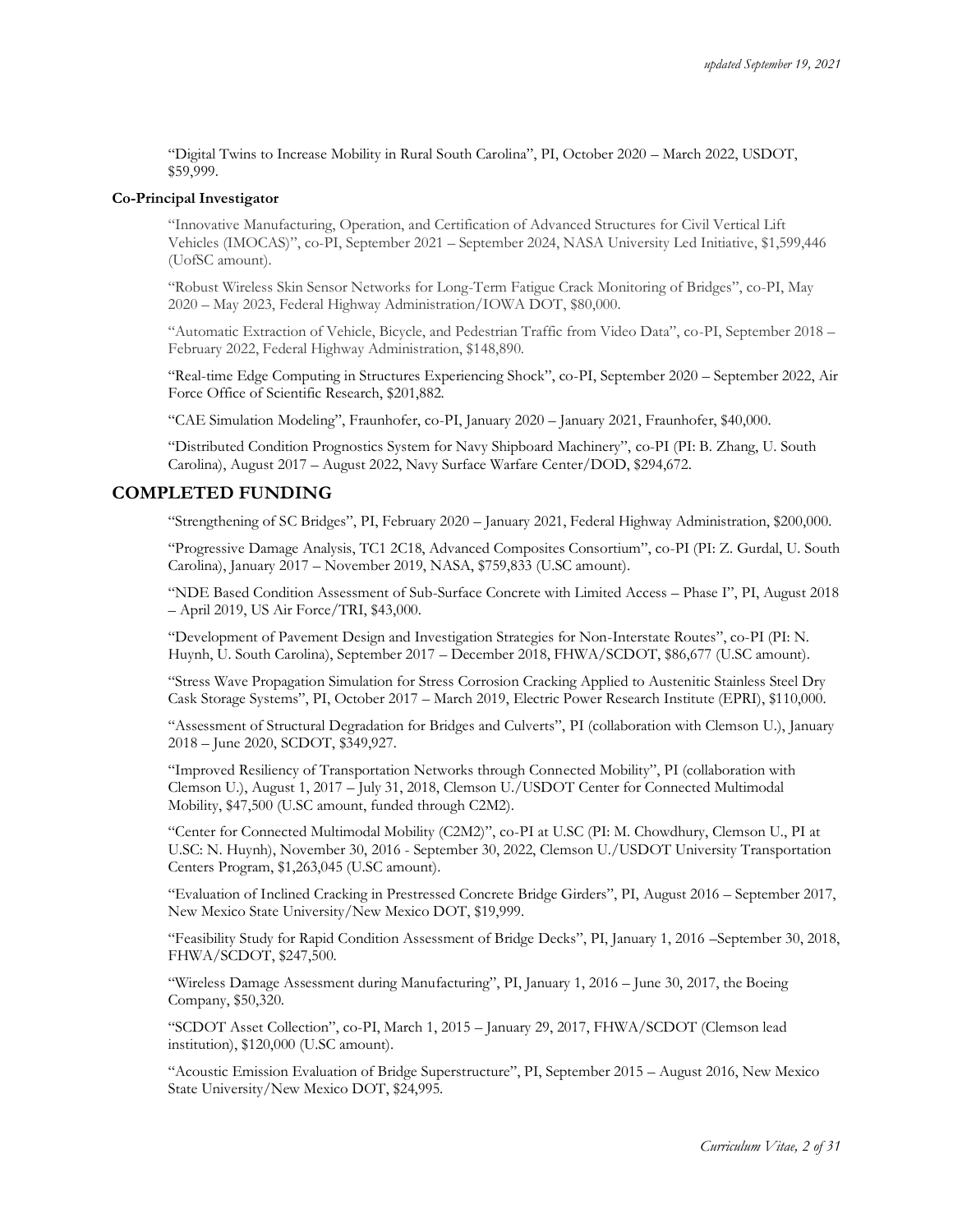"Performance of Double Tee Flange Connections and Joint Leakage in Parking Structures", PI, August 15, 2015 – August 15, 2016, PCI Foundation (Fellowship: Rafal Anay), \$35,000.

"Radionuclide Waste Disposal: Development of Multi-Scale Experimental and Modeling Capabilities", co-PI, August 2014 – August 2017, DOE, total amount: \$5,250,000 (DE SC0012530, Clemson U.); USC amount: \$1,035,000 (sub-award 1750-219-2020199).

"Acoustic Emission Sensor Systems ISD Sensor Network Demonstration", PI, July 2014 – December 2015, Savannah River National Laboratory/DOE/SCUREF, \$89,779.

"Structural Health Monitoring (SHM) of Composite Structure for Airplanes and Helicopters Based on Passive Sensing of Acoustic Emission", co-PI, December 15, 2014 – December 31, 2016, Fokker Aircraft, \$191,264.

"Workshop on Multi-Scale Modeling and Estimation of Time or Cycles to Failure of Aging Components and Systems: Deterministic and Stochastic Models of Fatigue with and without NDE Data on Defect Growth and Load Estimation", Changwon, Republic of Korea, PI, June 2014 – February 2015, National Science Foundation, \$14,923.

"N122-110 Innovative Structural Health Monitoring (SHM) System Capable of Detecting, Localizing, and Characterizing Damage in Composite Aircraft Structures", PI, November 2012 – March 2013, U.S. Navy, \$22,000.

"Self-Powered Wireless Sensor Network for Structural Bridge Health Prognosis", PI (U. South Carolina), February 2009 - January 2014, NIST, \$5,250,000 total, \$1,974,000 (U. South Carolina amount; joint venture with Mistras, U. Miami, and Virginia Tech).

"Distributed Sensing for the Nuclear Infrastructure", PI, May 2012 – August 2013, ASPIRE I – Track III, U. South Carolina, \$13,414.

"Investigation of the Performance and Benefits of Deck Tee Bridge Girders for Accelerated Construction", PI, December 2012 – November 2016, FHWA/SCDOT, \$199,979.

"AF093-179 Built-In Damage State Detection and Localization Capabilities for Composite Engine Structures (Phase II)", PI, January 2012 - June 2013, USAF/TRI, \$129,998.

"In-Situ Monitoring of Precast Approach Slabs", PI, July 2012 – March 2015, FHWA/SCDOT, \$26,000.

"In-Situ Decommissioning Sensor Network, Meso-scale Test Bed", PI, July 2011 - December 2011, DOE, \$60,000.

"AF093-179 Built-In Damage State Detection and Localization Capabilities for Composite Engine Structures (Phase I)", PI, August 2010 - December 2010, USAF/TRI, \$22,938.

"Innovative Bridge Research and Design Project: Connections between Prestressed Concrete Piles and Precast Concrete Bent Caps", PI, March 2010 - May 2011, FHWA/SCDOT, \$150,000.

"Testing of T&TD Brackets", PI, February 2010 - June 2010, Force Protection, \$30,000.

"AF073-119: Inspection of Subsurface Flaws around Fasteners on Aircraft", PI, June 2009 - September 2009, USAF/TRI, \$20,000.

"Investigation of Spliced Concrete Pile Connections", PI, December 2007 - December 2008, Sun Piledriving Equipment, LLC, \$115,500.

"Behavior of Pile to Pile-Cap Connections Subjected to Seismic Forces", PI, January 2008 - July 2011, FHWA/SCDOT, \$491,000.

"Damage Identification Algorithms for Composite Structures", PI, October 2006 - January 2007, USAF/TRI, \$20,000.

"Sensor Fusion Approach to Structural Health Assessment", PI, April 2006 - June 2007, University of South Carolina (USC) Research and Productive Scholarship Program, \$18,000.

"CLT and AE Methods of In-Situ Load Testing: Comparison and Development of Evaluation Criteria", PI, January 2006 - March 2007, ACI Concrete Research Council, \$9,550.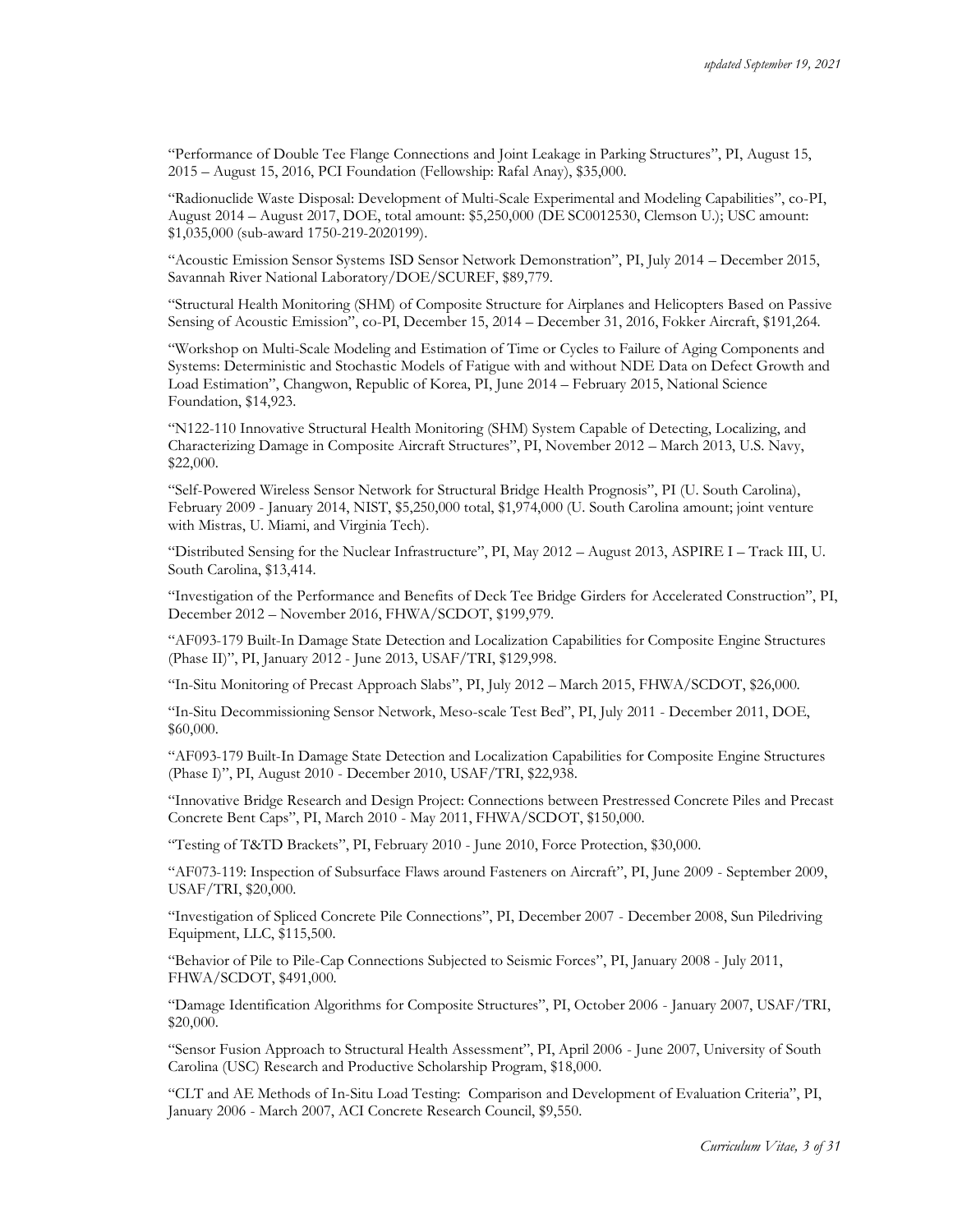"Concept Study – Bridging Small Gaps with Treadways", PI, March 2006 - February 2007, US Army, \$49,994.

"Nanocomposite Concrete Research: Graduate Student Support", PI, March 2006 - March 2007, USC College of Engineering and Computing (CEC), \$21,000.

"Request for Enhancement of Facilities for Competitiveness in Federally Funded Research", PI, USC-Vice-President for Research/CEC, February 2005 - June 2006, \$98,238.

"Investigation of the Performance and Benefits of Self Consolidating Concrete", co-PI, May 2005 - September 2009, FHWA/SCDOT, \$245,000.

"Investigation of the Performance and Benefits and Development of Guidelines for the Acceptance of Lightweight Self-Consolidating Concrete", PI (February 2007 – July 2009), co-PI (September 2005 - January 2007), September 2005 – July 2009, SCDOT, \$199,489.

"Vanadium Steel Non-Standard (not a standard military bridge set) Fixed Bridge Case Study – Phase I, II & III", co-PI, July 2006 – June 2008, US Army/ATI (in collaboration with US Army Corps of Engineers – Engineer Research Development Center [ERDC]), Total amount = \$1,283,519.

- *- Phase I: July 2005 – June 2006 (USC budget \$165,000)*
- *- Phase II: July 2006 – June 2007 (USC budget \$101,000)*
- *- Phase III: August 2007 - July 2008 (USC budget \$120,000)*

"Structural Evaluation and Monitoring of a HPS 70W Steel Bridge", co-PI, March 2003-May 2007, FHWA-IBRC program (in collaboration with SCDOT), \$172,806 (assumed in 2004).

"Bridge Rehabilitation Using CFRP Materials", co-PI, SCDOT, \$80,000, January 2001 – April 2005 (assumed in 2004, total amount  $= $506,755$ 

"Optimization of High Performance Prestressed Concrete Girders", PI, November 2003, the Louisiana Transportation Research Center (LTRC), \$5,000.

"Repair of Cracked Prestressed Concrete Girders", PI, September 2004–December 2008, FHWA/Auburn University, \$25,000.

"Nondestructive Evaluation of Fiber Reinforced Polymer Vessels Designed to Act at Elevated Temperature", PI, September 2003 - December 2004, NSF/U. Kansas, \$16,893.

"Health Monitoring for Condition Based Assessment – Phase II SBIR", PI, September 2004-August 2005, U.S. Army/TRI, \$77,250.

"Strengthening of Bridge Beams using Fiber Reinforced Polymers", PI, July 2003 - June 2005, LTRC, \$199,911.

"Health Monitoring for Condition Based Assessment – Option Phase", PI, November 2003 - April 2004, US Army/TRI, \$6,000.

"Health Monitoring for Condition Based Assessment – Phase I SBIR", PI, March 2003 - August 2003, US Army/TRI, \$14,000.

"Monitoring of the Bonnet Carre' Spillway Bridge During Extreme Overload", PI, November 2002 - March 2004, LTRC, \$7,636.

"Nondestructive Evaluation of Fiber Reinforced Polymer Bridges and Decks", PI, July 2002 - December 2002, LTRC, \$5,000.

"Fatigue and Shear Behavior of HPC Bulb-Tee Girders", co-PI, June 2002 - July 2003, LTRC, \$354,496.

"Finite Element Modeling and Nondestructive Evaluation of a Modular Fiber Reinforced Polymer Bridge System", PI, January 2002 - July 2002, NYSDOT/KSCI, \$25,689.

"Structural Health Monitoring of the San Patricio County FRP Bridge", Investigator, November 2003 - August 2006, TxDOT/UT Austin, \$60,000.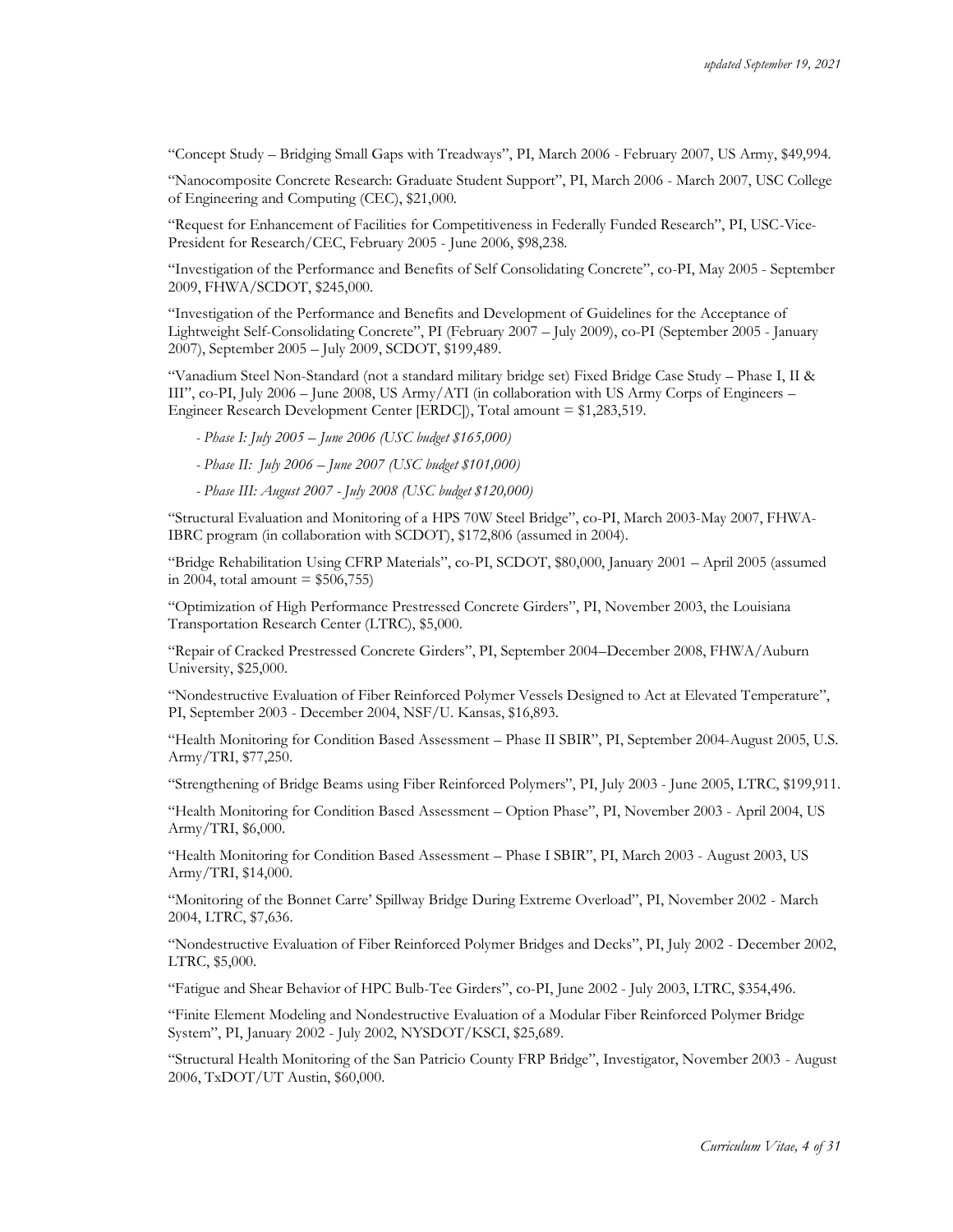"Acoustic Emission Evaluation of FRP Bridge Beams", Investigator, January 2003 - December 2004, TxDOT/UT Austin, \$9,072.

"Fabrication and Quality Control of San Patricio FRP Bridge", Investigator, September 2002, FHWA (travel).

### **JOURNAL PUBLICATIONS** *(individuals supervised by PZ shown in italics)*

- 1. *Anay, R.,* Dennis, M., Addis, T., Roudy, W., **Ziehl, P.,** Tatting, B., Gurdal, Z., and Harik, R., (2021), "An Experimental Investigation Concerning the Effect of AFP Defects on Progressive Damage in CFRP Coupons", *Composite Structures (in revision).*
- 2. Alsalman, A., *Assi, L.,* Kareem, R., Carter, K., and **Ziehl, P**., (2021), "Energy and CO2 Emission Assessments of Alkali-Activated Concrete and Ordinary Portland cement Concrete: A comparative Analysis of Different Grades of Concrete," *Cleaner Environmental Systems (in press).*
- 3. Liu, H.; Laflamme, S.; Li, J.; Bennett, C.; Collins, W.; Downey, A.; **Ziehl, P**., (2021), "Investigation of Surface Textured Sensing Skin for Fatigue Crack Localization and Quantification", *Smart Materials and Structures (in press).*
- 4. *Ai, L., Soltangharaei, V.,* and **Ziehl, P**., (2021), "Evaluation of ASR in Concrete Using Acoustic Emission and Deep Learning", *Journal of Nuclear Engineering and Design (accepted).*
- 5. Kia, M., Amini, A., *Bayat, M.,* and **Ziehl, P.**, (2021), "Probabilistic Seismic Demand Analysis of Structures using Reliability Approaches", *Journal of Earthquake and Tsunami*, DOI: 10.1142/S1793431121500111.
- 6. *Assi, L*., N., Alsalman, A., *Bianco, D.,* **Ziehl, P**., El-Khatib, J., Bayat, M., and Hussein, F., H., (2021) "Multiwall Carbon Nanotubes (MWCNTs) Preparations & Mechanical Effects in OPC Mortar & Paste: A Review," *Journal of Building Engineering (in revision).*
- 7. *Ai, L., Soltangharaei, V.,* **Ziehl, P.**, and van Tooren, M., (2021), "A Smart Impact Detection System for Thermoplastic Aircraft Components based on Acoustic Emission and AdaBoost Algorithm", *International Journal of COMADEM (in press)*.
- 8. *Bayat, M.,* Pakar, I., **Ziehl, P**., (2021), "Nonlinear Vibration of Axially Loaded Railway Track Systems Using Analytical Approach," *Journal of Low-Frequency Noise, Vibration & Active Control* (*in press*).
- 9. *Ai, L., Soltangharaei, V., Bayat, M.,* van Tooren, M., and **Ziehl, P.**, (2021), "Detection of Impact on Aircraft Composite Structure Using Machine Learning Techniques," *Measurement Science and Technology*, *MST-111530, [https://doi.org/10.1088/1361-6501/abe790.](https://doi.org/10.1088/1361-6501/abe790)*
- 10. *Soltangharaei, V., Ai, L., Anay, R.,* **Ziehl, P.**, (2021), "Implementation of Information Entropy, b-value, and Regression Analyses for Temporal Evaluation of AE Data Recorded During ASR Cracking", *ASCE Practice Periodical on Structural Design and Construction,* Volume 26, Issue 1.
- 11. Crabtree, B., Cousins, T., Ross, B., Moore, R., *Soltangharaei, V.,* and **Ziehl, P.**, (2021), "Service Load and Failure Tests of Short Span Precast Reinforced Concrete Arch Beams", *PCI Journal (in press).*
- 12. *Ai, L, Bayat, M., Soltangharaei, V.,* Greer, B., and **Ziehl, P.**, (2021), "Source Localization on Large-Scale Canisters for Nuclear Fuel Storage Using Optimal Number of Acoustic Emission Sensor", *Journal of Nuclear Engineering and Design,* 375 (2021) 111097.
- 13. *Soltangharaei, V., Anay, R., Assi, L., Bayat, M.,* Rose, J., and **Ziehl, P.**, (2021), "Analyzing Acoustic Emission Data to Identify Cracking Modes in Cement Paste using Artificial Neural Network", *Journal of Construction and Building Materials, Volume 267, January 2021, 121047.*
- 14. Crabtree, B., Ross, B., Cousins, T., and **Ziehl, P**., (2021), "Live Load Testing of Flat Precast Slab Bridge to Determine Joint Efficiency and Distribution Factors for Moment", Vol. 35, Issue No. 1, *ASCE Journal of Performance of Constructed Facilities.*
- 15. *Assi, L.,* Deaver, E., and **Ziehl, P.**, (2021), "Effect of Portland Cement Replacement on Short-term Properties of Fly Ash-Based Concrete", *Construction Materials (accepted)*.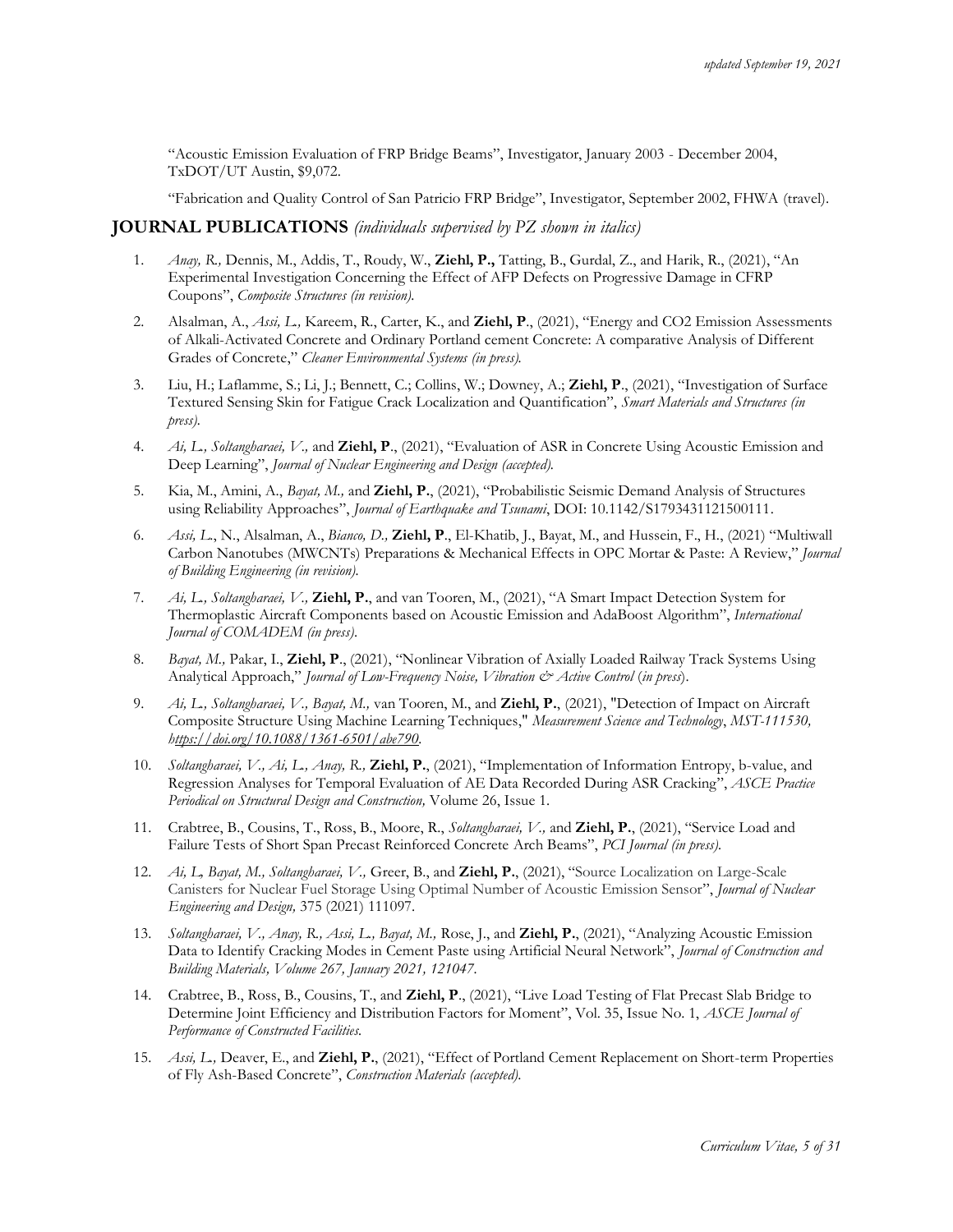- 16. *Soltangharaei, V., Anay, R., Ai, L.,* Giannini, E., Zhu, J., and **Ziehl, P.**, (2020), "Temporal Evaluation of ASR Damage in Concrete Specimens with a Data-Driven Approach", *ASCE Journal of Materials in Civil Engineering*, 32(10): 04020285, DOI: 10.1061/(ASCE)MT.1943-5533.0003353*.*
- 17. Amini, A., Kia, M., *Bayat, M.,* and **Ziehl, P.**, (2020), "Probabilistic Seismic Demand Analysis of Structures Using Reliability Approaches", Probabilistic Seismic Demand Analysis of Structures Using Reliability Approaches, *Journal of Earthquake and Tsunami.*
- 18. *Assi, L*., Deaver, E., **Ziehl, P.**, *Soltangharaei, V.,* Al-Hamadani, Y. A., Yoon, Y., (2020), "Effect of Sonicated Deionized Water on the Early Age Behavior of Portland Cement Based Concrete and Paste", *Journal of Construction and Building Materials, Vol. 247, June 2020,* 118571, https://doi.org/ 10.1016/ j.conbuildmat.2020.118571.
- 19. *Bayat, M.,* Kia, M., *Soltangharaei, V.,* Ahmadi, H., and **Ziehl, P**., (2020), "Bayesian Demand Model Based Seismic Vulnerability Assessment of a Concrete Girder Bridge," *Advances in Concrete Construction, Volume 9, Number 4, April 2020, pages 337-343,* DOI: http://dx.doi.org/10.12989/acc.2020.9.4.337*.*
- 20. *Bayat, M., Soltangharaei, V.,* and **Ziehl, P**., (2020), "Analytical Approach on Nonlinear Vibration of Dry Cask Storage Systems," *Structural Engineering and Mechanics an International Journal, Vol*. *75*, *No*. *2 (2020) 239-246*  DOI: https://doi.org/10.12989/sem.2020.75.2.239.
- 21. *Soltangharaei, V., Hill, J., Ai, L., Anay, R.,* Greer, B., Bayat, M., **Ziehl, P.**, (2020), "Acoustic Emission Technique to Identify Stress Corrosion Cracking Damage, *Structural Engineering and Mechanics, Vol*. *75*, *No*. *6 (2020) 1-* DOI: https://doi.org/10.12989/sem.2020.75.6.001
- 22. *Anay, R.,* Lane, A., Jáuregui, D., Weldon, B., *Soltangharaei, V.,* and **Ziehl, P**., (2020), "On-Site Acoustic-Emission Monitoring for Assessment of a Prestressed Concrete BT-54 AASHTO Girder Bridge", *ASCE Journal of Performance of Constructed Facilities*, Vol. 34, Issue No. 3, 04020034.
- 23. *Anay, R, Assi, L., Soltangharaei, V.,* Abdulshaheed, A., Gleich, H., **Ziehl, P.**, (2020), "Performance of Double Tee Flange Connections and Joint Leakage for Parking Structures," November – December 2020, (ISSN 0887- 9672) V. 65, No. 6, *PCI Journal.*
- 24. Assi, L., Carter, K., Deaver, E., and **Ziehl, P**., (2020), "Review of Availability of Source Materials for Geopolymer/Sustainable Concrete", *Journal of Cleaner Production,* Volume 263, 121477, https://doi.org/10.1016/j.jclepro.2020.121477.
- 25. *Madarshahian, R.,* **Ziehl, P.**, and Caicedo, J., (2019), "Acoustic Emission Bayesian Source Location: Onset Time Challenge", *Mechanical Systems and Signal Processing*, 123, pp. 483 – 495, DOI: 10.1016/j.ymssp.2019.01.021.
- 26. *Madarshahian, R., Soltangharaei, V., Anay, R.,* Caicedo, J., and **Ziehl, P.**, (2019), "Hsu-Nielsen Source Acoustic Emission Data on a Concrete Block," *Data in Brief*. March 6: 103813, DOI: 10.1016/ j.dib.2019.103813.
- 27. *Soltangharaei, V., Anay, R.,* Hayes, N., *Assi, L.,* Le Pape, Y., Ma, Z., and **Ziehl, P.**, (2018), "Damage Mechanism Evaluation of Large-Scale Concrete Structures Affected by Alkali-Silica Reaction Using Acoustic Emission, *Journal of Applied Sciences*, 8 (11), 2148, https://doi.org/10.3390/app8112148.
- 28. *Abdelrahman, M., ElBatanouny, M.,* Dixon, K., Serrato, M., and **Ziehl, P.**, (2018), "Remote Monitoring and Evaluation of Damage at a Decommissioned Nuclear Facility Using Acoustic Emission", *Journal of Applied Sciences*, 8, 1663, 28 pp., doi:10.3390/app8091663.
- 29. *Assi, L.,* Deaver, E., and **Ziehl, P**., (2018), "Using Sucrose for Improvement of Initial and Final Setting Times of Silica Fume Based Activating Solution of Fly Ash Geopolymer Concrete", *Construction and Building Materials*, 191, pp. 47-55.
- 30. *Assi, L.* Carter, K., Deaver, E.., *Anay, R.,* and **Ziehl, P.**, (2018), "Sustainable Concrete: Building a Greener Future", *Journal of Cleaner Production* (DOI: 10.1016/j.jclepro.2018.07.123).
- 31. *Assi, L.,* Deaver, E., and **Ziehl, P.,** (2018), Effect of Source and Particle Size Distribution on the Mechanical and Microstructural Properties of Fly Ash-Based Geopolymer Concrete" *Construction and Building Materials,* 167, pp. 372-380. (DOI: 10.1016/j.conbuildmat.2018.01.193).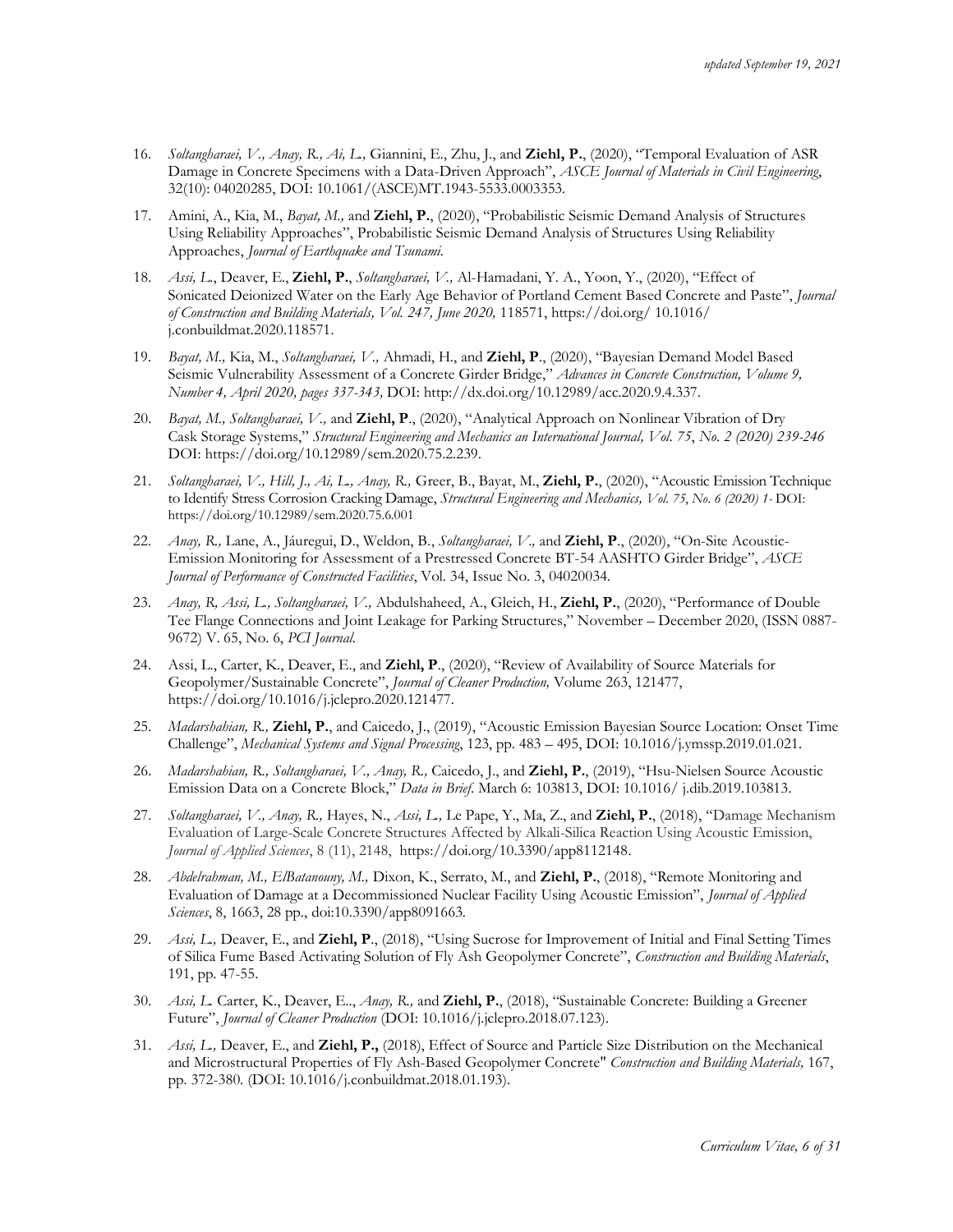- 32. *Assi, L., Soltangharaei, V., Anay, R.,* **Ziehl, P.**, and Matta, F., (2018) "Investigation of Portland Cement Paste Hydration using Acoustic Emission", *Journal of Cement and Concrete Research,* Vol. 103, pp.216-225. (DOI: 10.1016/j.cemconres.2017.10.019).
- 33. *Anay, R., Soltangharaei, V., Assi, L.,* DeVol, T., **Ziehl, P.**, (2018), "Identification of Damage Mechanisms in Cement Paste Based on Acoustic Emission", *Construction and Building Materials*, Volume 164, pp. 286-296. (DOI: 10.1016/ j.conbuildmat.2017.12.207).
- 34. *Abdelrahman, M., ElBatanouny, M.,* Rose, J., and **Ziehl, P.**, (2018), "Signal Processing Techniques for Filtering Acoustic Emission Data in Prestressed Concrete", *Journal of Research in Nondestructive Evaluation,* (DOI: 10.1080/09349847.2018.1426800).
- 35. *Assi, L., Anay, R.,* Leaphart, D., *Soltangharaei, V.,* and **Ziehl, P.**, (2018), "Investigation of Early Geopolymerization Process of Fly Ash-Based Geopolymer Paste Using Pattern Recognition", *ASCE Journal of Materials in Civil Engineering,* Vol. 30, No. 6, 04018092-1 to 04018092-9. (DOI: 10.1061/(ASCE) MT.1943- 5533.0002270).
- 36. *ElBatanouny, M., Anay, R.,* Jauregui, D., and **Ziehl, P.**, (2017), "Evaluating Damage in Simple-Span Prestressed Concrete Girders using Acoustic Emission: Laboratory Specimens and Existing County Bridge", *Materials Evaluation*, Vol. 75, No. 1, 77-83.
- 37. Al-Hamadani, Y., Chang Min Park, C., *Assi, L.,* Chu, K. H., Hoque, S, Jang, M., Yoon, Y, and **Ziehl, P**., (2017), "Sonocatalytic Removal of Ibuprofen and Sulfamethoxazole in the Presence of Fly Ashes," *Ultrasonics Sonochemistry,* Vol. 39, Nov. 2017, pp. 354-362.
- 38. *Assi, L.,* Ghahari, S. A., Leaphart, D., *Anay, R.,* and **Ziehl, P.**, (2016) "Improvement of the Early and Final Strength of Fly Ash-Based Geopolymer Concrete at Ambient Conditions", *Construction and Building Materials*, Vol.123, pp. 806–813.
- 39. *Assi, L.,* Deaver, E., *ElBatanouny, M.,* and **Ziehl, P.**, (2016), "Investigation of Early Compressive Strength of Fly Ash-Based Geopolymer Concrete, *Journal of Construction and Building Materials,* Vol.112, pp. 807–815.
- 40. Aich, N., Kim, E., *ElBatanouny, M.,* Plazas-Tuttle, J., Yang, J., **Ziehl, P.,** and Saleh, N., (2016), "Detection of Crack Formation and Stress Distribution for Carbon Fiber Reinforced Polymer Specimens through Triboluminescent-Based Imaging", *Journal of Intelligent Material Systems and Structures,* Vol. 26, Issue 8.
- 41. *Appalla, A., ElBatanouny, M.,* Velez, W., and **Ziehl, P.,** (2016), "Assessing Corrosion Damage in Post-Tensioned Concrete Structures Using Acoustic Emission", *ASCE Journal of Materials in Civil Engineering,* Vol. 28, Issue 2.
- 42. Yu, L., Tian, Z., **Ziehl, P**., and *ElBatanouny, M.,* (2016), "Crack Detection and Evaluation in Grout Structures with Passive/Active Methods", *ASCE Journal of Materials in Civil Engineering*, Vol. 28, Issue 4.
- 43. *Anay, R.,* Cortez, T., Jáuregui, D., *ElBatanouny, M.,* **Ziehl, P**., (2016), "On-Site Acoustic Emission Monitoring for Assessment of a Prestressed Concrete Double-Tee Beam Bridge without Plans", *ASCE Journal of Performance of Constructed Facilities*, Vol. 30, Issue 4, 04015062-1 to 04015062-9.
- 44. *Abdelrahman, M., ElBatanouny, M.,* **Ziehl, P.,** Fasl, J., Larosche, C., and Fraczek, J., (2015), "Classification of Alkali–Silica Reaction Damage using Acoustic Emission: A Proof-of-Concept Study", *Construction and Building Materials*, Vol. 95, pp. 406-413.
- 45. Velez, W., Matta, F., and **Ziehl, P**., (2015), "Electrochemical Characterization of Early Corrosion in Prestressed Concrete Exposed to Saltwater", *Journal of Materials and Structures*, Vol. 49, pp. 507-520.
- 46. *Larosche, A.,* **Ziehl, P**., *Mangual, J., and ElBatanouny, M.,* (2015), "Damage Evaluation of Prestressed Pile to Bent Cap Connections with Acoustic Emission", *Engineering Structures,* February 2015, Vol. 84: pp. 184-194.
- 47. *Barrios, F.* and **Ziehl, P.**, (2015), "A Global Integrity Parameter with Acoustic Emission for Load Testing of Prestressed Girders", *ACI Structural Journal*, Vol. 112-S01, January-February 2015, pp. 3 - 11.
- 48. *Velez, W.,* Matta, F., and **Ziehl, P.,** (2015), "Acoustic Emission Monitoring of Early Corrosion in Prestressed Concrete Piles", *Journal of Structural Control and Health Monitoring,* Vol. 22, Issue 5, pp. 873-877.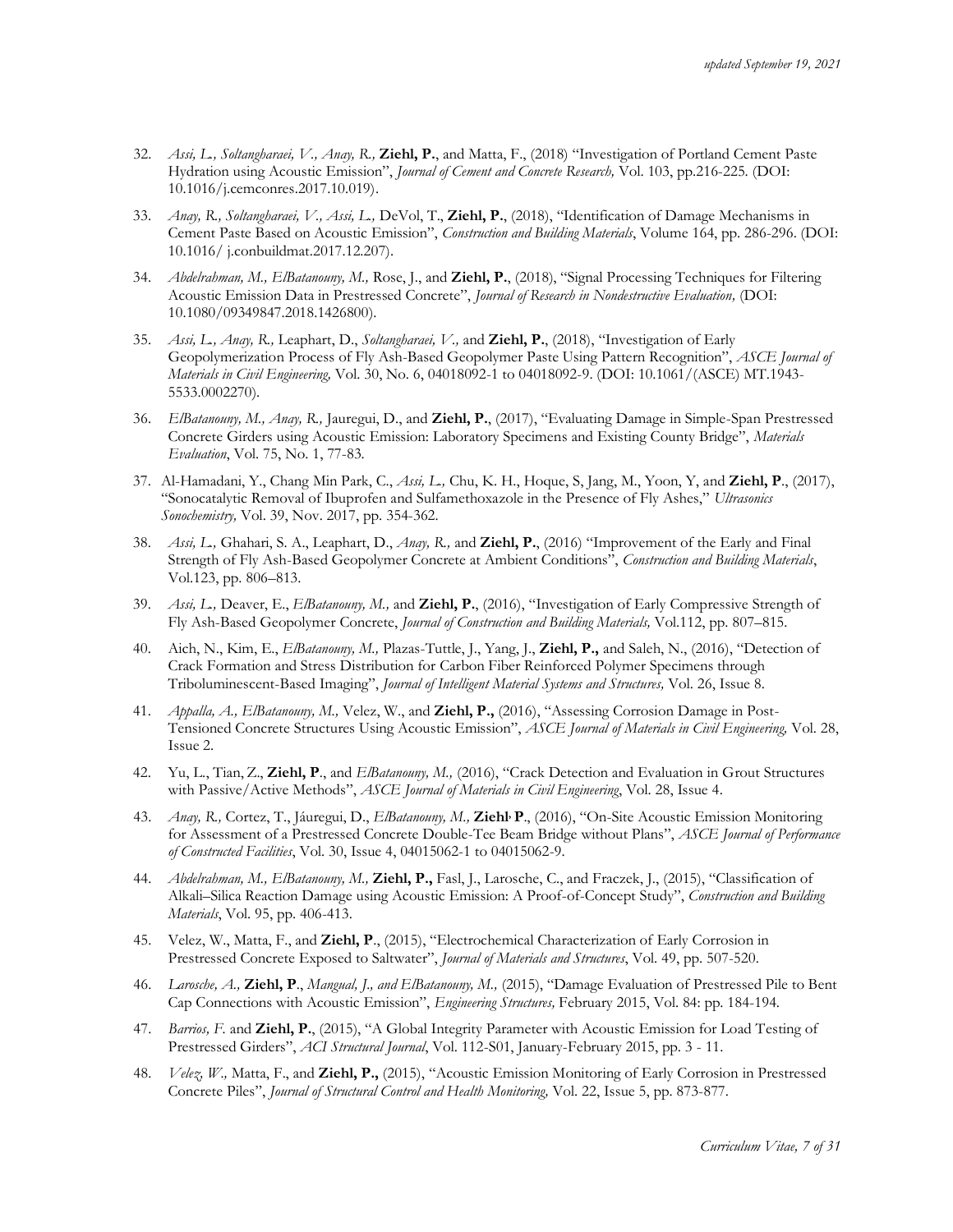- 49. Martí-Vargas, J.R., García-Taengua, E., Hale, W.M., *ElBatanouny, M.,* and **Ziehl, P.** (2015), "Bibliometric Analysis of WoS-Indexed Scientific Articles on Concrete Segmental Bridges", *PCI Journal*, January-February 2015.
- 50. *Larosche, A.,* Cukrov, M., Sanders, D., and **Ziehl, P.**, (2014). "Prestressed Pile to Bent Cap Connections: Seismic Performance of a Full-Scale Three-Pile Specimen." ASCE *Journal of Bridge Engineering*, 19 (3), 04013012: pp. 1-10.
- 51. *ElBatanouny, M.,* Nanni, A., **Ziehl, P**., and Matta, F., (2014), "Condition Assessment of Prestressed Concrete Beams using Cyclic and Monotonic Load Tests", *ACI Structural Journal, Vol. 111, No. 1 - 6, December-January 2014.*
- 52. *ElBatanouny, M.,* **Ziehl, P.**, *Larosche, A., Mangual, J.,* Matta, F., and Nanni, A., (2014), "Acoustic Emission Monitoring for Assessment of Prestressed Concrete Beams", *Construction and Building Materials*, Vol. 58, pp. 46- 53.
- 53. *ElBatanouny, M., Mangual, J.,* **Ziehl, P.,** and Matta, F., (2013), "Early Corrosion Detection in Prestressed Concrete Girders Using Acoustic Emission", *Journal of Materials in Civil Engineering*, Vol. 26, No. 3, pp. 504–511.
- 54. *Abdelrahman, M., ElBatanouny, M.,* and **Ziehl, P.**, (2014), "Acoustic Emission Based Damage Assessment Method for Prestressed Concrete Structures – Modified Index of Damage", *Engineering Structures,* Vol. 60, pp.  $258 - 264.$
- 55. *ElBatanouny, M., Larosche, A.,* Mazzoleni, P., **Ziehl, P.,** Matta, F., and Zappa, E., (2014), "Identification of Cracking Mechanisms in Scaled FRP Reinforced Concrete Beams using Acoustic Emission", *Journal of Experimental Mechanics*, Vol. 54, Issue 1, pp. 69-82.
- 56. *Zárate, B.,* Caicedo, J., and **Ziehl, P.,** (2014), "Development and Implementation of a Cyberinfrastructure Framework for Research in Nondestructive Evaluation Using Acoustic Emission Data", *ASCE Journal of Computing in Civil Engineering,* Vol. 28, Issue 3.
- 57. *Larosche, A.,* **Ziehl, P**., *ElBatanouny, M.,* and Caicedo, J., (2014), "Plain Pile Embedment for Exterior Bent Cap Connections in Seismic Regions." *Journal of Bridge Engineering*, Vol. 19, No. 4, 04013016: pp. 1-12.
- 58. *Yu, J.,* **Ziehl, P.,** Matta, F., and Pollock, A., (2013), "Acoustic Emission Detection of Fatigue Cracks in Welded Cruciform Joints", *Journal of Constructional Steel Research*, 86 (2013), pp. 85-91.
- 59. *Mangual, J., ElBatanouny, M.,* **Ziehl, P.**, and Matta, F. (2013). "Corrosion Damage Quantification of Prestressing Strands Using Acoustic Emission", *ASCE Journal of Materials in Civil Engineering*, Vol. 25, No. 9, pp. 1326-1334.
- 60. Xu, J., Barnes, R., and **Ziehl, P.**, (2013), "Evaluation of Prestressed Concrete Beams Based on Acoustic Emission Parameters", *Materials Evaluation*, Vol. 71, No. 2, pp: 176 –185.
- 61. Aich, N., *Apalla, A.,* Saleh, N., and **Ziehl, P.,** (2013), "Triboluminescence for Distributed Damage Assessment in Cement Based Materials", *Journal of Intelligent Material Systems and Structures*, Volume 24, No 14, pp. 1714-1721.
- 62. *Mangual, J., ElBatanouny, M.,* **Ziehl, P.,** and Matta, F., (2013), "Acoustic Emission Based Characterization of Corrosion Damage in Cracked Concrete with Prestressing Strand," *ACI Materials Journal*, Vol. 110, No. 1, pp. 1- 10.
- 63. Aich, N., Zohhadi, N., Khan, I., Matta, F., **Ziehl, P.**, and Saleh, N. B., (2012), "Applied TEM Approach for Micro/Nanostructural Characterization of Carbon Nanotube Reinforced Cementitious Composites", *Journal of Research Updates in Polymer Science*, Vol. 1, No. 1, pp. 14-23.
- 64. *ElBatanouny, M.* and **Ziehl, P.**, (2012), "Determining Slipping Stress of Prestressing Strands in Confined Sections", *ACI Structural Journal,* Vol. 109, No. 6, pp. 767-776.
- 65. *Yu, J.,* and **Ziehl, P.,** (2012), "Stable and Unstable Fatigue Prediction for A572 Structural Steel using Acoustic Emission", *Journal of Constructional Steel Research*, Vol. 77, pp. 173-179.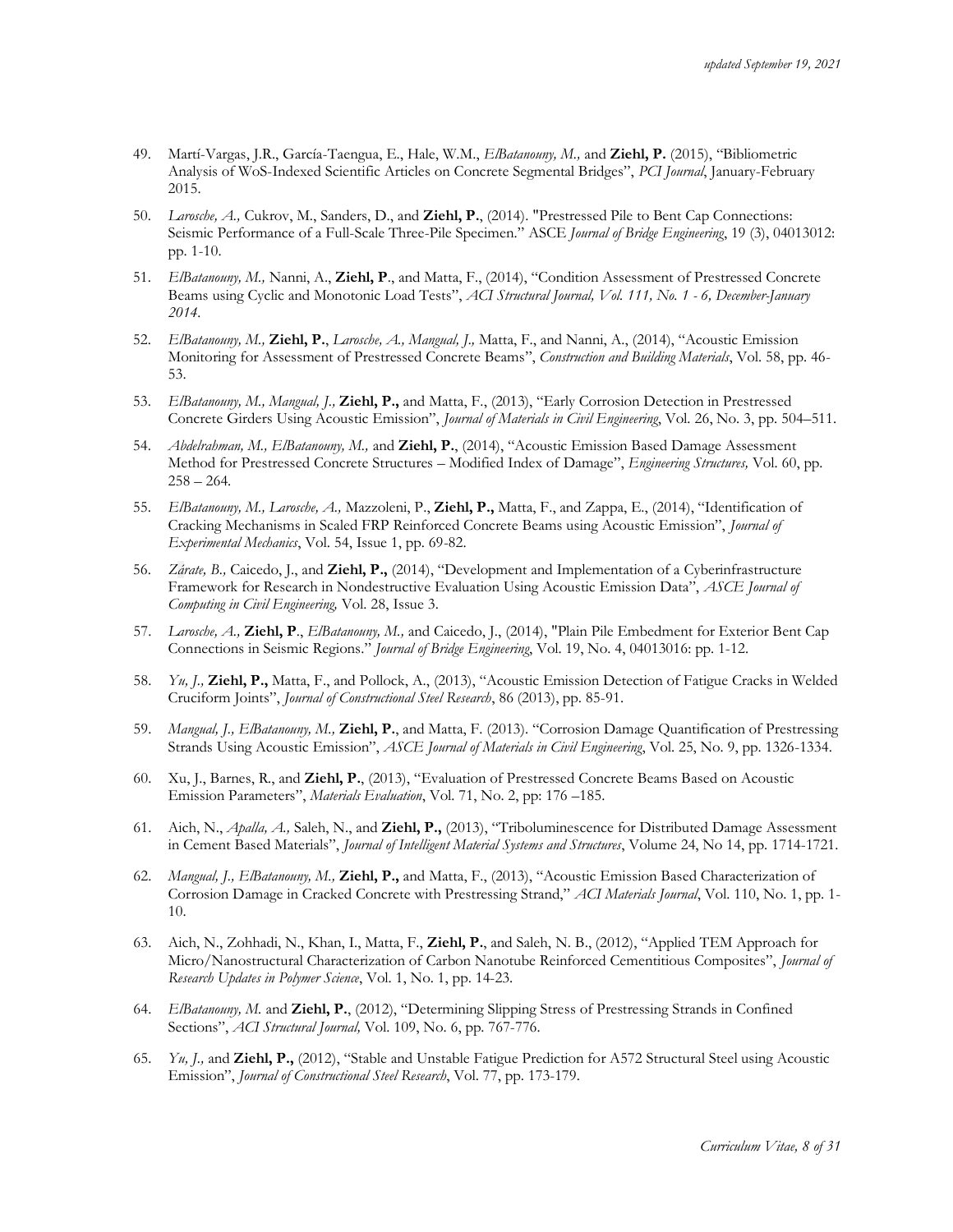- 66. Zárate, B., Caicedo, J., *Yu, J.,* and **Ziehl, P.,** (2012) "Probabilistic Prognosis of Fatigue Crack Growth Using Acoustic Emission Data", *ASCE Journal of Engineering Mechanics*, Vol. 138, Issue 9, September 2012, pp. 1101- 1111.
- 67. Zárate, B., Caicedo, J., *Yu, J.,* and **Ziehl, P.,** (2012), "Deterministic and Probabilistic Fatigue Life Prognosis in Stage II Using Acoustic Emission Data", *Journal of Constructional Steel Research*, Volume 76, September 2012, pp. 68-74.
- 68. Zárate, B., Caicedo, J., *Yu, J.,* and **Ziehl, P.,** (2012), "Bayesian Model Updating and Prognosis of Fatigue Crack Growth", *Engineering Structures*, Volume 45, pp. 53-61.
- 69. Barrios, F., and **Ziehl, P.**, (2012), "Cyclic Load Testing for Integrity Evaluation of Prestressed Concrete Girders", *ACI Structural Journal*, Vol. 109, No. 5, September-October 2012, pp. 615-623.
- 70. *ElBatanouny, M.,* **Ziehl, P.**, *Larosche, A.,* Mays, T., and Caicedo, J., (2012), "Effect of Confining Stress on the Slip of Prestressing Strands in CIP Bent Caps", *ACI Structural Journal*, Vol. 109, No. 4, July-August 2012, pp. 487-496.
- 71. Yu, L., Momeni<sup>, S.</sup>, Godinez<sup>,</sup> V., Giurgiutiu<sup>,</sup> V., Ziehl<sup>,</sup> P., and *Yu*, *J.*, (2012), "Dual Mode Sensing with Low Profile Piezoelectric Thin Wafer Sensors for Steel Bridge Crack Detection and Diagnosis", *Journal of Advances in Civil Engineering*, Vol. 2012, Article ID 402179, 10 pp., doi:10.1155/2012/402179.
- 72. *Barrios, F.,* and **Ziehl, P.,** (2011), "Effect of Loading Pattern on the Acoustic Emission Evaluation of Prestressed Concrete Girders", *Journal of Acoustic Emission*, Vol. 29, pp. 42-56.
- 73. *Yu, J.,* **Ziehl, P.**, Zárate, B., and Caicedo, J., (2011), "Prediction of Fatigue Crack Growth in Steel Bridge Components using Acoustic Emission", *Journal of Constructional Steel Research*, Vol. 67, No. 11, pp. 1254-1260.
- 74. **Ziehl, P.**, Engelhardt, M., Fowler, T., Ulloa, F., Medlock, R., and Schell, E., (2009), "Design and Live Load Evaluation of a Hybrid FRP/RC Bridge Superstructure System", *ASCE Journal of Bridge Engineering*, Vol. 14, No. 5, pp. 309-318.
- 75. Ramirez, G., **Ziehl, P.**, and Fowler, T., (2009), "Effect of Temperature on Acoustic Emission Evaluation of FRP Vessels Subjected to Fluid Pressure", *ASME Journal of Pressure Vessel Technology*, Vol. 131, No. 9, pp. 1-1-6.
- 76. *Liu, Z.* and **Ziehl, P.**, (2009), "Evaluation of RC Beam Specimens with AE and CLT Criteria", *ACI Structural Journal*, Vol. 106, No. 3, pp. 1-12.
- 77. Ramirez, G., **Ziehl, P.**, and Fowler, T., (2009), "Nondestructive Evaluation of Full Scale FRP Bridge Beams Prior to Construction", *ASNT Journal of Research in Nondestructive Evaluation*, Volume 20, No. 1, pp. 32-50.
- 78. *Chen, Y.,* **Ziehl, P.**, and Harrison, K., (2009), "Experimental Characterization and Optimization of Hybrid FRP/RC Bridge Superstructure System", *ASCE Journal of Bridge Engineering*, Vol. 14, No. 1, pp. 1-10.
- 79. Grimson, J., Commander, B., and **Ziehl, P**., (2008), "Superload Evaluation of the Bonnet Carre' Spillway Bridge", *ASCE Journal of Performance of Constructed Facilities*, Volume 22, No. 4, pp. 253-263.
- 80. Galati, N., Nanni, A., Tumialan, G., and **Ziehl, P.**, (2008), "In-Situ Evaluation of Two RC Slab Systems Part I: Load Determination and Loading Procedure ", *ASCE Journal of Performance of Constructed Facilities*, Volume 22, No. 4, pp. 207-216.
- 81. **Ziehl, P.**, Galati, N., Tumialan, G., and Nanni, A., (2008), "In-Situ Evaluation of Two RC Slab Systems Part II: Evaluation Criteria", *ASCE Journal of Performance of Constructed Facilities*, Volume 22, No. 4, pp. 217-227.
- 82. Amponsah, I., Harrison, K., Rizos, D., and **Ziehl, P.** (2008), "Estimating Net Changes in Life-Cycle Emissions from Adoption of Emerging Civil Infrastructure Technologies", *Journal of Air and Waste Management Association,*  Volume 58, pp. 55-64.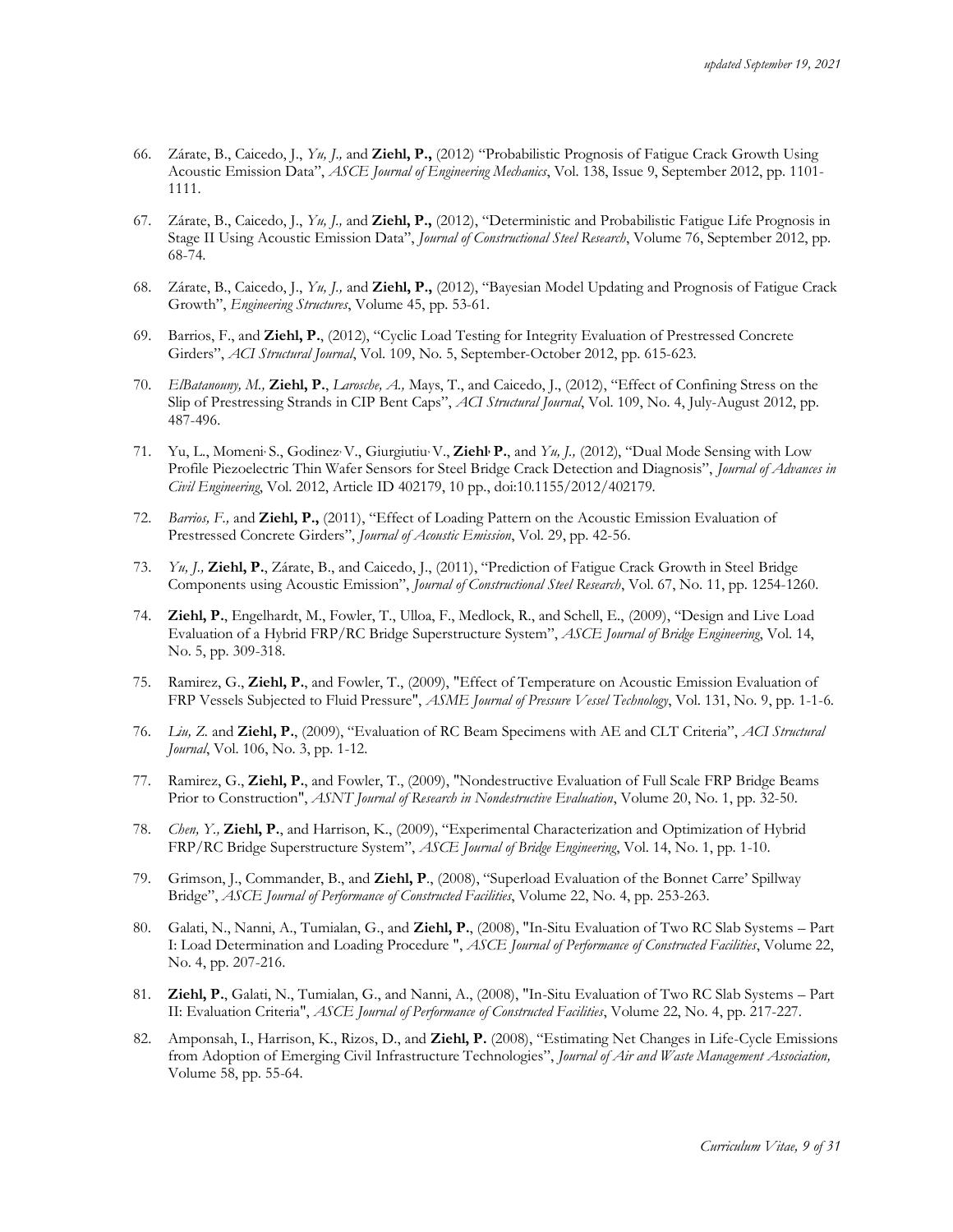- 83. *Chen, Y.,* **Ziehl, P.**, Ramirez, G., and Fowler, T., (2007), "Effect of Temperature on the Acoustic Emission Evaluation of FRP Vessels (Tensile Tests)", *ASME Journal of Pressure Vessel Technology*, Vol. 129, Issue 3, pp. 516-524.
- 84. Felkel, J., Rizos, D., and **Ziehl, P**., (2007), "Structural Performance and Design Evaluation of HPS 70W Bridge Girders", *Journal of Constructional Steel Research*, Volume 63, Issue 7, pp. 909-921.
- 85. *Ridge, A.,* and **Ziehl, P.**, (2006), "Nondestructive Evaluation of Strengthened RC Beams: Cyclic Load Test and Acoustic Emission Methods", *ACI Structural Journal*, Volume 103, Issue 6, pp. 832-841.
- 86. *Cole, T.,* Lopez, M., and **Ziehl, P.**, (2006), "Fatigue Behavior and Nondestructive Evaluation of FRP Honeycomb Bridge Specimen", *ASCE Journal of Bridge Engineering*, Volume 11, Issue 4, pp. 420-429.
- 87. **Ziehl, P.**, Cloyd, J. and Kreger, M., (2004), "Investigation of Minimum Longitudinal Reinforcement Requirements for Concrete Columns using Present Day Construction Materials", *ACI Structural Journal*, Vol. 101, Issue 2, pp. 165-175.
- 88. Ulloa, F., Medlock, R., **Ziehl, P.**, and Fowler, T., (2004), "A Hybrid FRP Bridge for Texas", *Concrete International*, Volume 26, Issue 5, pp. 38-43.
- 89. Ramirez, G., **Ziehl, P.**, and Fowler, T., (2004), "Nondestructive Evaluation of FRP Design Criteria with Primary Consideration to Fatigue Loading", *ASME Journal of Pressure Vessel Technology*, Volume 126, Issue 2, pp. 216-228.
- 90. **Ziehl, P**. and Fowler, T., (2003), "Fiber Reinforced Polymer Vessel Design with a Damage Approach", *Journal of Composite Structures*, Volume 61, Issue 4, pp. 395-411.
- 91. **Ziehl, P.** (2003), "Superload Moves Safely over Bonnet Carre' Spillway in Louisiana", *PCI Journal*, Volume 48, Issue 5, p. 125.
- 92. Roebuck, D., and **Ziehl, P.**, (1995), "Structural Inspection and Rehabilitation of an Historic Timber Roof Support System", *Technical Journal of the National Academy of Building Inspection Engineers*, Volume 2, Issue 1, pp. 22- 45.
- *Bayat, M.,* Head, M., Cveticanin, L., and **Ziehl, P.,** (2021), "Nonlinear Vibration of Two-Degree of Freedom System Using Homotopy Perturbation Method", *Journal of Low-Frequency Noise, Vibration and Active Control (in review).*
- Niu, G., Liu, E., Wang, X., **Ziehl, P.,** and Zhang, B., "Enhanced Discriminate Feature Learning Deep Residual CNN for Multi-task Bearing Fault Diagnosis with Information Fusion", IEEE Transaction on Industrial Informatics (*in review*).
- *Ai, L.,* and **Ziehl, P.,** (2021), "A Transfer Learning Approach for Acoustic Emission Localization on Stainless Steel Structure Using Numerical Simulation and Unsupervised Domain Adaptation", *Journal of Structural Health Monitoring (in review).*

### **BOOKS, BOOK CHAPTERS and SPECIAL PUBLICATIONS**

*Soltangharaei, V.,* **Ziehl, P**., and *Ai, L.,* (2021), "Implementation of Data-Driven Approaches for Condition Assessment of Structures and Analyzing Complex Data", in *Leveraging Artificial intelligence into Engineering, Management, and Safety of Infrastructure (in review).*

*Assi, L.,* Alsalman, A., Carter, K., and **Ziehl, P.**, (2021), "Chapter 6: Energy Saving Materials", *Handbook of Sustainable Concrete and Industrial Waste Management (in revision).*

**Ziehl, P.,** and *ElBatanouny, M.,* (2021- updated), "Chapter 11: Acoustic Emission", *Corrosion of Steel in Concrete Structures*, edited by Amir Poursaee.

**Ziehl, P.,** *Anay, R.,* and Puppala, A., (2020), "Chapter XI: Durability of Civil Engineering Composite Systems", in *Durability of Composite Materials Systems*, edited by Kenneth Reifsnider, Woodhead Publishing, 9780128182604.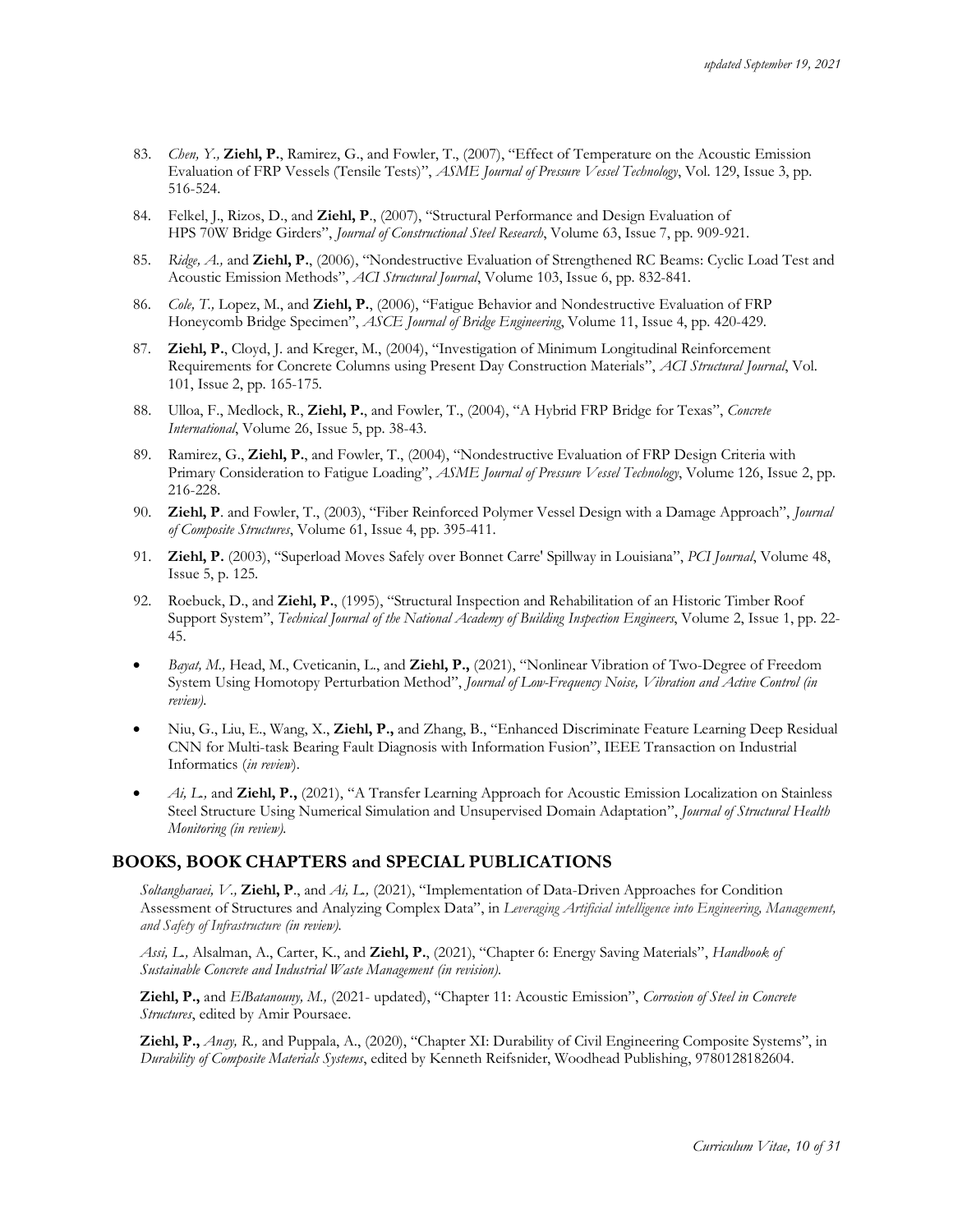*ElBatanouny, M., Anay, R., Abdelrahman, M.,* and **Ziehl, P.**, (2019), Chapter 6, "Acoustic Emission Measurements for Load Testing," in *Load Testing of Bridges: Proof Load Testing and the Future of Load Testing, 1st Edition; Eva O.L.* Lantsoght, CRC Press, 378 Pages, ISBN 9780367210830; CAT# K419388, Series: Structures and Infrastructures.

**Ziehl, P.**, and *ElBatanouny, M.,* (2016), "Acoustic Emission and Related Non-Destructive Evaluation Techniques in the Fracture Mechanics of Materials", *Chapter 16: Low-level AE in the Long-term Monitoring of Concrete*, Woodhead Publishing.

**Ziehl, P.**, and *ElBatanouny, M.,* (2016), "Chapter 10: Acoustic emission monitoring for corrosion damage detection and classification,", *in Corrosion of Steel in Concrete Structures*, edited by Amir Poursaee, pp. 193 – 209, Woodhead Publishing, , https://doi.org/10.1016/B978-1-78242-381-2.00010-9.

Washer, G. and **Ziehl, P.**, (2013), *The International Handbook of FRP Composites in Civil Engineering*, edited by M. Zoghi., "Chapter 39: Nondestructive Evaluation Methods for Composite Materials: Acoustic Methods", *CRC* press, print ISBN: 978-0-8493-2013-2; ebook ISBN: 978-1-4200-0374-1.

**Ziehl, P.** and Caicedo, J., (editors), (2012), "Inspection, Testing, and Monitoring of Buildings and Bridges", ICC press (ISBN-13: 9781609831981), 170 p*.*

**Ziehl, P.**, and Pollock, A., (2012), "Acoustic Emission", *Chapter 1: Acoustic Emission for Civil Infrastructure*, Intech (ISBN 979-953-307-372-8).

Matta, F., **Ziehl, P**., Galati, N., and Nanni, A., (2012), "Inspection, Testing, and Monitoring of Buildings and Bridges", *Chapter 10: Research and Development of Structural Assessment Methods*, ICC press (ISBN-13: 9781609831981).

Vélez, W., *ElBatanouny, M., Mangual, J.,* and Matta, F., **Ziehl, P.**, (2013). "Corrosion Monitoring of Prestressed Concrete Bridges using Acoustic Emission", *ACI SP-298 - Advanced Materials and Sensors Towards Smart Concrete Bridges: Concept, Performance, Evaluation, and Repair*, Y. Kim (Ed.), CD-ROM #SP-298–2, 15 p.

Matta, F., Mazzoleni, P., Zappa, E., Sutton, M., *ElBatanouny, M., Larosche, A.,* and **Ziehl, P.** (2012). "Shear Strength of FRP Reinforced Concrete Beams without Stirrups: Verification of Fracture Mechanics Formulation", *ACI SP-286 - A Fracture Approach for FRP-Concrete Structures*, M. Lopez and C. Carloni (Eds.), CD-ROM #SP-286–6, 13 p.

*Tanner, C.* and **Ziehl, P.**, (2005) "An Evaluation of the Fatigue Behavior of High Performance Concrete Bulb-Tee Girders", *Seventh International Symposium on Utilization of High-Strength/High Performance Concrete, Special Publication-228,* June 20-24, Washington, D.C.

**Ziehl, P.** and Fowler, T., (2001), "Development of a Damage Based Design Criterion for Fiber Reinforced Vessels", *ASME Pressure Vessels and Piping Special Publication*, Vol. 429, p. 93-99.

### **NATIONAL / INTERNATIONAL CONFERENCE PROCEEDINGS** (selected)

- 1. *Ai, L., Soltangharaei, V.,* De Backer, W., **Ziehl, P.**, and van Tooren, M., (2020), "A Minimally Intrusive Impact Detection System for Aircraft Moveables using Random Forest", *CAMX – The Composites and Advanced Materials Expo. CAMX Conference Proceedings (***Outstanding Paper Award***).*
- 2. *Feirer, B.,* **Ziehl, P.,** *Anay, R., Bayat, M.,* Zhang, B., and Golda, M., (2020), "Acoustic emission damage evaluation of rolling element bearings for shipboard machinery", *Proceedings of the SPIE 11380, Nondestructive Characterization and Monitoring of Advanced Materials, Aerospace, Civil Infrastructure, and Transportation IX,* 113801P; https://doi.org/10.1117/12.2563819.
- 3. *Ai, L., Soltangharaei, V.,* **Ziehl, P.**, and van Tooren, M., (2020), "A Minimally Intrusive Impact Detection System for Aircraft Moveables using Random Forest", *ASME 2020 Conference on Smart Materials, Adaptive Structures and Intelligent Systems (SMASIS)*, November 2020.
- 4 *Ai, L., Soltangharaei, V., Anay, R.,* **Ziehl, P**., and van Tooren, M., (2020), "Data-Driven Source Localization of Impact on Aircraft Control Surfaces", *IEEE Aerospace Conference*, Big Sky, Montana.
- 5 *Soltangharaei, V., Anay, R.,* Begrajka, D., Bijman, M., ElBatanouny, M., **Ziehl, P.**, van Tooren, M., (2019), "An Impact Event Detection System for Composite Box Structures", *32nd International Congress and Exhibition on Condition Monitoring and Diagnostic Engineering Management (COMADEM)*, Huddersfield, United Kingdom.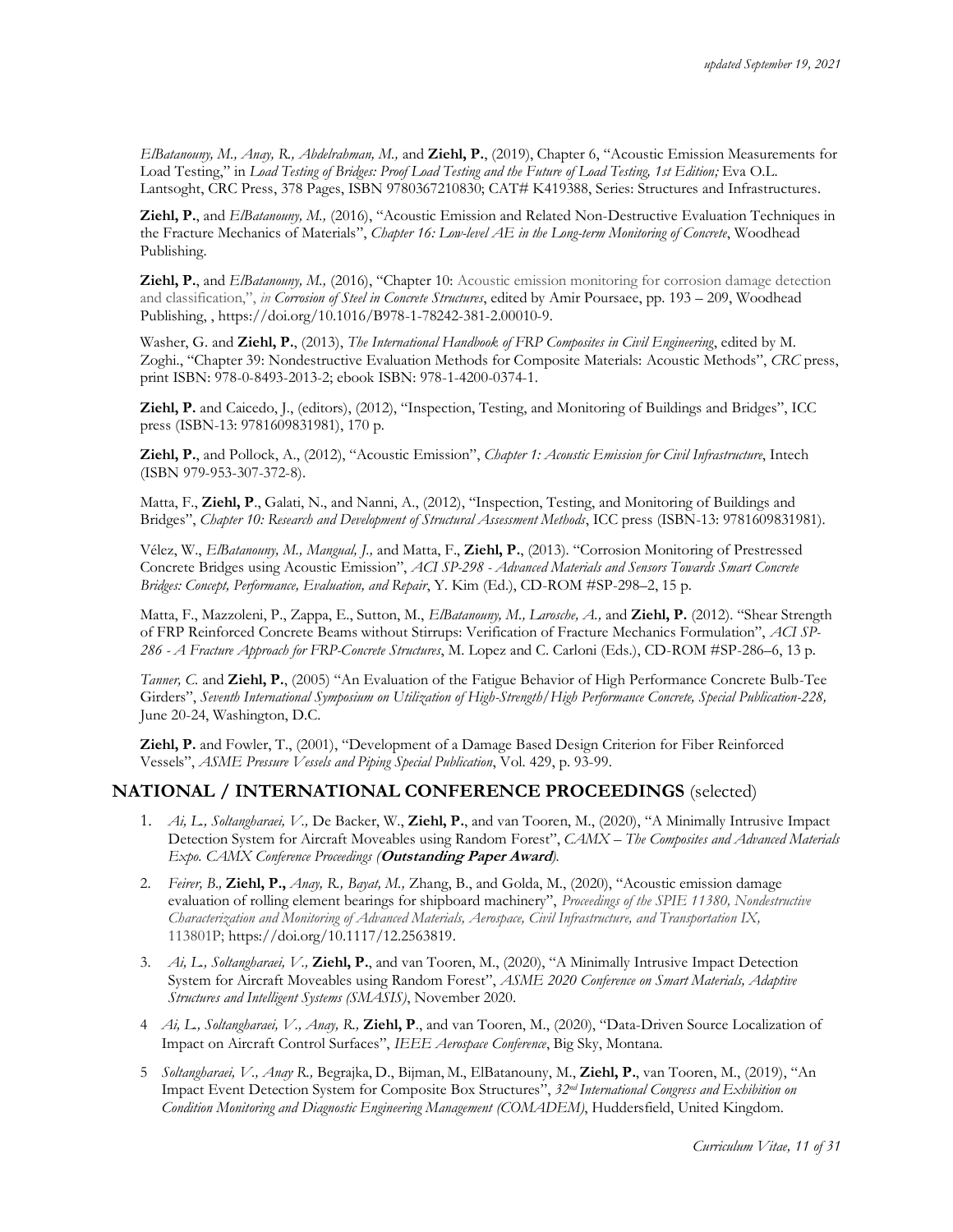- 6 Shin, T., *Soltangharaei, V.,* **Ziehl, P**., Zhang, Y., (2019), "Prediction of Volumetric Strain in Concrete Undergoing ASR Reactions using Acoustic Emission and Artificial Neural Networks," *the 12th International Workshop on Structural Health Monitoring (IWSHM),* Stanford, California.
- 7 *Assi, L., Anay, R., Soltangharaei, V.,* and **Ziehl, P.**, (2019), "Effect of Partial Portland Cement Replacement on Geopolymerization Process and Mechanical Properties of Fly Ash-Based Geopolymer Concrete", *5th International Conference in Sustainable Construction Materials and Technologies (SCMT5)*, London, UK pp 1-12 (http://www.claisse.info/Proceedings.htm) - Top 10 papers – selected for publication in *ASCE Journal of Materials in Civil Engineering*.
- 8 *Ai, L.,* Greer, B., *Hill, J., Soltangharaei, V.,* and **Ziehl, P.**, (2019), "Finite Element Modeling of Acoustic Emission in Dry Cask Storage Systems Generated by Cosine Bell Sources," *American Institute of Physics Conference Proceedings*, Vol. 2102, No. 1, p. 130001, AIP Publishing, 10.1063/1.5099851.
- 9 *Assi, L.,* Carter, K., Deaver, E., Dekhn, H., **Ziehl, P.** (2019), "Sustainable Concrete: Enhancements and Challenges", TechConnect, June 17-19, 2019, Boston, USA (https://briefs.techconnect.org/wpcontent/volumes/TCB2019/pdf/544.pdf).
- 10 *Soltangharaei, V., Anay, R,* Le Pape, Y, Ma, Z, and Ziehl, P., (2019), "Monitoring Alkali Silica Reaction of Large and Medium-Scale Concrete Specimens Using Acoustic Emission", *SMiRT25*, Charlotte, North Carolina.
- 11 *Anay, R.,* **Ziehl, P.**, Tessema, A., Wehbe, R.Y., Assi, L., Kidane, A., Harik, R., Tatting, B.F. and Gürdal, Z., (2019), "An Experimental Investigation Concerning the Effects of AFP Defects on Progressive Failure of Tensile Coupons", *American Institute of Aeronautics and Astronautics (AIAA) Scitech Forum*, (p. 1547).
- 12 *Soltangharaei, V., Anay, R.,* Begrajka, D., Bijman, M., ElBatanouny, M.K., Ziehl, P., and van Tooren, M., (2019), "A Minimally Invasive Impact Event Detection System for Aircraft Movables", *American Institute of Aeronautics and Astronautics (AIAA) Scitech Forum,* (p. 1268).
- 13 Mayfield, E., Niu, G., Zhang, B., **Ziehl, P.**, and Golda, M., (2018), "An Integrated Health Management System Approach: Application to Shipboard Rotating Machinery", *Proceedings of the Prognostics and Health Monitoring Society*, Vol. 10, No. 1, https://doi.org/10.36001/phmconf.2018.v10i1.552.
- 14 *Soltangharaei, V., Anay, R., Assi, L.,* **Ziehl, P.**, and Matta, F., (2018), "Damage Identification in Cement Paste Amended with Carbon Nanotubes", *American Institute of Physics (AIP) Conference Proceedings*, Vol. 1949, No. 1, AIP Publishing.
- 15 *Vélez, W., ElBatanouny, M.,* Matta, F., and **Ziehl, P.**, (2017), "Two-Year Acoustic Emission Monitoring of Natural Corrosion in Prestressed Concrete Exposed to Saltwater," *Proc. 11th International Workshop on Structural Health Monitoring (IWSHM-11), September 12-14, 2017*, Stanford, CA, F.-K. Chang and F. Kopsaftopoulos (Eds.), DEStech Publications, 2312-2319.
- 16 *Barrios, F.* and **Ziehl, P.,** (2017), "Considerations for Numerical Simulation in the Assessment of Concrete Materials and Systems", *Special Symposium on Computation Mechanics and the Finite Element Method: Impact of Accuracy and Uncertainty on Engineering Safety and Advanced Manufacturing, 2017 International Conference on Computational and Experimental Engineering and Sciences (ICCES 2017)*, Madeira, Portugal, June 26-30 (invited).
- 17 *Assi, L.,* Jasim, J., Carter, K., Anay, R., **Ziehl, P.**, (2017) "Geopolymer Concrete Can be One Solution for Sustainable Infrastructure", *Proceedings of the 13th Annual Inter-University Symposium on Infrastructure Management (AISIM), Purdue University, West Lafayette, Indiana.*
- 18 *Assi, L., Anay, R.,* Leaphart, D., Soltangharaei, V., and **Ziehl, P.**, (2016), "Investigation of Early Geopolymerization of Fly Ash-Based Geopolymer Paste using Acoustic Emission", *Proceedings of the 4th International Conference in Sustainable Construction Materials and Technologies (SCMT4),* Las Vegas, Nevada.
- 19 *ElBatanouny, M., Anay, R.,* **Ziehl, P.**, and Jauregui, D., (2016), "Evaluating Damage in Simple-Span Prestressed Concrete Girders using Acoustic Emission: Laboratory Specimens and Existing Highway Bridge", *American Society of Nondestructive Testing, NDE/NDT for Highway and Bridges: Structural Materials Technology*; Portland, Oregon.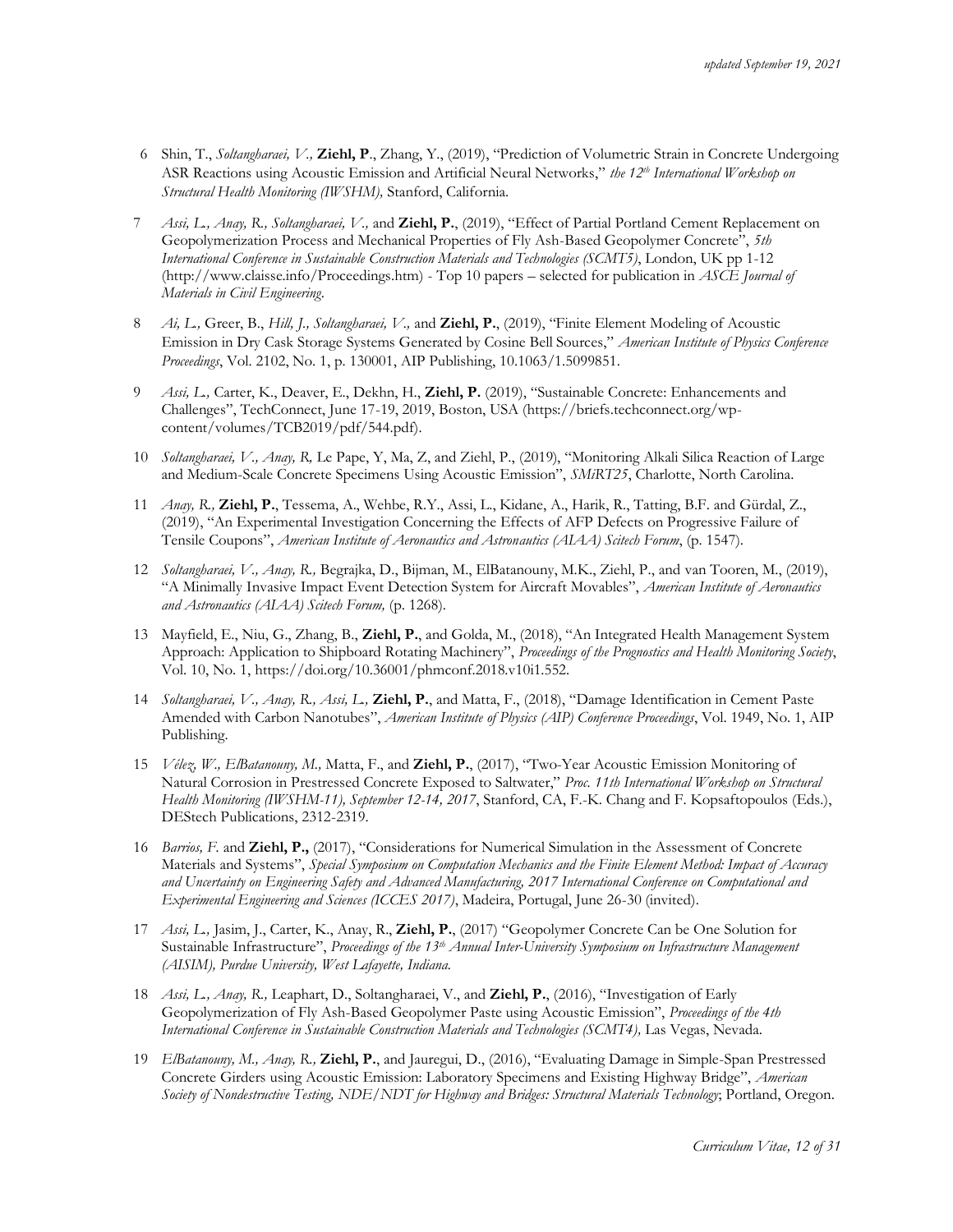- 20 *Anay, R.., ElBatanouny, M.,* Larosche, C., Cong, D. and **Ziehl, P.**, (2016), "Damage Evaluation of Alkali-Silica Reaction Using Acoustic Emission", *Proceedings of NDE/NDT for Highway and Bridges: Structural Materials Technology 2016*; pp. 9–16, Portland, Oregon.
- 21 Yan, W., *Abdelrahman, M.,* Zhang, B., and **Ziehl, P.**, (2017), "Particle Filtering Based Structural Assessment with Acoustic Emission Sensing", *43rd Annual Review of Progress in Quantitative Nondestructive Evaluation*, Atlanta, Georgia. *AIP Conference Proceedings 1806, 080002*; doi: http://dx.doi.org/10.1063/1.4974627.
- 22 *Abdelrahman, M., ElBatanouny, M.,* Serrato, M., Dixon, K., Larosche, C., and **Ziehl, P.**, (2016), "Classification of Alkali-Silica Reaction and Corrosion Distress Using Acoustic Emission", *42nd Annual Review of Progress in Quantitative Nondestructive Evaluation: Incorporating the 6th European-American Workshop on Reliability of NDE*, ISBN: 978-0-7354-1353-5, Editors: Dale E. Chimenti and Leonard J. Bond; July 25 - July 31, Minneapolis, Minnesota, Volume number: 1706; 140001-1 – 140001-10, published: 10 February 2016.
- 23 *ElBatanouny, M., Abdelrahman, M.,* **Ziehl, P.**, Fasl, J., and Larosche, C. (2015). "Classification of Alkali-Silica Reaction Distress with Self-Powered Wireless Remote Sensing", *9th International Conference on Nuclear Plant Instrumentation, Control, and Human-Machine Interface Technologies 2015 (NPIC & HMIT*), Charlotte, NC, February 23-26.
- 24 Zohhadi, N., Aich, N., Khan, I.A., Matta, F., Saleh, N., and **Ziehl, P.,** (2015), "Graphene Nanoplatelet Reinforcement for Cement Composites," *Proc. 5th International Symposium on Nanotechnology in Construction (NICOM-5)*, May 24-26, 2015, Chicago, IL, Sobolev, K. and Shah, S.P. (Eds.).
- 25 Austin, R., *ElBatanouny, M., Abdelrahman, M.,* and **Ziehl, P.** (2014). "Acoustic Emission for Damage Evaluation in Realistic CFRP Components", *ASNT Annual Conference 2014,* Charleston, SC, October 27–30.
- 26 *ElBatanouny, M., Abdelrahman, M.,* and **Ziehl, P.** (2014). "Review of Acoustic Emission Corrosion Monitoring of Prestressed Concrete Bridges", *PCI Convention and National Bridge Conference*, Washington, D.C., September 6–9.
- 27 *ElBatanouny, M.* and **Ziehl, P.,** (2014), "Acoustic Emission Corrosion Monitoring of Prestressed Concrete Bridges", *PCI Convention and National Bridge Conference*, Washington, D.C., September 6–9.
- 28 *ElBatanouny, M., Jones, M.,* and **Ziehl, P.,** (2014), "Assessment of Alkali-Silica-Reaction using Acoustic Emission", *2014 International Congress on Advances in Nuclear Power Plants (ICAPP)*, Charlotte, North Carolina, April 6-9.
- 29 Yu, L., Tian, Z., **Ziehl, P.,** and *ElBatanouny, M.,* (2014), "Dual Mode Sensing for Continuous Crack Monitoring on Grout Nuclear In-Situ Decommissioning Structures", *2014 International Congress on Advances in Nuclear Power Plants (ICAPP)*, Charlotte, North Carolina, April 6-9.
- 30 Zohhadi, N., Aich, N., Matta, F., Saleh, N.B., **Ziehl, P.**, (2013), "Graphene Nano-Platelets and Multi-Walled Carbon Nanotubes for High-Performance Cement Composites", *7th M.I.T. Conference on Computational Fluid and Solid Mechanics*, June 12-14, Boston, MA.
- 31 Zohhadi, N., Aich, N., Matta, F., Saleh, N.B., **Ziehl, P.**, (2013), "Bio-Inspired Polymeric Binder for Sustainable and Resilient Cement Composites", *Conference of the ASCE Engineering Mechanics Institute*, Northwestern University, August 4-7, Evanston, IL.
- 32 Zohhadi, N., Aich, N., Matta, F., Saleh, N.B., **Ziehl, P.**, and Kidane, A., (2013), "Graphene Nanoreinforcement for Cement-Based Composites", in *4th Advances in Cement-Based Materials: Characterization, Processing, Modeling and Sensing*, University of Illinois at Urbana-Champaign, IL, July 8-10.
- 33 Austin, R., Forsyth, D., *Yu, J., ElBatanouny, M.,* and **Ziehl, P.,** (2013), "Damage Evaluation for High Temperature CFRP Components Using Acoustic Emission Monitoring", *40th Annual Review of Progress in Quantitative Nondestructive Evaluation (QNDE Conference)*, Baltimore, Maryland, July 21-26.
- 34 Vélez, W., Matta, F. and **Ziehl, P.,** (2013), "Acoustic Emission Characterization of Early Corrosion in Prestressed Concrete Exposed to Saltwater", *ICOSSAR 2013*, New York, June 16 – 20.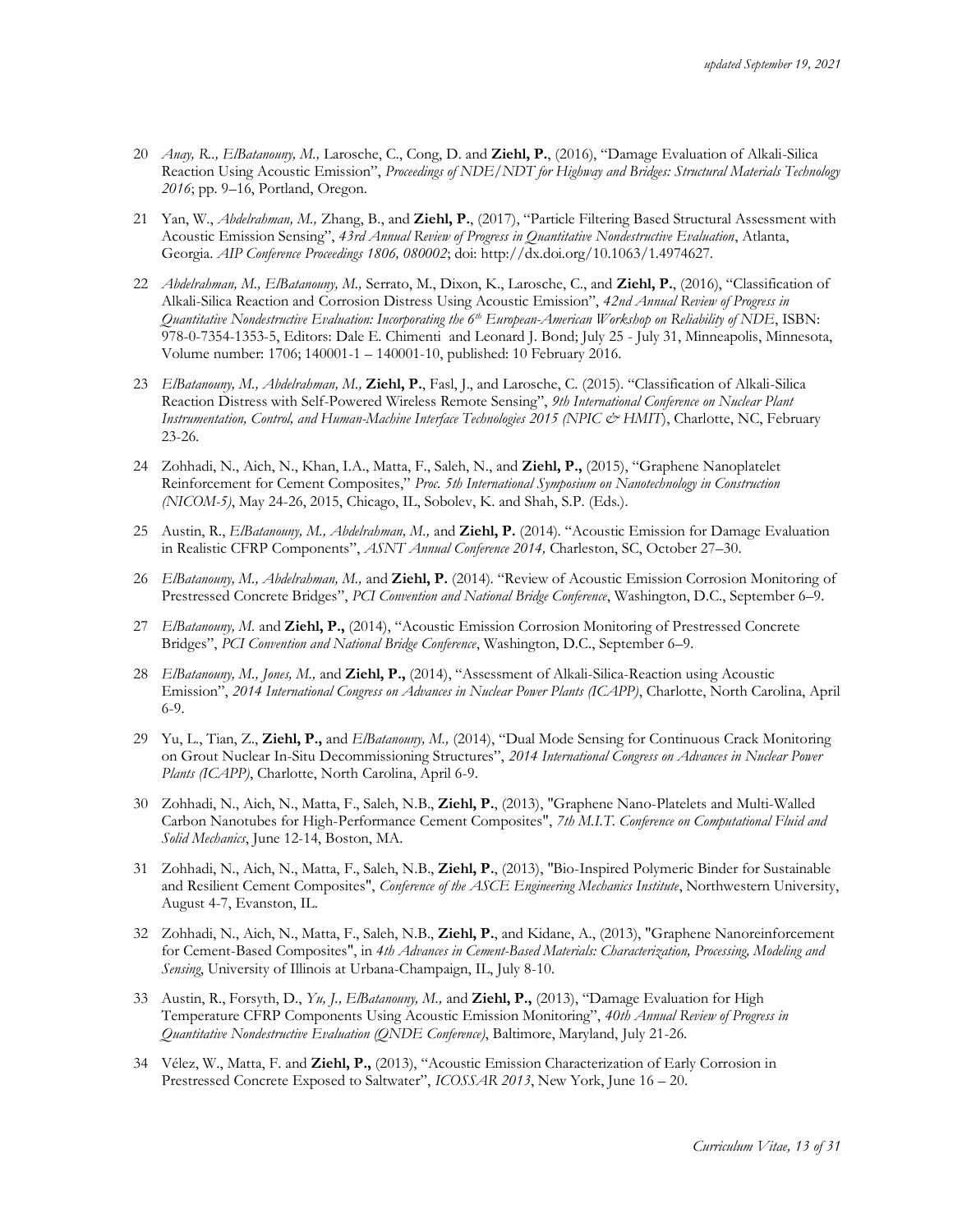- 35 Tian, Z., Yu, L., *ElBatanouny, M.,* **Ziehl, P.**, and Zhao, L., (2013), "A Dual Mode Imaging Array for Damage Detection in Grout Structures", *SPIE Smart Structures/NDE Conference*, San Diego, California, March 10-14.
- 36 Vélez, W., Matta, F., and **Ziehl, P.,** (2013), "Early Corrosion Monitoring of Prestressed Concrete Piles Using Acoustic Emission", *SPIE Smart Structures/NDE Conference*, San Diego, March 14 – 18.
- 37 *Hossain, M.,* **Ziehl, P.,** and *Yu, J.,* (2012), "Source Characterization of Acoustic Emission during Fatigue Crack growth in Steel Bridge Material", *NDE/NDT for Highways and Bridges: Structural Materials Technology (SMT) Topical Conference*, Aug 21-24, NY.
- 38 *ElBatanouny, M., Larosche, A.,* **Ziehl, P.,** and Yu, L., (2012) "Wireless Monitoring of in Situ Decommissioning of Nuclear Structures using Acoustic Emission", *8th International Conference on Nuclear Plant Instrumentation, Control, and Human-Machine Interface Technologies 2012 (NPIC & HMIT)*, San Diego, CA, July 22-26.
- 39 *ElBatanouny, M., Mangual, J., Larosche, A., Barrios, F.,* **Ziehl, P.,** and Matta, F., (2012), "Acoustic Emission and Cyclic Load Test Criteria Development for Prestressed Girders", *Structural Faults and Repair*, July 3-5, Edinburgh, Scotland, UK.
- 40 *Hossain, M., Yu, J.,* **Ziehl, P.,** Zárate, B., Caicedo, J., and Matta, F. (2012), "Investigation of the Acoustic Emission Source Mechanism of a Steel Bridge Material", *Proceedings of Review of Progress in QNDE,* Denver, Colorado, July 15 - 20.
- 41 *ElBatanouny, M., Mangual, J.,* Vélez, W., **Ziehl, P**. and Matta, F., (2012), "Implementations of Acoustic Emission Sensing for Detecting Corrosion in Prestressed Concrete", *Proc. 5th European Conference on Structural Control (EACS 2012),* June 18-20, Genoa, Italy.
- 42 *Hossain, M., Yu, J.,* and **Ziehl, P.**, (2012), "Source Mechanisms of Acoustic Emission during Fatigue Crack Growth in Steel Bridge Components" *Proc. 5th European Conference on Structural Control (EACS 2012)*, June 18-20, Genoa, Italy.
- 43 *Barrios, F.,* and **Ziehl, P.,** (2012), "Modelacion Numerica de Pruebas de Carga Ciclica Para la Evaluacion de Dano en Vigas de Concreto Presforzado".
- 44 *ElBatanouny, M., Mangual, J.,* Vélez, W., **Ziehl, P.**, and Matta, F., (2012), "Implementations of Acoustic Emission Sensing for Detecting Corrosion in Prestressed Concrete," *Proc. 5th European Conference on Structural Control (EACS 2012)*, June 18-20, Genoa, Italy.
- 45 *Yu, J.,* **Ziehl, P**., and Pollock, A., (2012), "Signal identification in Acoustic Emission Monitoring of Fatigue Cracking in Steel Bridges", *SPIE Smart Structures/NDE, Symposium No. SSN09*, March 11-15, San Diego, California.
- 46 Zárate, B., Caicedo, J., and **Ziehl, P.**, (2012), "Uncertainty Quantification of Acoustic Emission Filtering Techniques", *SPIE Smart Structures/NDE*, March 11-15, San Diego, California.
- 47 *ElBatanouny, M., Mangual, J., Vélez*, W., **Ziehl, P.**, Matta, F., and Gonzalez-Nunez, M., (2012), "Determining Corrosion Intensity in Prestressed Concrete with Acoustic Emission", *SPIE Smart Structures/NDE*, March 11-15, San Diego, California.
- 48 *Mangual, J., ElBatanouny, M.,* Vélez, W., **Ziehl, P.**, Matta, F., and Gonzalez-Nunez, M., (2012), "Monitoring Corrosion in Prestressed Concrete Beams using Acoustic Emission Technique", *SPIE Smart Structures/NDE*, March 11-15, San Diego, California.
- 49 Vélez, W., Matta, F., *ElBatanouny, M.,* and **Ziehl, P.**, (2012), "Acoustic Emission Monitoring of Corrosion in Prestressed Concrete Piles in Marine Environment", *Corrosion 2012, National Association of Corrosion Engineers (NACE International),* March 11-15, Salt Lake City, Utah.
- 50 Zohhadi, N., Aich, N., Khan, I.A., Matta, F., Saleh, N., and **Ziehl, P.,** (2012), "Graphene Nanoreinforcement for Cement-Based Composites," *Proc. 4th International Symposium on Nanotechnology in Construction (NICOM4)*, Konsta-Gdoutos, M.S. (Ed.), May 20-22, 2012, Crete, Greece, Paper 178, 7 p.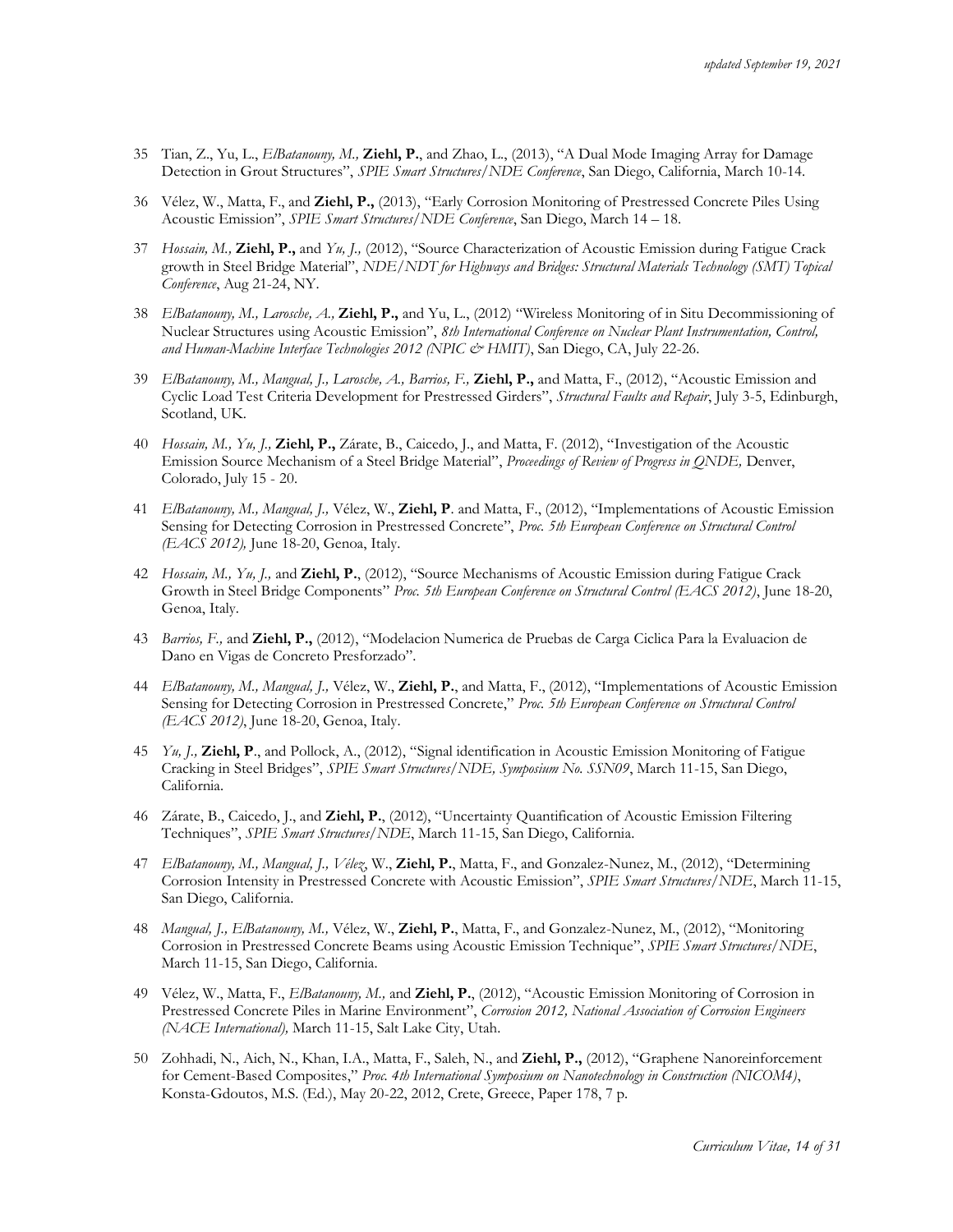- 51 Matta, F., Saleh, N.B., **Ziehl, P.,** Zohhadi, N., Aich, N., and Khan, I.A., (2011), "Graphene Nanoreinforcement for Damage-Tolerant Cement-Based Composites," *1st Annual World Congress of Nano-S&T*, October 23-26, Dalian, China.
- 52 *ElBatanouny, M., Mangual, J.,* **Ziehl, P.**, and Matta, F., (2011), "Corrosion Intensity Classification in Prestressed Concrete using Acoustic Emission Technique", *Proc. American Society for Nondestructive Testing (ASNT) Fall Conference and Quality Testing Show 2011*, October 24-29, Palm Springs, California.
- 53 *Yu, J.,* and **Ziehl, P.**, (2011), "Fatigue Evaluation and Prognosis for Steel Bridges with Remote Acoustic Emission Monitoring", *Proceedings of the 8th International Workshop on Structural Health Monitoring*, Stanford University, Stanford, California.
- 54 Austin, R., and **Ziehl, P**., (2011), "High Temperature Health Monitoring of Organic Matrix Composites for Aircraft Engine Applications", *Proceedings of the 8 th International Workshop on Structural Health Monitoring*, Stanford University, Stanford, California.
- 55 Zárate, B., Caicedo, J., **Ziehl, P.,** and *Yu, J.,* (2011), "Filtering of Acoustic Emission Data using ARMA Models", *Engineering Mechanics Institute Conference (EMI2011),* Northeastern University, Boston, MA, June 2-4, 2011.
- 56 Fernandez, M., Caicedo, J., **Ziehl, P**., and *Larosche, A.,* (2011), "The Effect of Structural Stiffness Degradation in Modal Characteristics", *Engineering Mechanics Institute Conference (EMI2011),* Northeastern University, Boston, Massachusetts, June 2-4, 2011.
- 57 **Ziehl, P.** and *Barrios, F.,* (2011), "Acoustic Emission Evaluation Criteria for Load Testing of Prestressed Concrete Bridge Girders", *53rd Meeting of the Acoustic Emission Working Group (AEWG-53)*, Denver, Colorado.
- 58 *Mangual, J., ElBatanouny, M.,* Vélez, W., **Ziehl, P.**, Matta, F., and Gonzalez-Nunez, M., (2011), "Assessment of Corrosion Rate in Prestressed Concrete with Acoustic Emission", *Proc. SPIE 7981 – Smart Structures/NDE, M. Tomizuka (Ed.), SPIE, Paper #7981-53, 12 p.,* March 6-10, San Diego, California.
- 59 *Yu, J.,* **Ziehl, P.**, Pollock, A., (2011), "Nondestructive Evaluation and Prognosis of Fatigue Cracking in Steel Bridges", *SPIE Smart Structures/NDE*, March 6-11, San Diego, California.
- 60 Gonzalez-Nunez, M., Nanni, A., **Ziehl, P.**, and Matta, F., (2011) "Overview of NIST TIP: Detection of Active Corrosion in RC and PS Concrete", *Proc. SPIE 7983 – Smart Structures/NDE, H.F. Wu (Ed.), SPIE, Paper #7983- 85, 12 p*., March 6-10, San Diego, California.
- 61 Zárate, B., Caicedo, J., **Ziehl, P**., and *Yu, J.,* (2011), "Model Updating and Prognosis of Acoustic Emission Data in Compact Test Specimens under Cyclic Loading", *SPIE Smart Structures/NDE*, March 6-11, San Diego, California.
- 62 *Larosche, A., Mangual, J.,* and **Ziehl, P.**, (2011), "Damage Detection in Prestressed Pile to Bent Cap Connections", *SPIE Smart Structures/NDE*, March 6-11, San Diego, California.
- 63 Godinez-Azcuaga, V., Inman, D., **Ziehl, P.**, Giurgiutiu, V., and Nanni, A., (2011), "Recent Advances in the Development of a Self-Powered Wireless Sensor Network for Structural Health Prognosis", *SPIE Smart Structures/NDE*, Proc. SPIE 7983, 798325; doi:10.1117/12.880249, March 6-11, San Diego, California.
- 64 *Yu, J.* and **Ziehl, P.**, (2011),"Remote Detection of Stage II to Stage III Cracking in Steel Girder Material", *ASNT 20th Annual Research Symposium and Spring Conference*, March 21-25, San Francisco, California (*abstract only*).
- 65 *Yu, J.* and **Ziehl, P.**, (2011), "Determination of Critical Level of Fatigue Cracking in Steel Bridge Materials with Acoustic Emission", *ASCE Structures Congress*, April 14-16, Las Vegas, Nevada.
- 66 *ElBatanouny, M., Mangual, J.,* **Ziehl, P.**, and Matta, F., (2010), "Detecting Corrosion of Steel Prestressing Strands Using Acoustic Emission," *Proc. Annual Conference of the Prognostics and Health Management Society, PHM Society, Paper #34, 8 p*., October 10-14, Portland, Oregon.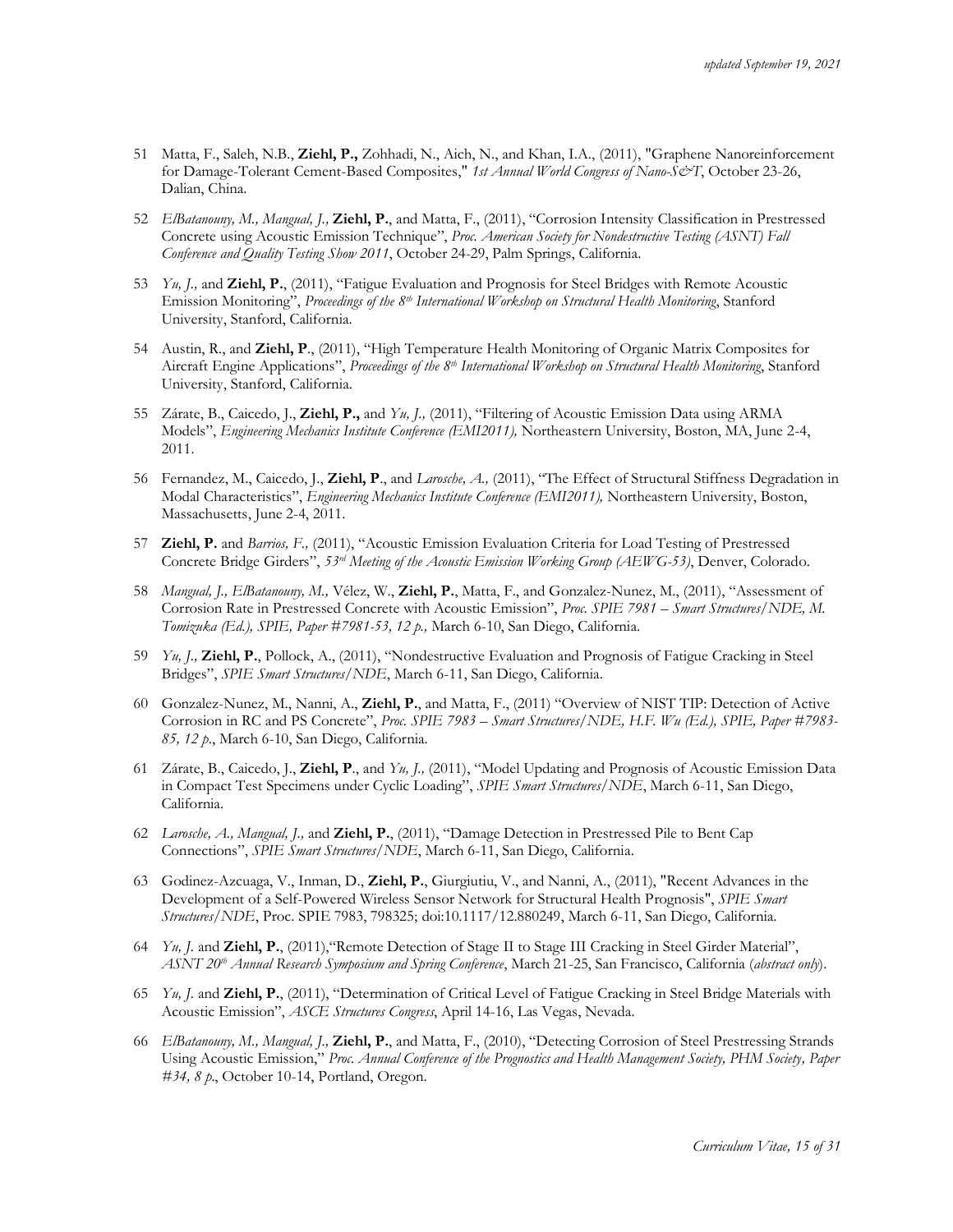- 67 *Larosche, A., Sweigart, S.,* Mays, T., Caicedo, J., and **Ziehl, P.**, (2010), "Behavior of Pile to Pile-Cap Connections Subject to Seismic Forces", *2010 FHWA Bridge Engineering Conference – Highways for LIFE and Accelerated Bridge Construction*, April 8 and 9, Orlando, Florida.
- 68 *Yu, J.,* **Ziehl, P.**, Zárate, B., Caicedo, J., Yu, L., Giurgiutiu, V., Metrovich, B., and Matta, F., (2010), "Quantification of Fatigue Cracking in CT Specimens with Passive and Active Piezoelectric Sensing," *Proc. SPIE 7649 – Smart Structures/NDE, P.J. Shull, A.A. Diaz and H.F. Wu (Eds.), SPIE, CD-ROM #76490R, 12 p.,* March 7-11, San Diego, California,
- 69 Yu, L., Giurgiutiu, V., **Ziehl, P.**, Ozevin, D., and Pollock, P., (2010), "Steel bridge fatigue crack detection with piezoelectric wafer active sensors", *Proceedings of the SPIE*, Vol. 7647, pp. 7647-70.
- 70 *Barrios, F.,* **Ziehl, P.**, Rizos, D., and Amado, B., (2010), "Investigation and recommendations related to Lightweight SCC for prestressed bridge girders", *2010 Concrete Bridge Conference - Achieving Safe, Smart, and Sustainable Bridges*, February 24-26, Phoenix, Arizona.
- 71 Zárate, B., Caicedo, J., Giurgiutiu, V., Yu, L., and **Ziehl, P.**, (2010), "Bayesian Finite Element Model Updating for Crack Growth", *Proceedings of IMAC XXVIII: A Conference and Exposition on Structural Dynamics*, February 1-4, 2010, Jacksonville, Florida.
- 72 Matta, F., **Ziehl, P.**, Ozevin, D., Inman, D., Giancaspro, J., Metrovich, B., Nanni, A., Caicedo, J., Gassman, S., Giurgiutiu, V., Huynh, N., Yu., L., Zárate, B., Godinez, V., Gostautas, R., Momeni, S., and Priya, S., (2009), "Self-Powered Wireless Sensor Network for Structural Bridge Health Prognosis: a 5-year Research and Development Project for Infrastructure Sustainability," *Proc. 7th International Workshop on Structural Health Monitoring (IWSHM-7)*, F.-K. Chang (Ed.), DEStech Publications, Vol. 2, 1747-1754, September 9-11, Stanford University, Stanford, California.
- 73 Yu, L, Giurgiutiu, V., **Ziehl, P.**, and Ozevin, D., (2009), "Piezoelectric Based Sensing in Wireless Steel Bridge Health Monitoring", *Proceedings of the SPIE, Volume 7294*, pp. 72941D-72941D-10.
- 74 **Ziehl, P.**, (2008), "Applications of Acoustic Emission Evaluation for Civil Infrastructure," *SPIE Smart Structures and Materials and Nondestructive Evaluation and Health Monitoring*, March 9-13, San Diego, California, 9 pp.
- 75 *Chen, Y.,* **Ziehl, P.**, Fowler, T., and Engelhardt, M., (2007), "Design Methodology and Ultimate Capacity of a Hybrid FRP/RC Bridge System", *Proceedings of the Polymer Composites Conference IV (PCC IV)*, March 20-22, Morgantown, West Virginia.
- 76 *Cole, T.,* Lopez, M., and **Ziehl, P.,** (2006),"Nondestructive Evaluation of Fatigue Damage to Full-Scale FRP Honeycomb Bridge Specimen", *2006 NDE Conference on Civil Engineering, the 7th Structural Materials Technology (SMT) and the 6th International Symposium on NDT in Civil Engineering*, August 14-18, St. Louis, Missouri (abstract only).
- 77 McDad, P., Medlock, R., Fowler, T., and **Ziehl, P.**, (2004), "Structural Health Monitoring of an Efficient Hybrid FRP/Reinforced Concrete Bridge System", *Proceedings of the Second International Workshop on Structural Health Monitoring of Innovative Civil Engineering Structures*, Winnipeg, Manitoba, Canada.
- 78 **Ziehl, P.**, Ulloa, F., McDad, P., Medlock, R., (2004), "FRP/Concrete Hybrid Bridge, San Patricio County, Texas", *Proceedings of the 11th International Conference on Composites/Nano Engineering*, Hilton Head, South Carolina.
- 79 Fowler, T., Ativitavas, N., Ramirez, G., and **Ziehl, P.**, (2004), "Damage Based Design Criterion for ASME Section X Code Vessels", *Proceedings of the 11th International Conference on Composites/Nano Engineering*, Hilton Head, South Carolina.
- 80 **Ziehl, P.** (2003), "Evaluation of Fatigue Life of Large Scale FRP Honeycomb Specimen with Acoustic Emission", *Proceedings of the ASNT 12th Annual Research Symposium (abstract only)*, Orlando, Florida.
- 81 **Ziehl, P.** and Green, T., (2003), "An Experimental Study of Accumulating Damage in Fiber Reinforced Polymer Specimens", *Proceedings of the Annual Technical Conference for the Plastics Industry*, Nashville, Tennessee.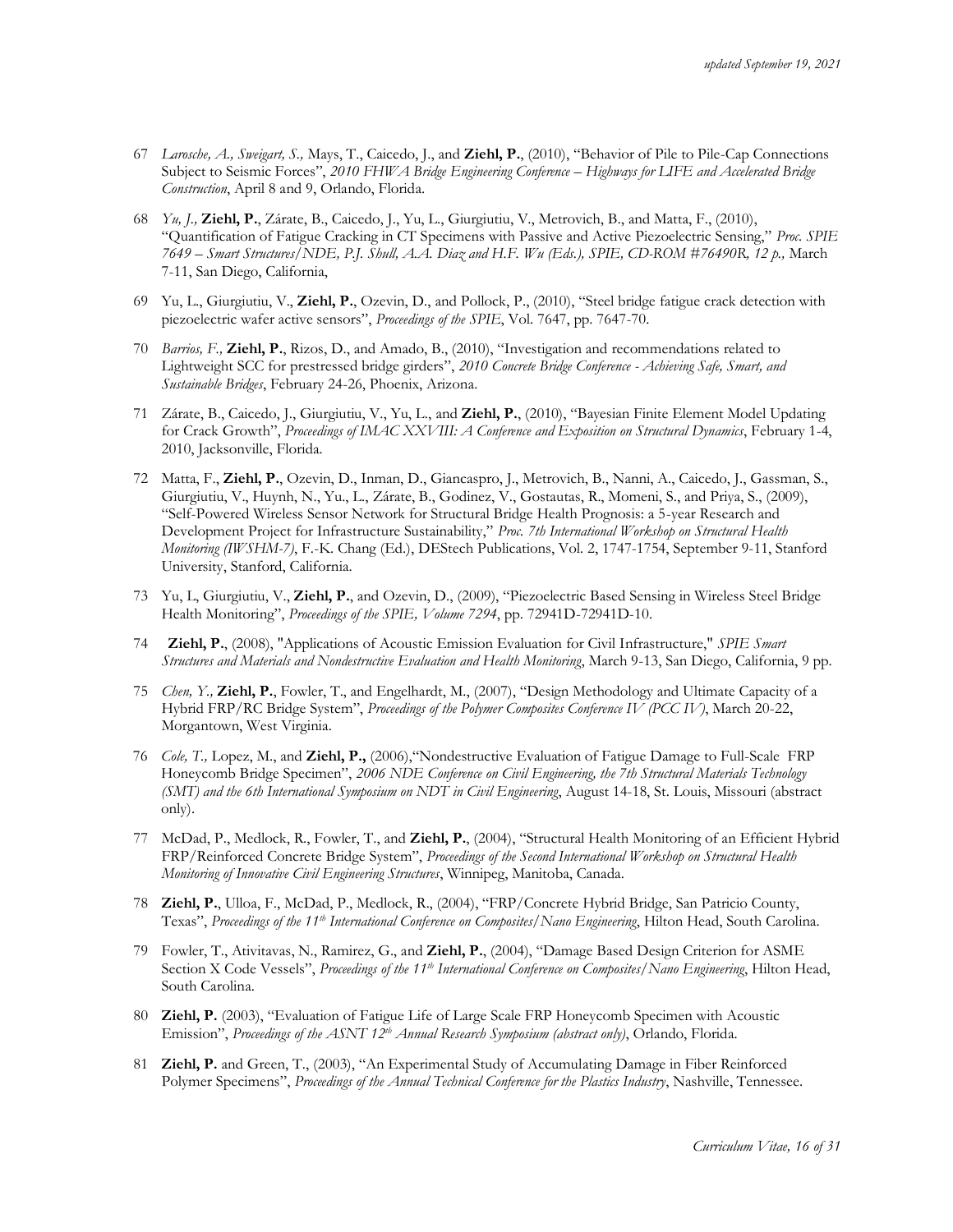- 82 **Ziehl, P**. and Fowler, T., (2002), "Fiber Reinforced Polymer Vessel Design with a Damage Approach", *Proceedings of the ASME World Congress and Exposition*, New Orleans, Louisiana.
- 83 Ulloa, F., Fowler, T., **Ziehl, P.**, and Medlock, R., (2001), "FM 3284 FRP Bridge Background and Design", *Proceedings of the 16th American Society for Composites Conference,* Blacksburg, Virginia.
- 84 **Ziehl, P.** and Fowler, T., (2001), "Development of a Damage Based Design Criterion for Fiber Reinforced Vessels", *Proceedings of the ASME Pressure Vessels and Piping Conference,* Atlanta, Georgia.
- 85 Ulloa, F. and **Ziehl, P.**, (2000), "Acoustic Emission Monitoring of Fiber Reinforced Beams with Composite Slabs", *Proceedings of the ASNT 9th Annual Research Symposium*, Birmingham, Alabama.
- 86 **Ziehl, P.** and Fowler, T., (1999), "Use of Acoustic Emission to Determine Damage Initiation of Fiber Reinforced Polymers", *Proceedings of the Sixth International Conference on Composites Engineering,* Orlando, Florida.
- 87 **Ziehl, P.** and Fowler, T., (1998), "Recommended Procedure for Determination of Design Strain in FRP Specimens", *Proceedings of the Sixth International Symposium on Acoustic Emission from Composite Materials,* San Antonio, Texas.
- *Ai, L., Soltangharaei, V.,* van Tooren, M., and **Ziehl, P.,** (2021), "Detection and Evaluation of Impact Damage on Aircraft Control Surface Using Acoustic Emission and Convolution Neural Network", IWSHM 2021, Stanford, CA (*accepted*).
- *Ai, L., Bayat, M.,* Comert, G., and **Ziehl, P.,** (2021), "An Autonomous Bridge Load Rating Framework Using Digital Twin", IWSHM 2021, Stanford, CA (*accepted*).

# **NATIONAL / INTERNATIONAL CODES, REPORTS, AND STANDARDS** (selected)

ACI 437-19: Code Requirements for Load Testing of Existing Concrete Structures and Commentary, (2019) *(committee Chair and primary chapter author).*

ACI 437-13: Code Requirements for Load Testing of Existing Concrete Structures and Commentary, (2014) *(primary chapter author).*

Chapter 4: Evaluation of Concrete Structures (2013): *Task Group on Repair of Reinforced Concrete of Existing Nuclear Power Plants, Nuclear Energy Standards Coordination Collaborative (NESCC)* (*primary chapter author*).

Development of a Remote Monitoring Sensor Network for In-Situ Decommissioned Structures (2010): *Panel Report for the Department of Energy, SRNL-RP-2010-01666 (contributing author).*

Article RD-13 (2007): "Test Method for Determining Damage Based Design Criterion for Fiber Reinforced Polymer Vessels", *American Society of Mechanical Engineers Boiler and Pressure Vessel Code; Section X: Fiber-Reinforced Plastic Pressure Vessels,* New York, New York *(primary author).*

ACI 437.1R-07 (2007): "Load Tests of Concrete Structures: Methods, Magnitude, Protocols, and Acceptance Criteria", *American Concrete Institute*, Farmington Hills, Michigan *(contributing author).*

ASTM E2478-16 (2016): "Standard Practice for Determining Damage-Based Design Criteria for Fiberglass Reinforced Plastic (FRP) Materials using Acoustic Emission", *American Society of Testing and Materials*, West Conshohoken, Pennsylvania *(primary author).*

### **MAJOR RESEARCH REPORTS** (selected)

1. EPRI Report 3002016080, (2020), "Nondestructive Evaluation: Development of the Technical Basis for the Use of Acoustic Emission Testing to Monitor Used Fuel Storage Canisters for Stress Corrosion Cracking", 3002016080, EPRI Final Report, B. Greer (EPRI project manager), December 2019, (*primary author and PI*).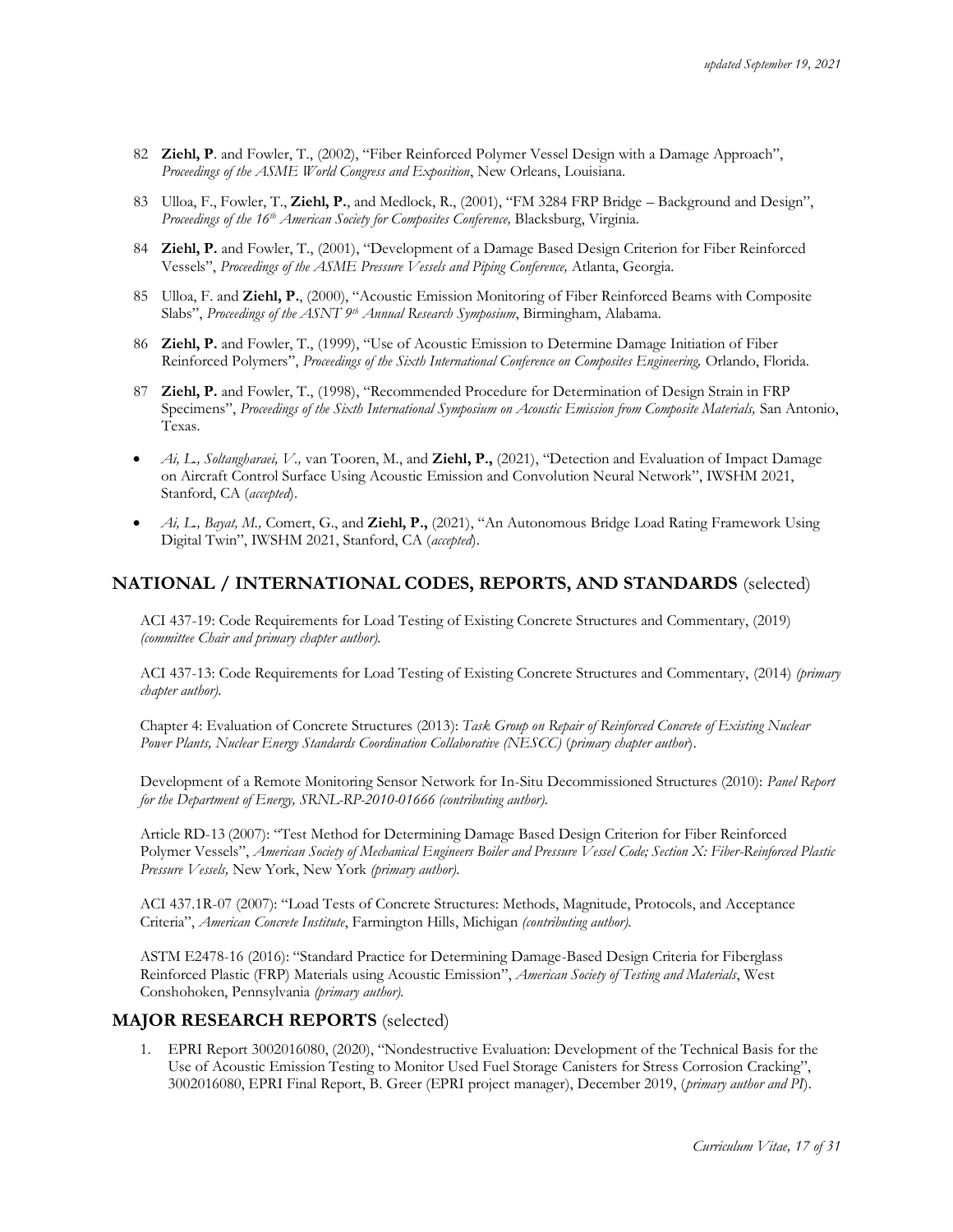- 2. **Ziehl, P.**, *Anay, R.,* Pang, W., and Wonoto, N., (2019), "Improved Resiliency of Transportation Networks through Connected Mobility", *Final Report, submitted to the Center for Connected Multimodal Mobility (C2M2),* South Carolina, 103 pp.
- 3. **Ziehl, P.**, Huynh, N., *Anay, R.,* Abduljabbar, R., Padmanabhan, B., and *Soltangharaei, V.,* (2018), "Feasibility Study for Rapid Evaluation of Bridge Decks", *Final Report submitted to the South Carolina DOT*, 107 pp.
- 4. van Tooren, M., **Ziehl, P.**, Giurgiutiu, V., Lin, B., *Anay, R., Soltangharaei, V.,* Barazanchy, D., Migot, A., and Begrajka, D., (2017), "Structural Health Monitoring (SHM) of Composite Structure for Airplanes and Helicopters based on Passive Sensing of Acoustic Emission", *Final Report delivered to Fokker Aerostructures*, 118 pp.
- 5. **Ziehl, P.**, *ElBatanouny, M., Abdelrahman, M.,* (2016), "In Situ Decommissioning Sensor Network Acoustic Emission Sensing System Demonstration at the 105-C Reactor Facility and Assessment of Corrosion Damage within an Aged Reinforced Concrete Block Specimen", *Final Report submitted to DOE/SRNL, 61 pp.*
- 6. **Ziehl, P.,** and *ElBatanouny, M.,* (2013), "Innovative Structural Health Monitoring (SHM) System Capable of Detecting, Localizing, and Characterizing Damage in Composite Aircraft Structures", *Submitted to the U.S. Navy, N122-110, Phase I*, Final Report, 11 pp.
- 7. **Ziehl, P.,** *Yu, J., and ElBatanouny, M.,* (2013), "Built-In Damage State Detection and Localization Capabilities for Composite Engine Structures," *Submitted to the U.S. Air Force, AF093-179*, *Phase II*, Final Report.
- 8. **Ziehl, P.,** Yu, L., *ElBatanouny, M., and Larosche, A.,* (2012), "Sensor System Phase Two Test Report: In-Situ Decommissioning Sensor Network, Meso-Scale Test Bed", *prepared for DOE/SRNL, Final Report – Phase II*, 25 pp.
- 9. **Ziehl, P.,** Caicedo, J., Rizos, D., Mays, T., *Larosche, A., ElBatanouny, M., and Mustain, B.,* (2012), "Behavior of Pile to Bent Cap Connections Subject to Seismic Forces", *South Carolina DOT Research Project 672 Final Report*, 293 pp.
- 10. **Ziehl, P.,** Caicedo, J., Rizos, D., Mays, T., *Larosche, A., and ElBatanouny, M., (*2011), "Testing of Connections between Prestressed Concrete Piles and Precast Concrete Bent Caps", *Final report submitted to FHWA/SCDOT,* 79 pp.
- 11. **Ziehl, P.** and Yu, L., *ElBatanouny, M., and Larosche, A.,* (2011), "Sensor System Phase One Test Report: In-Situ Decommissioning Sensor Network, Meso-Scale Test Bed", *prepared for DOE/SRNL, Final Report – Phase I*, 13 pp.
- 12. **Ziehl, P.** and Yu, L., (2011), "Sensor System Implementation Plan: In-Situ Decommissioning Sensor Network, Meso-Scale Test Bed", *prepared for DOE/SRNL*, 16 pp.
- 13. **Ziehl, P.,** (2010), "AF093-179 Built-In Damage State Detection and Localization Capabilities for Composite Engine Structures – Phase I", *prepared for Texas Research International/U.S. Air Force*, 15 pp.
- 14. **Ziehl, P.**, Rizos, D., Caicedo, J., *Colmorgan, A.,* Howard, R., and *Barrios, F.,* (2010), "Investigation of the Performance and Benefits of Self-Consolidating Concrete for Prestressed Bridge Girders", *Final Report submitted to the South Carolina Department of Transportation,* 212 pp.
- 15. **Ziehl, P.**, Rizos, D., Caicedo, J., *Barrios, F.,* Howard, R., and *Colmorgan, A.,* (2009), "Investigation of the Performance and Benefits of Lightweight SCC Prestressed Concrete Bridge Girders and SCC Materials", *Final Report submitted to the South Carolina Department of Transportation,* 182 pp.
- 15. Gopu, V. and **Ziehl, P.**, (2008), "Strengthening of Bridge Beams using Fiber Reinforced Polymers (FRP), Volume I: Literature Review and Selection of Strengthening Methods", *Final Report submitted to the Louisiana Transportation Research Center*, 49 pp.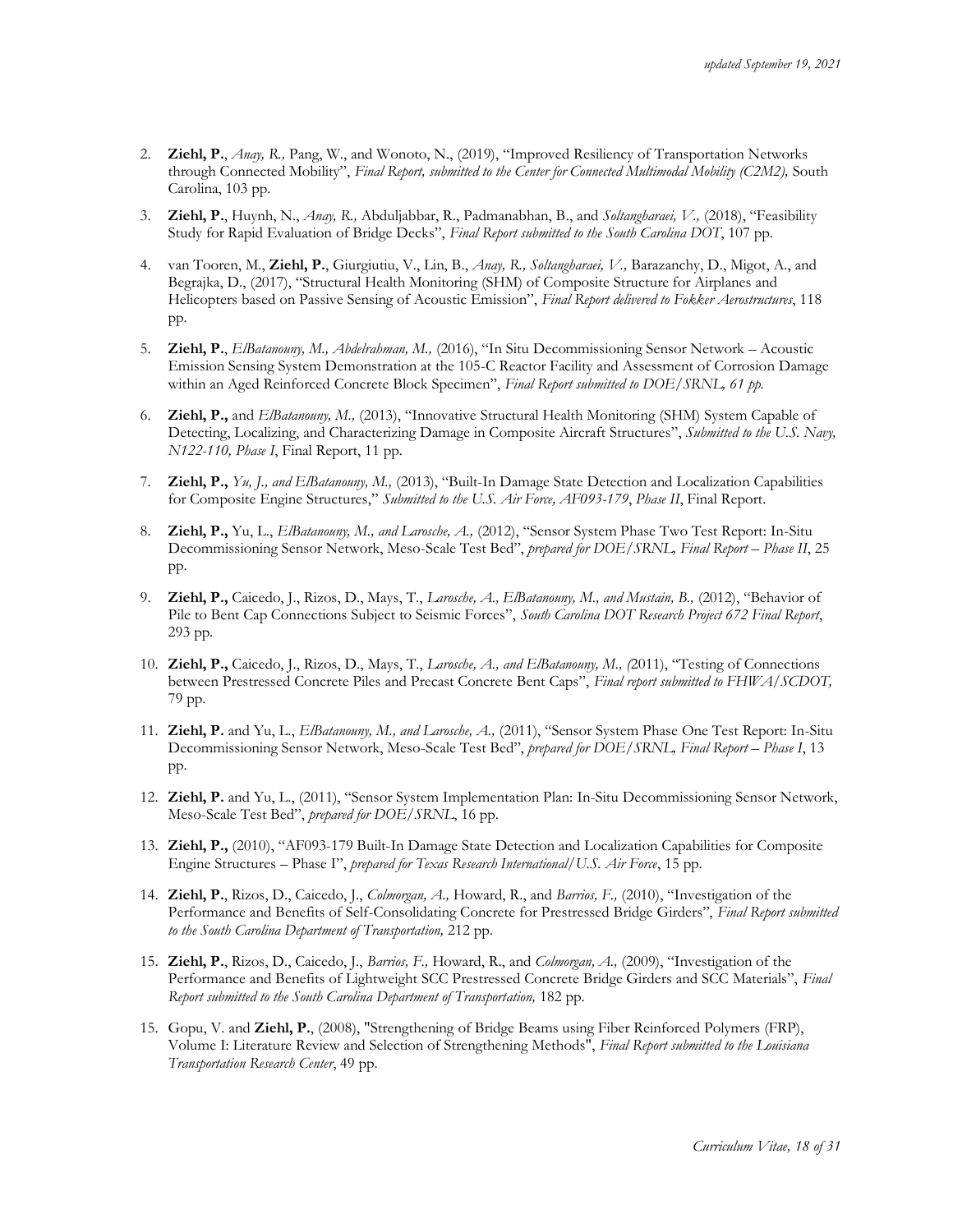- 16. Gopu, V., **Ziehl, P.**, and Bridge Diagnostics, Inc., (2008), "Strengthening of Bridge Beams using Fiber Reinforced Polymers (FRP), Volume II: "Design of Strengthening Systems and Load Test Results", *Final Report submitted to the Louisiana Transportation Research Center*, 55 pp.
- 17. **Ziehl, P.**, Rizos, D., Liu, Z., and *Barrios, F.,* (2007), "GFRP Treadways for Bridging Small Gaps Final Report", *prepared for the Army Engineer Research and Development Center*, 51 pp.
- 18. **Ziehl, P.**, Engelhardt, M., Schell, E., (2007), "Field Monitoring of the San Patricio County FRP Bridge Final Report", (with assistance by T. J. Fowler), *prepared for the Texas Department of Transportation*, 142 pp.
- 19. **Ziehl, P.**, and Galati, N., (2007), "CLT and AE Methods of In-Situ Load Testing: Comparison and Development of Evaluation Criteria", *prepared for the ACI Concrete Research Council, CRC proposal no. 2006-42*, 40 pp.
- 20. **Ziehl, P.**, (2007), "SBIR Phase I: Damage Identification Algorithms for Composite Structures", *prepared for Texas Research International/U.S. Air Force*, 36 pp.
- 21. **Ziehl, P.,** (2006), "Health Monitoring for Condition Based Maintenance Phase II, Army SBIR", *prepared for Texas Research International/U.S. Army,* 113 pp.
- 22. Rizos, D., **Ziehl, P.**, and Harrison, K., (2006), "Vanadium Steel Non-Standard (not a standard military bridge set) Fixed Bridge Case Study – Report on Phase I" (in collaboration with Stanton, T., and Morris, C.), *submitted to the Advanced Technology Institute*, 47 pp.
- 23. Xu, J., **Ziehl, P.**, and Barnes, R., (2005), "I-565 Bridge Monitoring Technical Memorandum No. 2", *prepared for the Alabama Department of Transportation, Montgomery, Alabama by the Auburn University Highway Research Center*, 22 pp.
- 24. **Ziehl, P.** and *Chen, Y.,* (2005), "Effect of Temperature on the Nondestructive Evaluation of FRP Vessels: Tensile Testing of Coupons", *Final Report, prepared for NSF/UT Arlington*, 16 pp.
- 25. **Ziehl, P.** and Rizos, D., (2005), "Flexural Retrofit of Bridges Using CFRP Systems Guidelines for Implementation", *prepared for the South Carolina Department of Transportation, Columbia, South Carolina*, 21 pp.
- 26. Rizos, D., **Ziehl, P**., Petrou, M., Harries, K., Aidoo, J., and Parlor, D., (2005), "Flexural Retrofit of Bridges Using CFRP Systems – Volume II: Bridge Slabs", *prepared for the South Carolina Department of Transportation, Columbia, South Carolina*, 173 pp.
- 27. Rizos, D., **Ziehl, P**., Petrou, M., Harries, K., Aidoo, J., and Quattlebaum, J., (2005), "Flexural Retrofit of Bridges Using CFRP Systems – Volume I: Bridge Girders", *prepared for the South Carolina Department of Transportation, Columbia, South Carolina*, 250 pp.
- 28. **Ziehl, P.**, Engelhardt, M., and Schell, E., (2005), "San Patricio County FRP Bridge Monitoring Phase One (May 19, 20, and 21, 2004)", *prepared for the Texas Department of Transportation, Austin, Texas*, 54 pp.
- 29. **Ziehl, P.**, Engelhardt, M., and Schell, E., (2005), "San Patricio County FRP Bridge Monitoring Phase Two (March 3 and 4, 2005)", *prepared for the Texas Department of Transportation, Austin, Texas*, 34 pp.
- 30. **Ziehl, P.**, (2004), "Health Monitoring for Condition Based Maintenance Option Phase, Army SBIR", *prepared for Texas Research International/U.S. Army.*
- 31. *Birrcher, D.,* and **Ziehl, P.**, (2004), "An Acoustic Emission Evaluation of Optimized Prestressed Concrete Beams", Final Report, *prepared for the Louisiana Transportation Research Center, LTRC Project No. 04-1TU*, 45 pp.
- 32. **Ziehl, P.**, Lamanna, A., Myers, J., and Nanni, A., (2004), "Strengthening of Bridge Beams Using Fiber Reinforced Polymers", *Interim Report, prepared for the Louisiana Transportation Research Center, LTRC Project No. 03- 4ST*, 57 pp.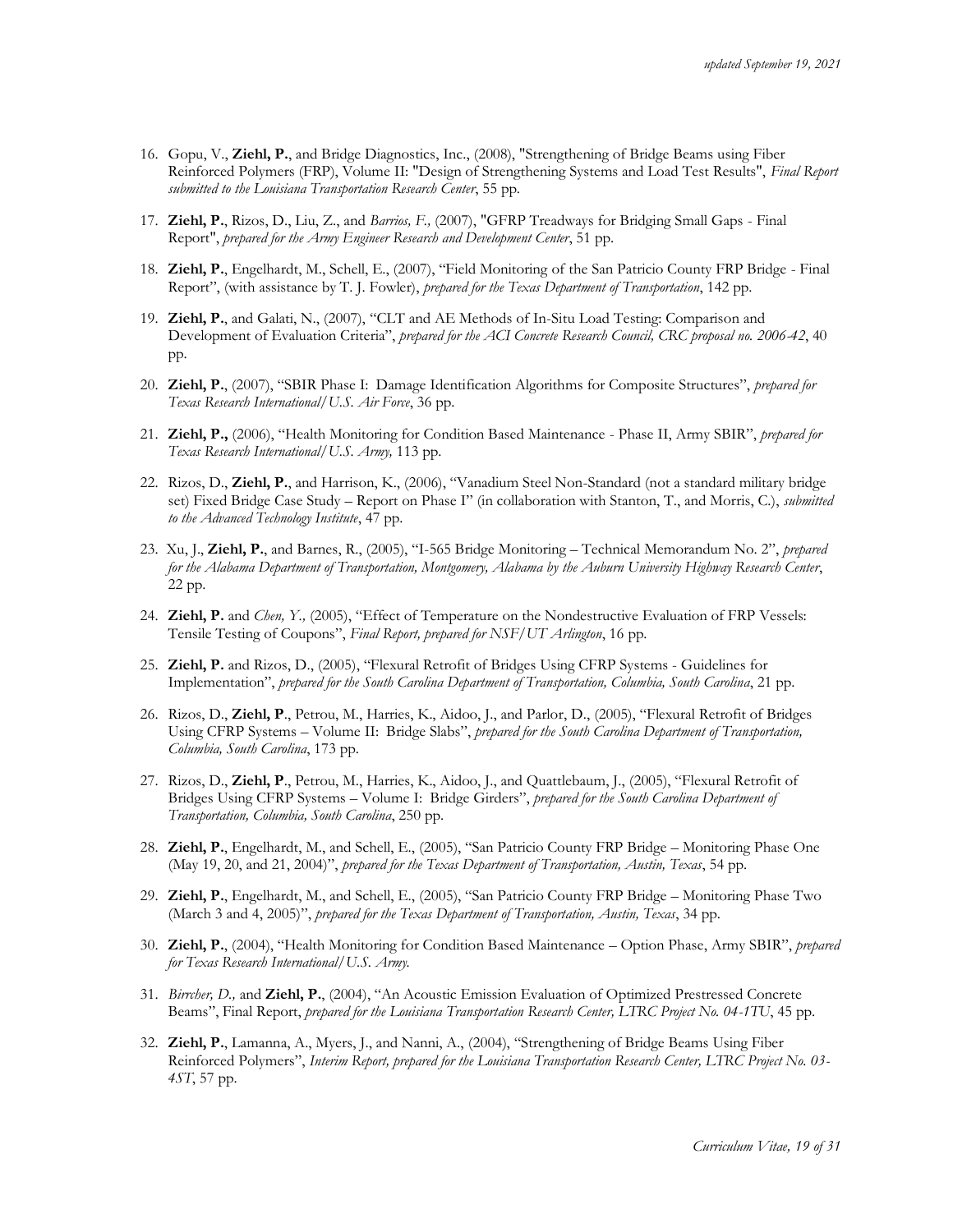- 33. **Ziehl, P.** (2003), "Health Monitoring for Condition Based Maintenance Phase I", *prepared for Texas Research International/U.S. Army.*
- 34. **Ziehl, P.** and *Bane, W.,* (2003), "Nondestructive Evaluation of Fiber Reinforced Polymer Bridges and Decks", *prepared for the Louisiana Transportation Research Center, State Project No. 736-99-1137, LTRC Project No. 03-1TUL, Report No. FHWA/LA 03/376*.
- 35. **Ziehl, P**. and Lamanna, A., (2003), "Monitoring of the Bonnet Carre' Spillway Bridge during Extreme Overload", *prepared for the Louisiana Transportation Research Center, State Project No. 736-99-1146, LTRC Project No. 03-6ST, Report No. FHWA/LA 03/378.*
- 36. **Ziehl, P.** and *Cole, T.,* (2002), "Finite Element Modeling of FRP Bridge, Troupsburg, New York", *prepared for the New York Department of Transportation*.
- 37. **Ziehl, P.,** Cloyd, J., and Kreger, M., (1999), "Evaluation of Minimum Longitudinal Reinforcement Requirements for Reinforced Concrete Columns", *Engineering Research Report 1473-S, Center for Transportation Research, Bureau of Engineering Research, The University of Texas at Austin*.
- 38. **Ziehl, P.** (1997), "Evaluation of Acoustic Waveguide", *prepared for the National Institute of Standards and Technology*.

## **PRESENTATIONS** (selected)

#### **INVITED**

- 1. **Ziehl, P**., *Ai, L., and Soltangharaei, V.,* (2020), "Minimally Intrusive Sensing in Various Media enabled through Artificial Intelligence", *62nd Acoustic Emission Working Group Meeting (Virtual)*, May 27 – 29, Houston, Texas.
- 2. **Ziehl, P.,** (2020), "NASA ULI: Atoms to Aircraft to Spacecraft", September 2020, Lunch and Learn presented virtually to the United States Congress.
- 3. **Ziehl, P.** and *De Backer, W.,* (2020), "NASA ULI: Atoms to Aircraft to Spacecraft", October 2020, The Composites Consortium, Fall 2020 Virtual Meeting.
- 3. **Ziehl, P.**, (2019), "Remote Structural Assessment", panelist presentation on 'Digital Twin: HM&E Applications' for *ISEA of the Future Forum – Digital Twin, MBSE, LVC, and Autonomy/Unmanned Systems*, June 19, Naval Surface Warfare Division, Carderock, Maryland.
- 4. **Ziehl, P.**, (2019), "Remote Condition Assessment for Complex Structural Systems", *presentation given to Savannah River National Laboratory*, February 11, Aiken, South Carolina.
- 5. *Soltangharaei, V.,* and **Ziehl, P.**, (2019), "Structural Health Monitoring of Concrete Structures Affected by Alkali-Silica Reaction Using Acoustic Emission", *Engineering Mechanics Institute (EMI) Conference*, June 18-21, California Institute of Technology, Pasadena, California.
- 6. **Ziehl, P.**, Cousins, T., Ross, B., and Downey, A., (2019), "Load Testing and Acoustic Emission", presented to SCDOT, April.
- 7. Soltangharaei, V., and **Ziehl, P**., (2018), "Damage Evaluation of Alkali-Silica Reaction of Stressed-Confined Concrete Structures Using Acoustic Emission," *American Concrete Institute Spring Convention.*
- 8. *Barrios, F.* and **Ziehl, P.,** (2017), "Considerations for Numerical Simulation in the Assessment of Concrete Materials and Systems", *Special Symposium on Computation Mechanics and the Finite Element Method: Impact of Accuracy and Uncertainty on Engineering Safety and Advanced Manufacturing, 2017 International Conference on Computational and Experimental Engineering and Sciences (ICCES 2017)*, Madeira, Portugal, June 27.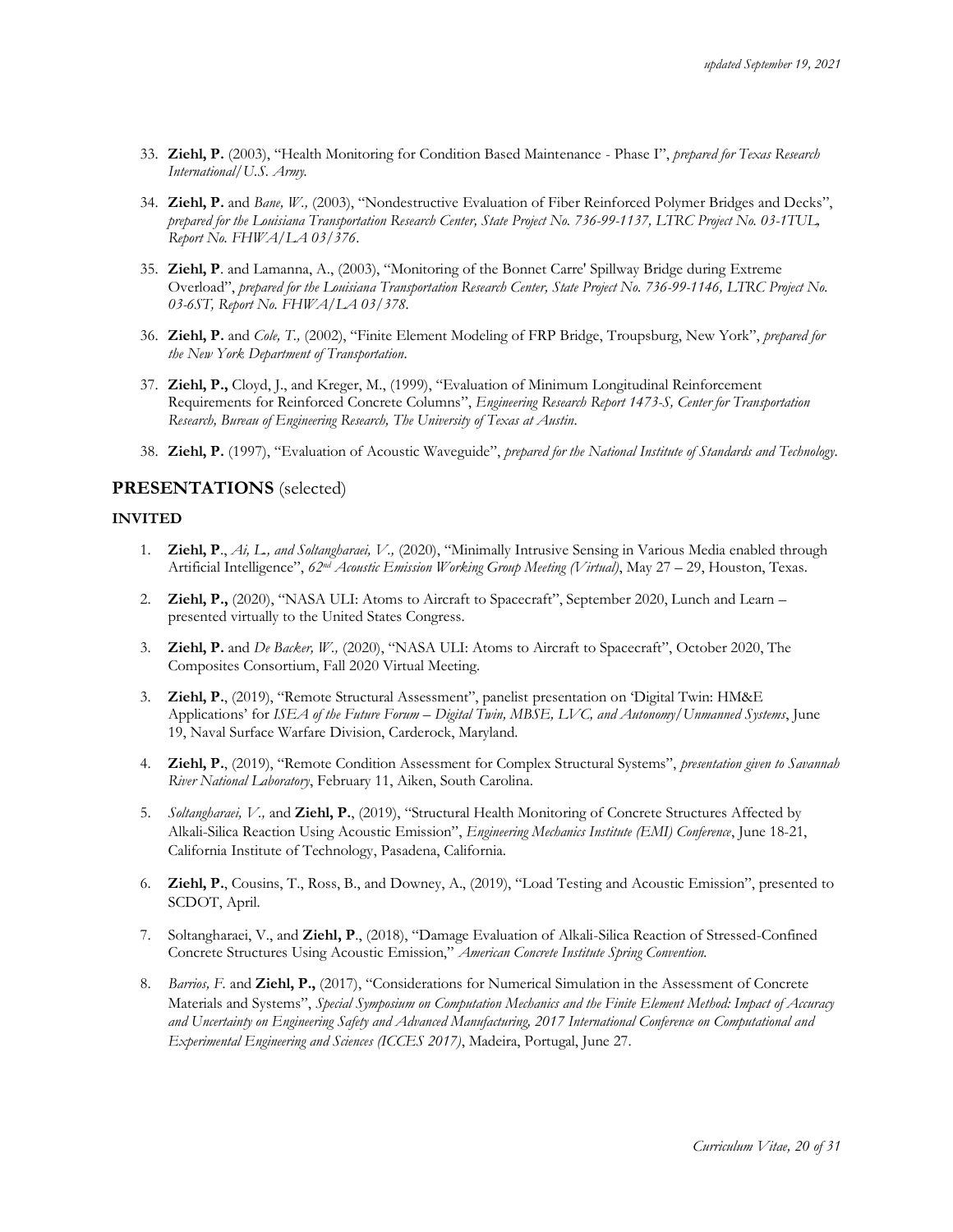- 9. *Soltangharaei, V.* and **Ziehl, P.,** (2017), "Acoustic Emission Research to Assess Concrete Degradation," *Coordination Meeting between II&C and MAaD Pathways on Concrete and Secondary Pipe Structures*, December 13, Vanderbilt University.
- 10. **Ziehl, P.,** and Larosche, C., (2015), "Use of ACI 437.2 Load Testing Standard"*, 9 th International Workshop, Structural Concrete in the Americas and Beyond,* November 6, Denver, Colorado.
- 11. **Ziehl, P.,** Larosche, C., *ElBatanouny, M.,* Fasl, J. and Fraczek, J. (2015), "Detecting ASR Using Acoustic Emission", *ACI Strategic Development Council,* Kansas City, Kansas.
- 12. Larosche, C., **Ziehl, P.,** and West, J., (2014), "Using Acoustic Emission to Detect Crack Growth*"*, *ACI Strategic Development Council*, Georgia Tech University, Atlanta, Georgia.
- 13. **Ziehl, P.** and *Yu, J.,* (2014), "Prediction of Service Life in A572 Steel under Varied Stress Ratios with Acoustic Emission", Symposium in Honor of Dr. Jeffrey Fong: Multi-scale Modeling and Estimation of Time or Cycles to Failure of Aging Components, Structures, and Systems", *International Conference on Computational & Experimental Engineering and Sciences (ICCES'14);* Changwon, Republic of Korea, June 14.
- 14. **Ziehl, P.**, and *ElBatanouny, M.,* (2014), "Remote Monitoring and Condition Assessment through Distributed Sensing: Current Results and Future Directions", *Special Presentation prepared for Professor Hoon Sohn, KAIST University*, Korea, June 17.
- 15. **Ziehl, P.,** (2014), "Wireless Condition Assessment for Infrastructure Systems*", Workshop on Integrated Health Monitoring of Concrete Structures in Nuclear Power Plants,* Laboratory for Systems Integrity and Reliability, Vanderbilt University, Nashville, Tennessee, November 5.
- 16. **Ziehl, P.**, (2014), "Acoustic Emission Monitoring for Dry Cask Storage Systems", *Dry Canister Storage System Evaluation Workshop*, Electric Power Research Institute (EPRI), Charlotte, North Carolina, September 30.
- 17. **Ziehl, P**., Caicedo, J., Pollock, A., *Yu, J.,* Zárate, B., Hossain, M., Ospina, G., and Matta, F. (2013), "Prognostics of Fatigue Crack Behavior with Acoustic Emission An overview of NIST TIP at the University of South Carolina", *Acoustic Emission Working Group (AEWG)-54*, Princeton, NJ, May 21-22.
- 18. *Barrios, F.,* **Ziehl, P.,** Rizos, D., and Amado, B., (2010), "Investigation and Recommendations Related to Lightweight SCC for Prestressed Bridge Girders", *2010 Concrete Bridge Conference - Achieving Safe, Smart, and Sustainable Bridges*, February 24-26, Phoenix, Arizona.
- 19. **Ziehl, P.** (2009), "Update on Selected SCDOT Research Projects at U. South Carolina", *12th Annual SCDOT/ACEC-SC Fall Meeting*, Columbia, South Carolina.
- 20. **Ziehl, P.**, (2007), "Evaluation of Existing Structures through Load Testing", *ASCE South Carolina Section, Annual Fall Seminar*, September 14, Columbia, South Carolina.
- 21. **Ziehl, P.**, Rizos, D., and Caicedo, J., (2007), "Investigation of the Performance and Benefits of SCC for Prestressed Girders", *Joint Meeting of the Precast/Prestressed Concrete Institute (PCI) and the South Carolina Department of Transportation (SCDOT)*, June 20, Columbia, South Carolina.
- 22. *Chen, Y.,* **Ziehl, P.**, Fowler, T., and Engelhardt, M., (2007), "Design Methodology and Ultimate Capacity of a Hybrid FRP/RC Bridge System", *Polymer Composites Conference IV (PCC IV)*, March 20-22, Morgantown, West Virginia.
- 23. **Ziehl, P.**, Galati, N., and Tumialan, G., (2006), "CLT and AE Methods of In-Situ Load Testing: Comparison and Development of Evaluation Criteria", *presented to ACI Committee 437: Strength Evaluation of Existing Concrete Buildings,* November 6, Denver, Colorado.
- 24. **Ziehl, P.**, (2006), "Nondestructive Evaluation of Structural Systems", *Commercializing USC Engineering Technologies: Putting USC Discoveries into the Marketplace,* November 3, Columbia, South Carolina.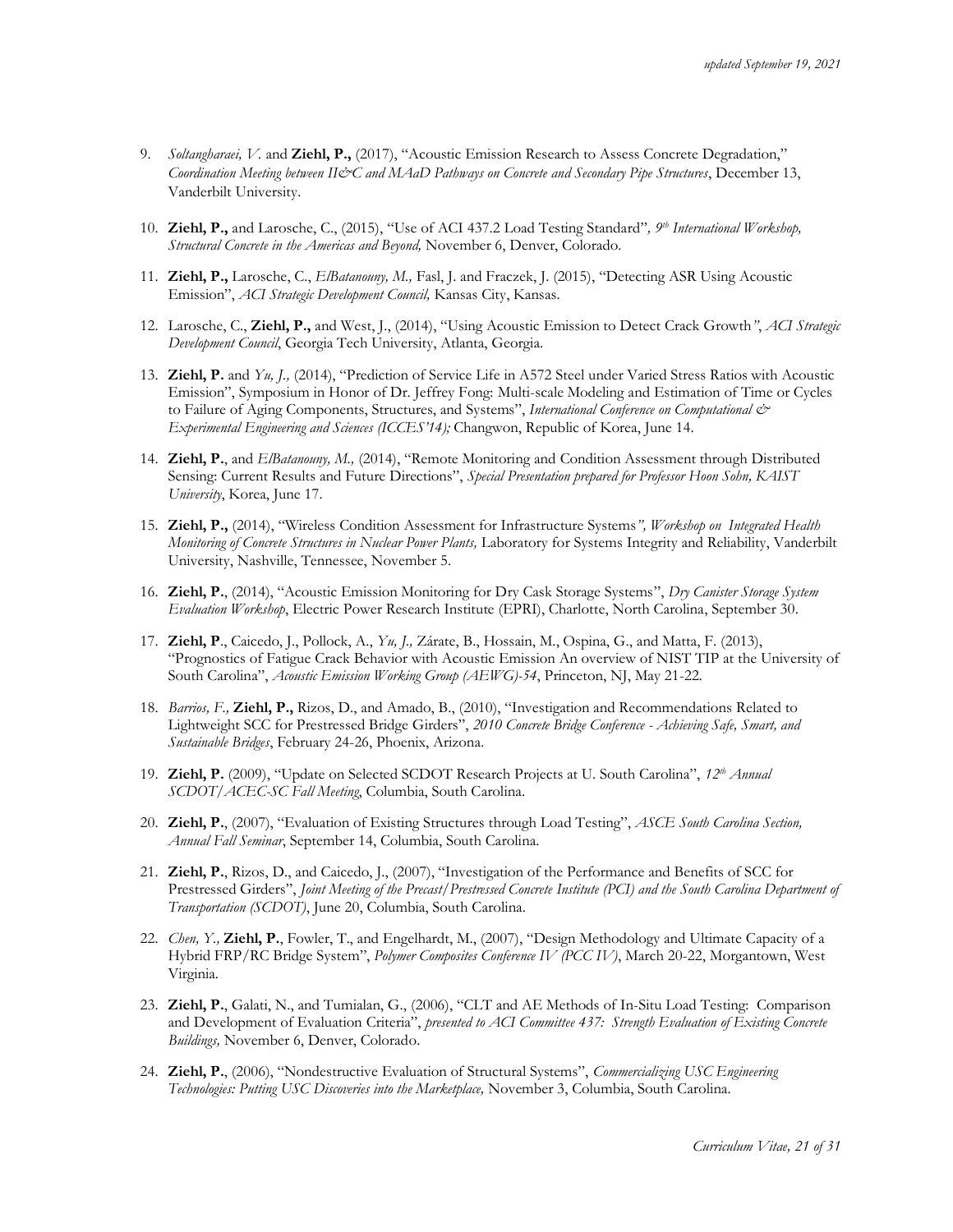- 25. Rizos, D., **Ziehl, P.**, and Howard, R. (2006), "Investigation of Self-Consolidating Concrete for Prestressed Bridge Girders in South Carolina", *ACPA 4th Annual South Carolina "Count on Concrete" Conference,* October 4, Columbia, South Carolina.
- 26. Caicedo, J., Rizos, D., and **Ziehl, P.**, (2006), "Long Term Bridge Monitoring: Overview and Research Possibilities", *presented to SCDOT*, November 8, Columbia, South Carolina.
- 27. **Ziehl, P.**, (2006), "Structural Health Monitoring of an Efficient Hybrid FRP/Reinforced Concrete Bridge System", *presented to ACI Committee 440-J: Stay-in-Place Forms*, ACI Spring Convention, March 27.
- 28. *Cole, T.,* Lopez, M., and **Ziehl, P.**, (2006), "Nondestructive Evaluation of Fatigue Damage to Full-Scale FRP Honeycomb Bridge Specimen", *2006 NDE Conference on Civil Engineering, the 7th Structural Materials Technology (SMT) and the 6th International Symposium on NDT in Civil Engineering*, August 14-18, St. Louis, Missouri.
- 29. *Chen, Y.,* and **Ziehl, P.**, (2005), "Effect of Temperature on the Nondestructive Evaluation of FRP Vessels (Tensile Specimens)", *presented to DUPONT and DOW Chemical,* December 15, Houston, TX.
- 30. Rizos, D., **Ziehl, P.**, Caicedo, J., Howard, R., *Liu, Z.,* (2005), "Investigation of Self-Consolidating Concrete for Prestressed Bridge Girders using South Carolina Materials", *presented at the Workshop on Self-Consolidating Concrete sponsored by Georgia/Carolinas PCI*, December 1, Charlotte, NC.
- 31. **Ziehl, P.** (2004), "Nondestructive Assessment of FRP Strengthened Concrete Beams", *National Academy of Building Inspection Engineers, Fourteenth Annual Meeting,* New Orleans, Louisiana.
- 32. **Ziehl, P.**, (2002), "Recent Applications of Fiber Reinforced Polymers for the Transportation Infrastructure", *Louisiana Transportation Research Conference*, Baton Rouge, Louisiana.
- 33. **Ziehl, P.** (2001), "Fiber Reinforced Polymers for Improvements to the Transportation Infrastructure", *Tulane Engineering Forum*, New Orleans, Louisiana.

#### **CONTRIBUTED**

- 1. *Anay, R.* and **Ziehl, P.**, (2020), "Performance of Double Tee Flange Connections and Joint Leakage for Parking Structures," *2020 Precast/Prestressed Concrete Institute (PCI) Convention*, March 3 – 7, Dallas, Texas.
- 2. *Anay, R.* and **Ziehl, P.**, (2019), "Assessment of Shear in Prestressed Bridge Girders using Acoustic Emission," *presentation to ACI Committee 437, American Concrete Institute (ACI) Fall Convention,* October 20 – 24, Cincinnati, Ohio.
- 3. **Ziehl, P.,** (2019), "Remote Structural Assessment," *presentation to Dave Drazen and Benjamin Grisso*, Naval Surface Warfare Center, Carderock, Maryland.
- 4. *Soltangharaei, V., Anay, R, Ai, L.,* and **Ziehl, P**., (2019), "Structural Health Monitoring of Concrete Structures Affected by Alkali-Silica Reaction Using Acoustic Emission," *Engineering Mechanics Institute (EMI) Conference*, June 18-21, 2019, California Institute of Technology, California.
- 5. *Soltangharaei, V., Anay, R.,* Le Pape, Y, Ma, Z, and **Ziehl, P**., (2019), "Monitoring Alkali Silica Reaction of Large and Medium-Scale Concrete Specimens Using Acoustic Emission", SMiRT25, Charlotte, North Carolina.
- 6. Advanced Composites Project, ACP Fall Review (2019), NASA Langley, 2C18 Progressive Damage Analysis, October 2019.
- 7. *Anay, R.,* Lane, A., Jáuregui, D., Weldon, B., Soltangharaei, V., and **Ziehl, P.**, (2018), Acoustic Emission Working Group-60, "On-Site Acoustic-Emission Monitoring for Assessment of a Prestressed Concrete BT-54 AASHTO Girder Bridge", *60th Meeting of the Acoustic Emission Working Group*, June 19 and 20, Charleston, South Carolina.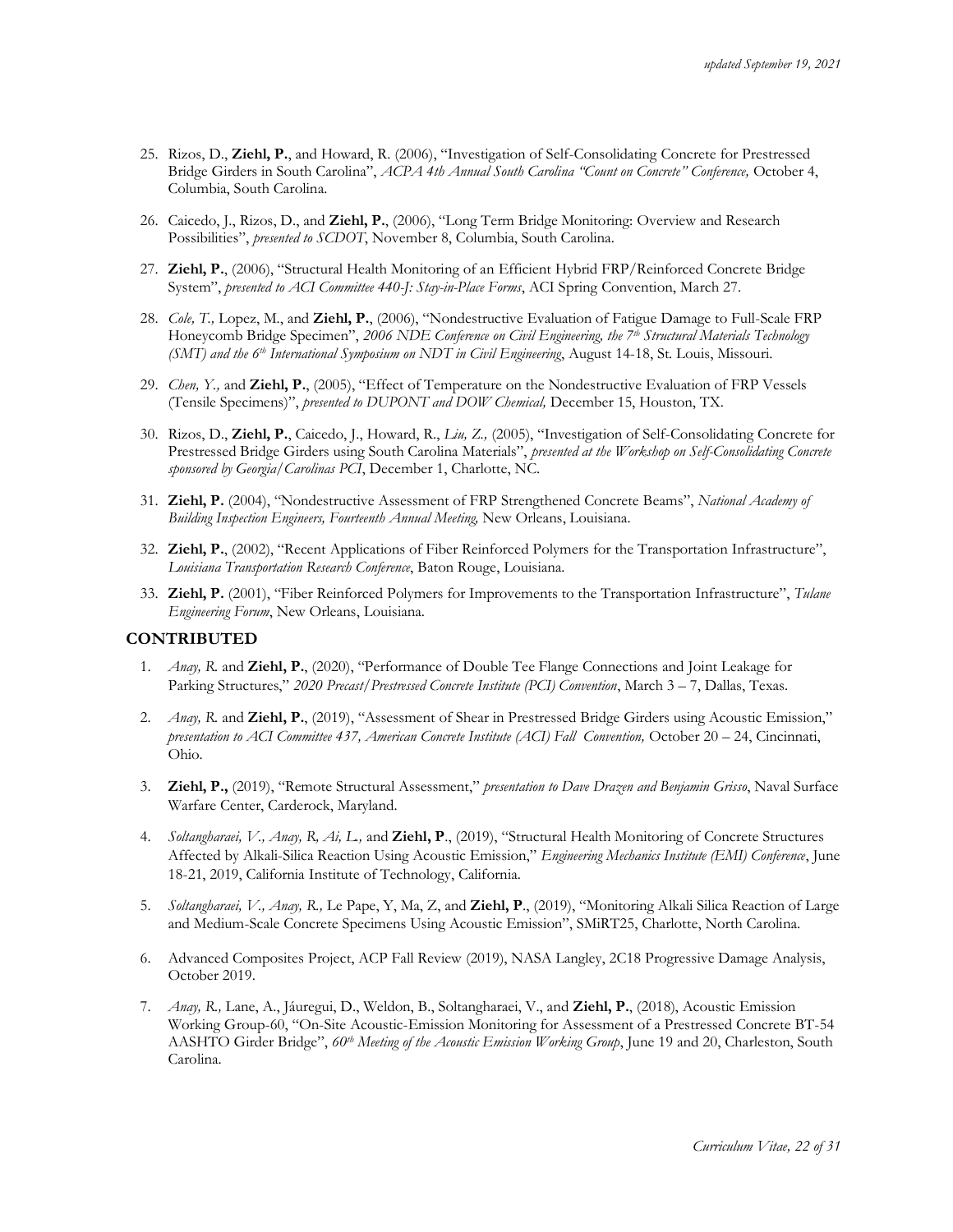- 8. *Anay, R.,* and **Ziehl, P.**, (2018), *"Improved Resiliency of Transportation Networks through Connected Mobility,"* 6th Annual UTC Conference for the Southeastern Region, Center for Connected Multimodal Mobility (C<sup>2</sup>M<sup>2</sup>), Madren Conference Center, October 24 - 25, South Carolina.
- 9. *Ai, L., Anay, R., Soltangharaei, V., Assi, L.,* and **Ziehl, P.**, (2018), "Finite Element Modeling of Elastic Wave Generated by Crack Growth," *60th Meeting of the Acoustic Emission Working Group*, June 19 and 20, Charleston, South Carolina.
- 10. *Hill, J., Ai, L., Soltangharaei, V*., Greer, B., and **Ziehl, P.**, (2018), Intergranular Stress Corrosion Crack Detection in 304L Stainless Steel using Acoustic Emission", *60th Meeting of the Acoustic Emission Working Group*, June 19 and 20, Charleston, South Carolina.
- 11. Al-Tofan, M., Elkholy, M., Khilqa, S., *Anay, R., Assi, L.,* Chaudhry, H., and **Ziehl, P.**, (2018), Blockage Detection in Pipes by Continuous Emission of Acoustic Signal", *60th Meeting of the Acoustic Emission Working Group*, June 19 and 20, Charleston, South Carolina.
- 12. Abdelrahman, M., ElBatanouny, M*., Rose, J., and* **Ziehl, P.***,(2018), "Signal Processing Based Filters for Acoustic* Emission Data in Prestressed Concrete", *60th Meeting of the Acoustic Emission Working Group*, June 19 and 20, Charleston, South Carolina.
- 13. *Soltangharaei, V., Anay, R.,* Begrajka, D., Van Tooren, M., and **Ziehl, P.**, (2018), "Acoustic Emission Working Group (AEWG), "Zonal Source Location of AE Events on an Airplane Elevator using Neural Network Supervised Method", *60th Meeting of the Acoustic Emission Working Group*, June 19 and 20, Charleston, SC.
- 14. *Soltangharaei, V., Anay, R., Assi, L.,* and **Ziehl, P.**, (2018), "Unsupervised Pattern Recognition for clustering Acoustic Emission Data during Early Hydration and Uniaxial Compression of Cement Paste," *44th Annual Review of Progress in Quantitative Nondestructive Evaluation (QNDE)*, Provo, Utah.
- 15. Advanced Composites Project, ACP Fall Review (2018), NASA Langley, 2C18 Progressive Damage Analysis, October 2018.
- 16. *Assi, L.,* Jasim, J., Carter, K., *Anay, R.,* **Ziehl, P.**, (2017) "Geopolymer Concrete Can be One Solution for Sustainable Infrastructure", *13th Annual Inter-University Symposium on Infrastructure Management (AISIM)*, West Lafayette, Indiana USA.
- 17. *Anay, R.,* and **Ziehl, P.**, (2017), "Damage Mechanisms Classification in Cement Paste under Compression Using Acoustic Emission", *American Society of Nondestructive Testing, NDE/NDT for Highway and Bridges: Structural Materials Technology*, Nashville, Tennessee.
- 18. *Soltangharaei, V., Anay, R., Assi, L.,* and **Ziehl, P.**, (2017) "Unsupervised Pattern Recognition for Clustering Acoustic Emission Data during Early Hydration and Uniaxial Compression of Cement Paste", *44th Annual Review of Progress in Nondestructive Evaluation (QNDE 2017)*, Provo, Utah, September 2017.
- 19. *Anay, R.* and **Ziehl, P**., (2017), "On-Site Acoustic-Emission Monitoring for Assessment of a Prestressed Concrete Double-Tee Beam Bridge without Plans", *American Concrete Institute, Spring Convention, Technical Session sponsored by ACI Committee 437 - Strength Evaluation of Existing Concrete Structures*, Detroit, Michigan.
- 20. *Anay, R., Soltangharaei, V., Assi, L.,* DeVol, T., Matta, F., and **Ziehl, P.**, (2017), "Damage Mechanisms Classification in Cement Paste under Compression using Acoustic Emission", *NDE/NDT for Highway and Bridges: Structural Materials Technology (SMT)*, Nashville, Tennessee.
- 21. *Anay, R.* and **Ziehl, P.**, (2017), "Performance of Double Tee Flange Connections and Joint Leakage for Parking Structures", *Precast/Prestressed Concrete Institute Convention and National Bridge Conference*, Cleveland, Ohio.
- 22. *Anay, R.* and **Ziehl, P.**, (2017), "On-Site Acoustic-Emission Monitoring for Assessment of a Prestressed Concrete BT-54 AASHTO Girder Bridge", *presented by request to ACI 437 committee for Strength Evaluation of Existing Concrete Structures*, *American Concrete Institute Fall Convention*, Anaheim, California.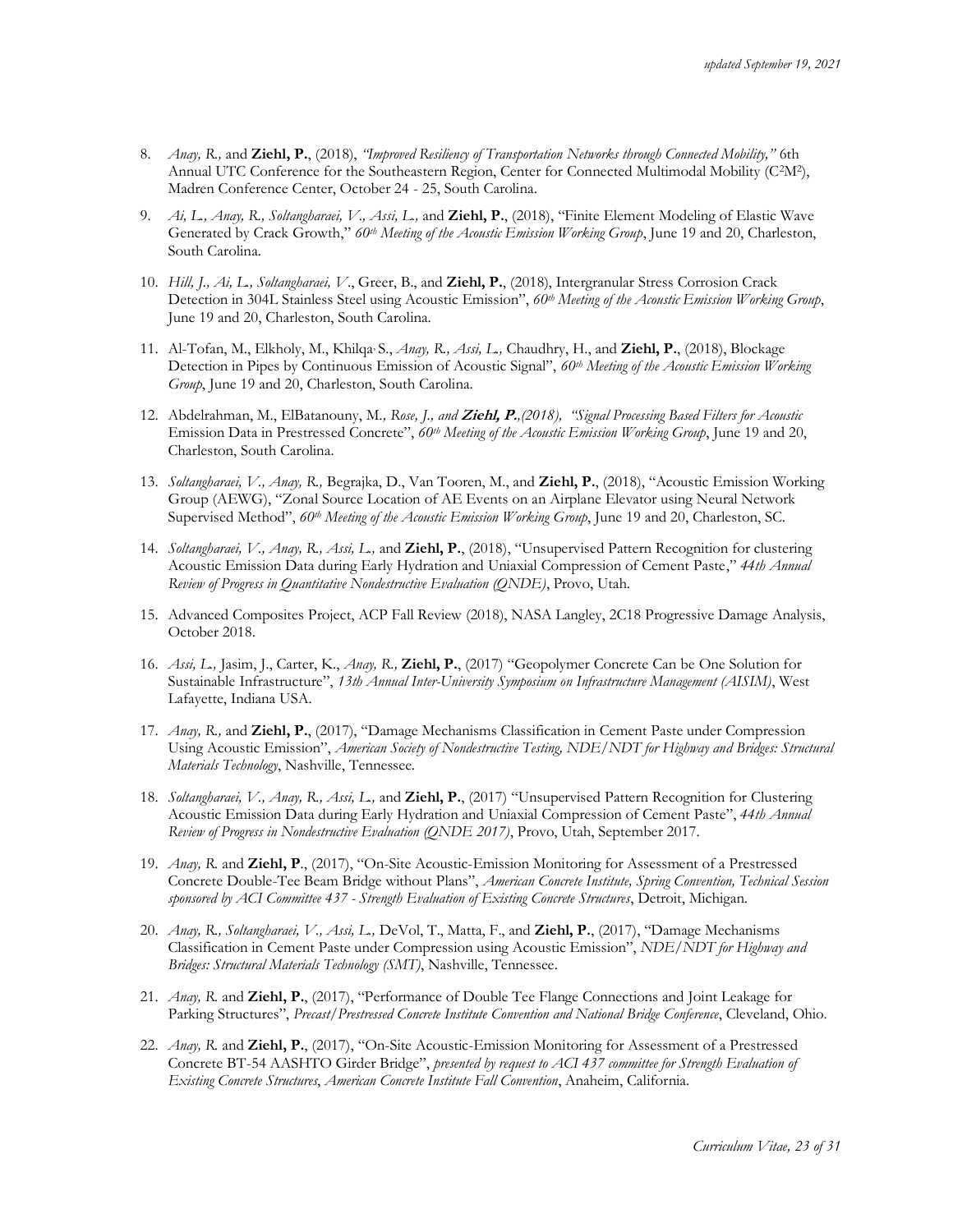- 23. *Assi, L., Anay, R.,* Leaphart, D., Soltangharaei, V., and **Ziehl, P.**, (2016), "Investigation of Early Geopolymerization of Fly Ash-Based Geopolymer Paste Using Acoustic Emission", *4th International Conference in Sustainable Construction Materials and Technologies (SCMT4)*, Las Vegas, Nevada.
- 24. *Anay, R.* and **Ziehl, P.**, (2016), "Damage Evaluation of Alkali-Silica Reaction Using Acoustic Emission," *ASNT NDE/NDT for Highways and Bridges: Structural Materials Technology*, August 29 - August 31, Portland, Oregon.
- 25. *ElBatanouny, M.,* Larosche, C., Fasl, J., *Abdelrahman, M.,* and **Ziehl, P.**, (2014), "Acoustic Emission for Assessment of Alkali-Silica Reaction in Concrete Structures", *ACI Fall Convention*, *Session on Structural Health Monitoring of Concrete Structures (Durability),* Washington, D.C., October 26.
- 26. Larosche, C., **Ziehl, P.**, and Fraczek, J., (2014), "Wireless Assessment of Damage Due to Alkali-Silica Reaction (ASR) in Aging Concrete", *EPRI Symposium on Concrete Structures, Liner Barriers, and Tanks*, Electric Power Research Institute (EPRI), Charlotte, North Carolina.
- 27. Fasl, J., *ElBatanouny, M.,* Larosche, C., *Jones, M.,* and **Ziehl, P**., (2014), 'Using Acoustic Emission to Detect ASR Growth", *ACI Spring Convention*, Reno, Nevada.
- 28. *Abdelrahman, M., ElBatanouny, M.,* and **Ziehl, P.,** (2014), "Acoustic Emission Damage Assessment and Pattern Recognition Analysis for Prestressed Concrete Structures", *ASNT 23rd Research Symposium*, Minneapolis, Minnesota.
- 29. Larosche, C., **Ziehl, P.,** and West, J., (2014), "Using Acoustic Emission to Detect ASR Growth", *ACI Strategic Development Council*, Atlanta, Georgia, February 21.
- 30. Tian, Z., Yu, L., *ElBatanouny, M.,* and **Ziehl, P.,** (2013), "Dual Mode Sensing on Grout Structures with Piezoelectric Sensors", *9th International Workshop on Structural Health Monitoring 2013*, Stanford University, Stanford, CA, September 10-12.
- 31. *ElBatanouny, M.,* **Ziehl, P.,** Aich, N., Zohhadi, N., Saleh, N., and Matta, F., (2013), "Recent Developments Towards Creating Sustainable Infrastructures", *InnoVenture 2013 Conference*, Greenville, SC, May 8-9.
- 32. Vélez, W., *ElBatanouny, M.,* Mangual, J., Matta, F., and **Ziehl, P.,** (2013), "Corrosion Monitoring of Prestressed Concrete Bridges Using Acoustic Emission", *ACI Spring Convention*, Minneapolis, April 14 –18.
- 33. *ElBatanouny, M.,* Di Benedetti, M., **Ziehl, P.,** and Nanni, A., (2013), "Condition Assessment of Concrete Members. Load Testing Procedure and Results", *ACI Spring Convention*, Minneapolis, MN, April 14-18.
- 34. *ElBatanouny, M., Larosche, A.,* **Ziehl, P.,** and Yu, L., (2013), "Wireless Monitoring of in Situ Decommissioning of Nuclear Structures using Acoustic Emission", *ACI Spring Convention*, Minneapolis, MN, April 14-18.
- 35. *ElBatanouny, M., Mangual, J*., and **Ziehl, P.,** (2012), "Damage Classification during Cyclic Load Test of Prestressed Concrete Girders using Acoustic Emission", *ACI Fall Convention 2012*, Toronto, ON, Canada.
- 36. *Larosche, A.* and **Ziehl, P.,** (2012), "Damage Evaluation of Prestressed Piles Connected to CIP Bent Caps Using Acoustic Emission". *ACI Fall Convention 2012*, Toronto, ON, Canada. October 2012.
- 37. *ElBatanouny, M., Mangual, J.,* Vélez, W., **Ziehl, P**. and Matta, F., (2012), "Early Detection of Steel Corrosion in Concrete Using Acoustic Emission", *NACE Eastern Area Conference 2012*, Princeton Junction, New Jersey, October 7-12, 2012.
- 38. *Larosche, A., Mangual, J., ElBatanouny, M.,* Velez, W., Ziehl, P., Matta, F., (2012), "Evaluation of Prestressed Concrete Structures using Acoustic Emission: An overview of NIST TIP at the University of South Carolina", *AEWG Conference*, Princeton, NJ. May 2012.
- 39. Liu, A., **Ziehl, P.**, and *Larosche, A., (*2011), "The Connection Behavior of Precast Prestressed Piles to Precast Bent Caps", *American Council of Engineering Companies (ACEC), 14th Annual Meeting and Trade Show, (October 26, 2011),* Columbia, South Carolina.
- 40. Ramirez, G., **Ziehl, P.**, and Fowler, T., (2010), "Hybrid FRP/Concrete Bridges Design and Nondestructive Evaluation", *ACI Fall Convention (October 24-29, 2010),* Pittsburgh, Pennsylvania*.*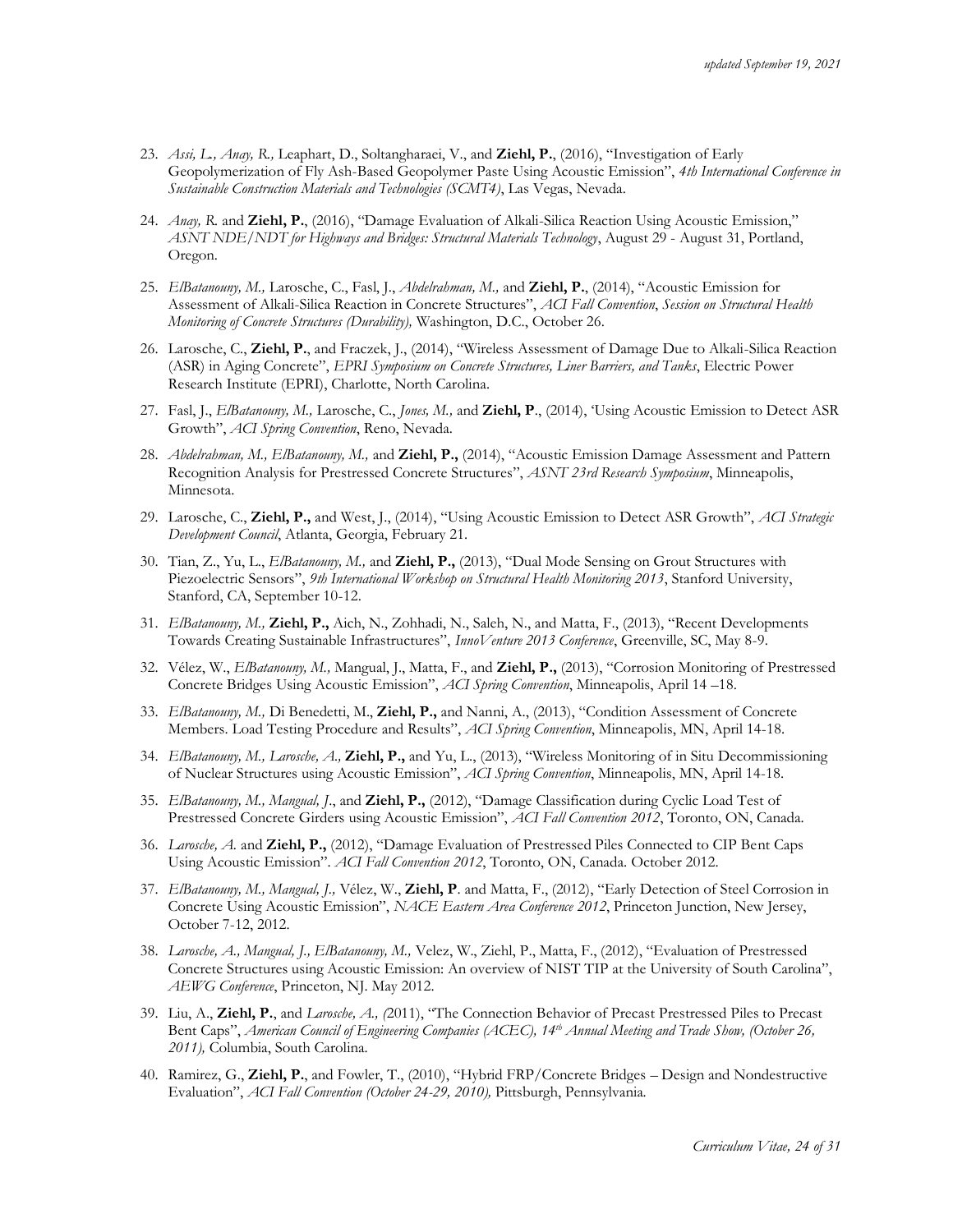- 41. Ozevin, D., Inman, D., Nanni, A., and **Ziehl, P.**, (2010), "Overview of 5-Year NIST Technology Innovation Program: *Self-Powered Wireless Sensor Network for Structural Health Prognostics", TRB 89th Annual Meeting (January 10- 14, 2010).*
- 42. *Larosche, A., Sweigart, S.,* Mays, T., Caicedo, J., and **Ziehl, P.**, (2010), "Behavior of Pile to Pile-Cap Connections Subject to Seismic Forces", *2010 FHWA Bridge Engineering Conference – Highways for LIFE and Accelerated Bridge Construction*, April 8 and 9, Orlando, Florida.
- 43. *Yu, J.,* **Ziehl, P.**, Zárate, B., Caicedo, J., Yu, L., Giurgiutiu, V., Metrovich, B., and Matta, F., (2010), "Quantification of Fatigue Cracking in CT Specimens with Passive and Active Piezo-Electric Sensing", *Proceedings of the SPIE*, March, San Diego, California.
- 44. Zárate, B., Caicedo, J., Giurgiutiu, V., Yu, L., **Ziehl, P.**, (2010), "Bayesian Finite Element Model Updating for Crack Growth", *Proceedings of IMAC XXVIII: A Conference and Exposition on Structural Dynamics*, February 1-4, 2010, Jacksonville, Florida.
- 45. Suma, A., Ferraro, R., Metrovich, B., Matta, F., Nanni, A., and **Ziehl, P.**, (2009), "Nondestructive Evaluation and Acoustic Emission Monitoring of RC Slab Bridge Exposed to Marine Environment", ACI Fall Convention, *Session: Current Trends in Structural Health Monitoring Systems of Concrete Structures, Part I,* New Orleans, Louisiana.
- 46. **Ziehl, P.** (2007), "Acoustic Emission Civil Applications", *presented to Physical Acoustics Corporation*, January 19, Princeton Junction, New Jersey.
- 47. **Ziehl, P.**, Galati, N., and Tumialan, G., (2006), "CLT and AE Methods of In-Situ Load Testing: Comparison and Development of Evaluation Criteria", *presented to ACI Concrete Research Council,* November 8, Denver, Colorado.
- 48. Tumialan, J.., Kelly, D., Galati, N., **Ziehl, P.**, and Nanni, A., (2006), "Load Testing of Post-Tensioned Concrete Garage Slabs", *American Concrete Institute Fall Convention*, November 9, Denver, Colorado.
- 49. *Tanner, C.* and **Ziehl, P.**, (2005), "An Evaluation of the Fatigue Behavior of High Performance Concrete Bulb-Tee Girders", *American Concrete Institute Fall Convention*, November 6-10, New Orleans, Louisiana *(not given due to Hurricane Katrina).*
- 50. Grimson, J., Fu, J., and **Ziehl, P.**, (2005), "Load Testing and Analysis of Three Superloads on the Bonnet Carre' Overpass (Louisiana)", *American Concrete Institute Fall Convention*, November 6-10, Kansas City, Kansas.
- 51. Fowler, T., McDad, P., Medlock, R., Ulloa, F., and **Ziehl, P.**, (2004), "FRP/Concrete Hybrid Bridge, San Patricio County, Texas", *The Acoustic Emission Working Group, AEWG-47*, Penn State University, Pennsylvania.
- 52. Fowler, T., Ativitavas, N., Ramirez, G., and **Ziehl, P.**, (2004), "Damage Based Design Criterion for ASME Section X Code Vessels", *The Acoustic Emission Working Group, AEWG-47*, Penn State University, Pennsylvania.
- 53. Felkel, J., Rizos, D., **Ziehl, P.**, Caicedo, J., and Schuch, G., (2004), "Structural Evaluation and Fatigue Performance of HPS 70W Bridge Girders", *FHWA Steel Bridge Conference*, San Antonio, Texas.
- 54. **Ziehl, P.**, and *Ridge, A.,* (2004), "Nondestructive Assessment of FRP Strengthened Concrete Beams", *American Concrete Institute Fall Convention*, San Francisco, California.
- 55. **Ziehl, P.** (2004), "Appropriateness of Knockdown Factors for the Design of Glass Fiber Reinforced Polymer Structural Components", *American Concrete Institute Spring Convention,* Washington, D.C.
- 56. **Ziehl, P.** (2004), "Structural Health Monitoring of the Bonnet Carre' Spillway Bridge during Extreme Overload", *Louisiana Transportation Research Conference*, Baton Rouge, Louisiana.
- 57. *Constantino, J.,* and **Ziehl, P.**, (2003), "Development of an Accept/Reject Criterion for Fiber Reinforced Polymer Ring Specimens", *Louisiana Alliance for Minority Participation - Research Symposium*, New Orleans, Louisiana.
- 58. **Ziehl, P.**, (2003), "Finite Element Modeling and Experimental Investigation of a Full-Scale FRP Honeycomb Bridge Specimen", *ASCE Civil Engineering Conference*, Baton Rouge, Louisiana.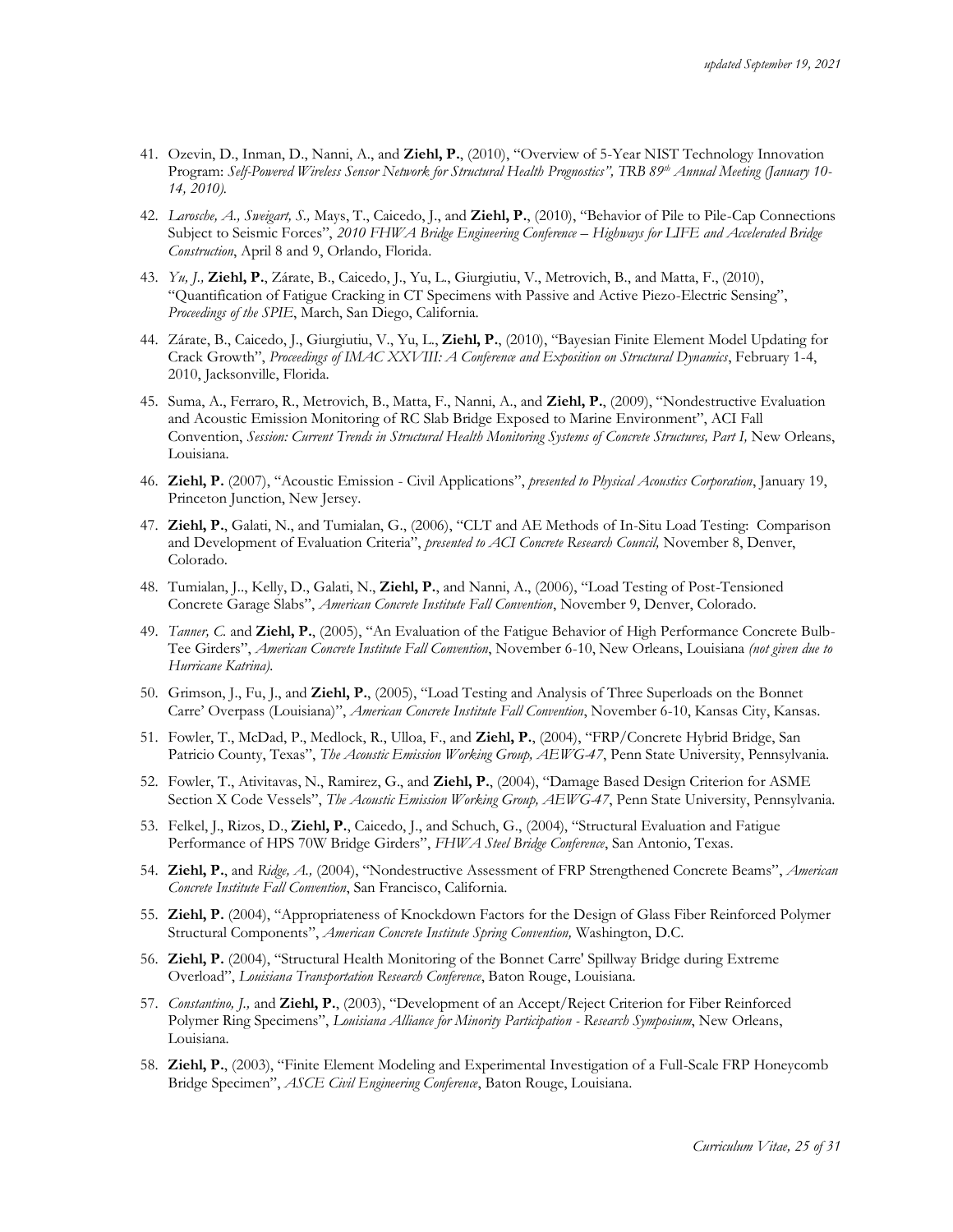- 59. *Cole, T.* and **Ziehl, P.**, (2002), "Finite Element Modeling of an FRP Honeycomb Bridge with a Representative Volume Element Approach", *ASCE/ACI Louisiana Civil Engineering Conference*, New Orleans, Louisiana.
- 60. *Green, T.* and **Ziehl, P.**, (2002), "An Experimental Study of Accumulating Damage in Fiber Reinforced Polymer Specimens", *Louisiana Alliance for Minority Participation - Research Symposium*, New Orleans, Louisiana.

### **POSTERS and MEDIA PUBLICATIONS** (selected)

- Wiggins, J., **Ziehl, P.,** van Tooren, M., Jankowski, E., and Comert., G., (2020), Up and Away Making Urban Air Mobility a Reality, *Materials World*.
- *Assi, L.* and **Ziehl, P.**, (2017), "Cost and Fuel Usage Optimization of Activating Solution-Based Silica Fume Geopolymer Concrete", *Discovery Day*, University of South Carolina, Columbia, USA.
- *Assi, L.,* Jasim, J., Carter, K., *Anay, R.,* **Ziehl, P.**, (2017) "Geopolymer Concrete can be One Solution for Sustainable Infrastructure", 13th Annual Inter-University Symposium on Infrastructure Management (AISIM), Purdue University.
- Hildebrandt, P., (2009), "Research that's Paving the Way for Better, Safer Bridges and Work Environments", *Concrete Construction.*
- Williams, J., (2008), "The Ongoing Evolution of FRP Bridges", *Public Roads*, September/October, Vol. 72, No. 2 (cover and article).

#### **PATENTS**

- 2021 "Integrated and Automated Video/Structural Health Monitoring System," P. Ziehl, U.S. Utility Patent No. 11,022,561, Issued: June 2021.
- 2020 "Wireless Damage Assessment During Manufacturing", P. Ziehl, U.S. Patent No.: US 10,816513 B2, Issued: October 27, 2020.
- 2020 "Fly Ash-Based Geopolymer Concrete and Method of Formation", U.S. Patent No.: US 10,800,704, Issued: October 13, 2020.
- 2018 "Non-Intrusive Methods for the Detection and Classification of Alkali-Silica Reaction in Concrete Structures", P. Ziehl, M. ElBatanouny, and M. K. Jones, U.S. Patent 10,156,550 B2, Issued: December 2018.
- 2018 "Determination of the Remaining Life of a Structural System Based on Acoustic Emission Signals", J. Caicedo, B. Zárate, and P. Ziehl, U.S. Patent No. [9,581,570 B2,](https://patents.google.com/patent/US9581570B2/en?q=Determination&q=Remaining&q=Life&q=Structural&q=System&q=Based&q=Acoustic&q=Emission&q=Signals&oq=Determination+of+the+Remaining+Life+of+a+Structural+System+Based+on+Acoustic+Emission+Signals) Issued: 2018.
- 2014 "Polymeric Additive for Strength, Deformability, and Toughness Enhancement of Cementitious Materials and Composites," N. Saleh, P. Ziehl, F. Matta, N. Aich, N. Zohhadi, and I. Khan, U.S. Patent 8,907,050 B2, Issued: 2014.

### **HONORS**

2021: *Fellow,* Acoustic Emission Working Group

- 2020: *Outstanding Paper Award,* CAMX The Composites and Advanced Materials Expo. CAMX Conference Proceedings.
- 2011: *Research Progress Award,* University of South Carolina, College of Engineering and Computing
- 2007: *Southeastern Section New Faculty Research Award,* First Place, American Society of Engineering Education
- 2007: *Certificate of Appreciation,* ASTM Committee E-07 on Nondestructive Testing
- 2004: *ASCE Teacher of the Year Award,* Department of Civil and Environmental Engineering, Tulane University
- 2004: *Award of Excellence,* Advisor for PCI Big Beam, Prestressed Concrete Institute, Tulane University
- 2002: *Award of Excellence,* Advisor for PCI Big Beam, Prestressed Concrete Institute, Tulane University
- 2000: *Harold Dalrymple Endowed Presidential Scholarship,* The University of Texas at Austin
- 1999: *Harold Dalrymple Endowed Presidential Scholarship,* The University of Texas at Austin
- 1999: *John Focht Endowed Presidential Scholarship,* The University of Texas at Austin
- 1998: *John Focht Endowed Presidential Scholarship,* The University of Texas at Austin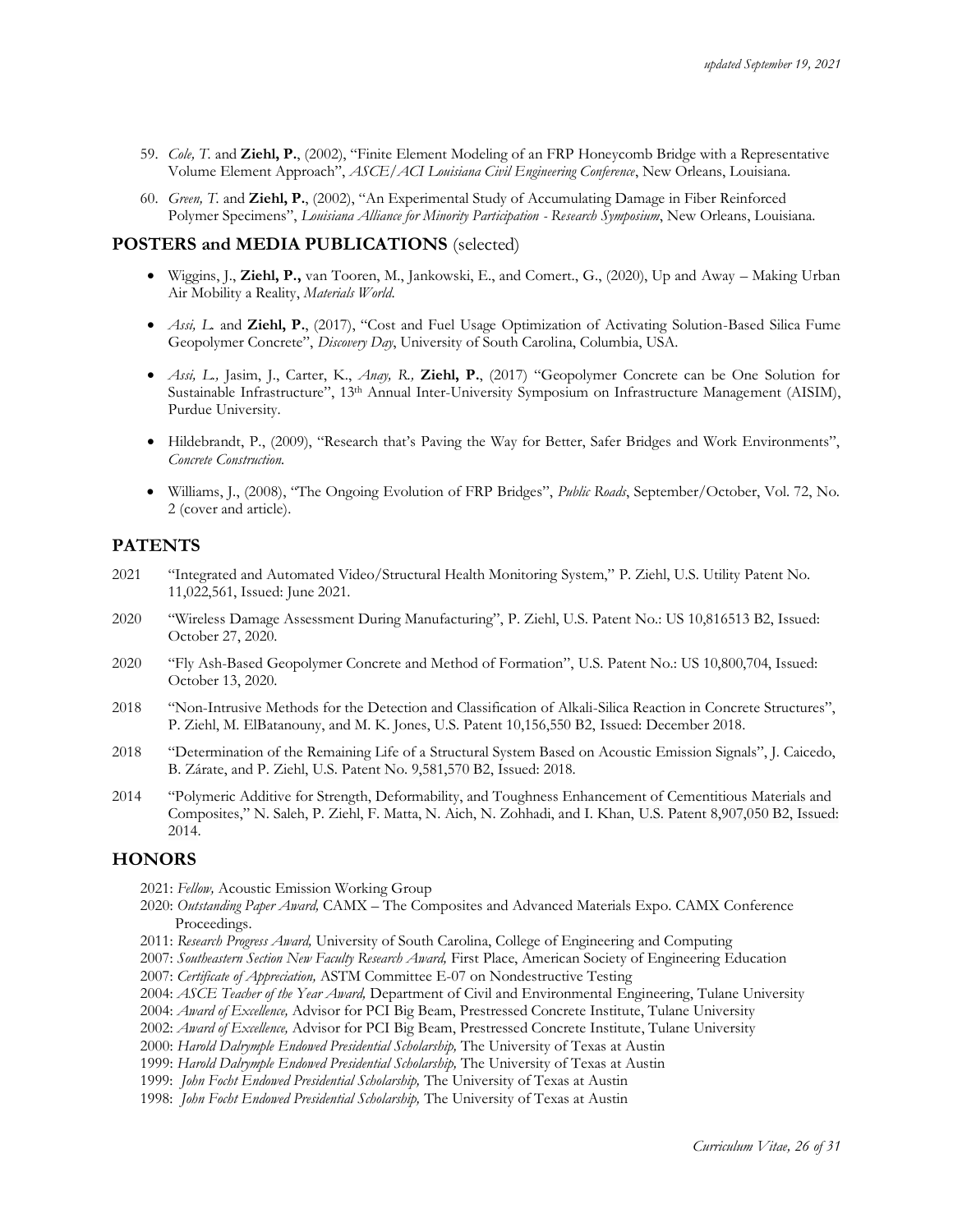1999: *University Tuition Fellowship,* Department of Civil Engineering, The University of Texas 1998: *University Tuition Fellowship,* Department of Civil Engineering, The University of Texas

### **CERTIFICATIONS**

Registered Professional Engineer, South Carolina (#24003, current) Fellow, PALS (Pipeline for Academic Leaders) 2018 Fellow, LEAD 2 (Learn, Educate and Develop - Effective Management) 2017 Fellow, LEAD 1 (Learn, Educate, and Develop - Supervisory Essentials) 2016

## **SCIENTIFIC AND PROFESSIONAL SOCIETIES**

American Concrete Institute (ACI) American Society of Mechanical Engineers (ASME) American Society of Civil Engineers (ASCE) Precast/Prestressed Concrete Institute (PCI) Sigma Xi, Chi Epsilon, Phi Kappa Phi

## **PROFESSIONAL SERVICE**

2021 – present: *Executive Steering Committee,* The Composites Consortium (TCC)

2020 – present: *Executive Steering Committee*, ACI Committee 562: Code Requirements for Evaluation, Repair, and Rehabilitation of Concrete Buildings and Commentary.

2020 – present: *Editorial Board, Sustainability*

2018: *Host and Chair,* 60th Meeting of the Acoustic Emission Working Group, Charleston, SC, June.

2017: Co-Chair and Member of Symposium Organizing Committee, "Special Symposium on Computation Mechanics and the Finite Method: Impact of Accuracy and Uncertainty on Engineering Safety and Advanced Manufacturing," *International Conference on Computational and Experimental Engineering and Sciences (ICCES 2017)*, Madeira, Portugal, June.

2016 - present: *Voting Member,* ACI Committee 444: Structural Health Monitoring

2014: *Co-Chair and Symposium Organizer*, "Multi-scale Modeling and Estimation of Time or Cycles to Failure of Aging Components, Structures, and Systems", International Conference on Computational & Experimental Engineering and Sciences *(ICCES'14)*; Changwon, South Korea, June.

2014 – 2020: *Chair,* ACI Committee 437: Strength Evaluation of Existing Concrete Structures

2013 – 2016: *Chair,* Civil and Environmental Engineering Committee on Tenure and Promotion

2012: *Seminar Coordinator and Lecturer*, "Fundamentals of Reinforced Concrete Design of

Hydraulic Structures", *ASDSO*, Phoenix, Arizona, and Columbus, Ohio, UofSC

2011: *Seminar Coordinator and Lecturer*, "Fundamentals of Reinforced Concrete Design of Hydraulic Structures", *ASDSO*, Baltimore, Maryland, and Columbia, South Carolina, UofSC

2008 – 2010: *Chair,* ACI Committee 335: Composite and Hybrid Structures

2012: Co-Chair and Symposium Organizer, "Applications of Acoustic Emission for Reinforced Concrete", ACI Fall Convention, Toronto, Ontario, Canada.

2002 - present: *Voting Member*, ASME Section X: Fiber Reinforced Plastic Pressure Vessels

2002 - present: *Voting Member,* ACI Committee 437: Strength Evaluation of Existing Concrete Structures

2002 - 2012: *Voting Member,* ACI Committee 335: Composite and Hybrid Structures

2004 - present: *Member*, TRB Subcommittee AFF-40: Field Testing and Nondestructive Evaluation of Transportation Structures

2011: *Member,* Task Group on Repair of Reinforced Concrete of Existing Nuclear Power Plants

2010: *Panelist*, Remote Monitoring of Decommissioned Structures, U.S. Department of Energy

## **INSTITUTIONAL SERVICE**

2021: *External Reviewer*, Tenure and Promotion

2019 - 2020: *Reviewer*, National Science Foundation

2019: *Chair*, College of Engineering and Computing Awards Committee

2018: *Reviewer*, National Science Foundation

2015: *Founder,* U. South Carolina ACI Student Chapter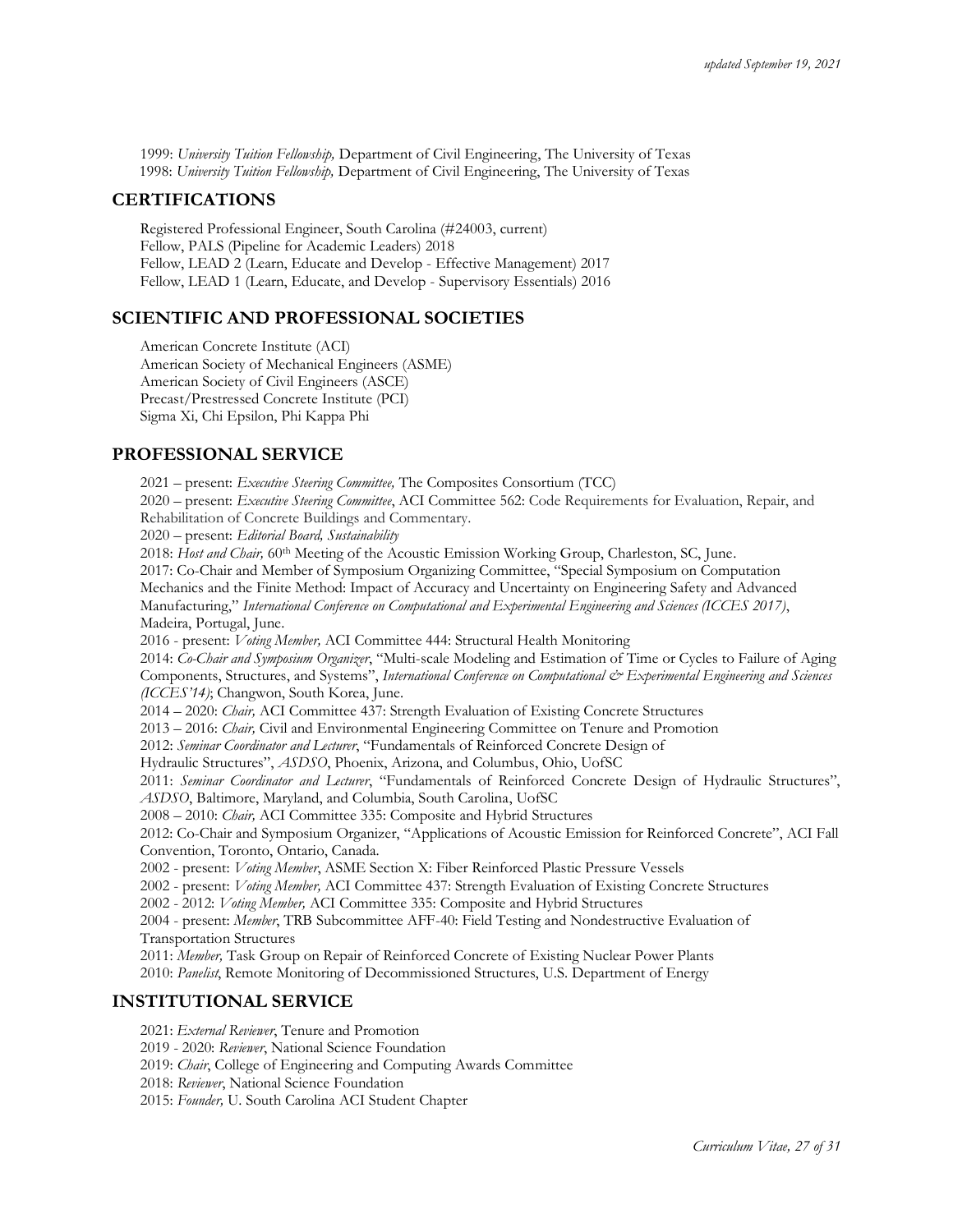2011 – 2017: *Member*, Research Awards Committee

2013 – 2014: *Member*, University Committee on Tenure and Promotion

2013: *Reviewer*, National Science Foundation

2013: *External Advisor*, Gilbert Middle School robotics team

2013: *Reviewer*, Nuclear Energy University Cooperative (NEUP) program

2009 - 2011: *Faculty Senator*

2004 - 2012: *Member*, Graduate Studies Committee

2008 - 2011: *Faculty Advisor*, Concrete Canoe Team

2008: *Faculty Advisor*, PCI Big Beam Team

2008: *External Reviewer,* Tenure and Promotion

2007: *Judge*, South Carolina Junior Academy of Science, SCAS/SCJAS Annual Meeting

2007: *Coordinator*, SCDOT Resident Engineer Academy (Materials Module)

2006: *Judge*, South Carolina Junior Academy of Science, SCAS/SCJAS Annual Meeting

2006: *Coordinator*, SCDOT Resident Engineer Academy (Materials Module)

2005 - 2010: *Mentor,* Alfred P. Sloan Foundation Scholarship Program (recruitment and retention related to underrepresented PhD candidates)

2004 - 2016: *Member*, Faculty Search Committees (approx. 8 committees)

2004 - present: *Reviewer*, ACI, ASCE and other journals (approx. six reviews per year)

2001 - 2004: *Member*, Graduate Studies Committee

2002 - 2004: *Faculty Advisor*, ASCE Concrete Canoe Team

2004: *Faculty Advisor*, PCI Big Beam Team

2003: *Investigator,* Tulane Institute for Macromolecular Engineering and Science (TIMES) sponsored by NASA. 2003: *Investigator,* Tulane Research Institute for Security Engineering (RISE) sponsored by the Missile Defense Administration (MDA).

2003: *Vice-Chair,* Louisiana ASCE Structures Committee 2003

2002: *Faculty Advisor*, PCI Big Beam Team

2001 - 2004: *Member,* Faculty Search Committees (six committees)

2002 - 2004: *Reviewer*, ACI, ASCE and other journals (six reviews per year)

2002 - 2004: *Reviewer and Panelist,* NSF and other agencies

2002 - 2004: *Member*, University Committee on Computing

2002 - 2003: *Mentor*, LS-LAMP (Louisiana Alliance for Minority Participation) Summer Internship

## **COURSES DELIVERED**

#### **Graduate**

Composite Materials for Civil Applications Mechanics of Composite Materials Advanced Mechanics of Materials Prestressed Concrete Analysis and Design Advanced Reinforced Concrete

#### **Undergraduate**

Composites for Urban Air Mobility Sustainability and Connected Mobility Reinforced Concrete Analysis and Design Mechanics of Solids

#### **RESEARCH PROFESSOR/POST DOCTORAL FELLOW SUPERVISION CURRENT**

Li Ai (Postdoctoral Fellow, full time) 2021 - present Mahmoud Bayat (Research Associate Professor, full time) 2019 – present Darun Barazanchy (Research Assistant Professor, full time) 2019 - present Wout de Backer (Research Assistant Professor, full time) 2019 – present Vafa Soltangharaei (Postdoctoral Fellow, part time) 2020 - present Lateef Assi (Postdoctoral Fellow, part time) 2019 - present Rafal Anay (Postdoctoral Fellow, part time) 2019 – present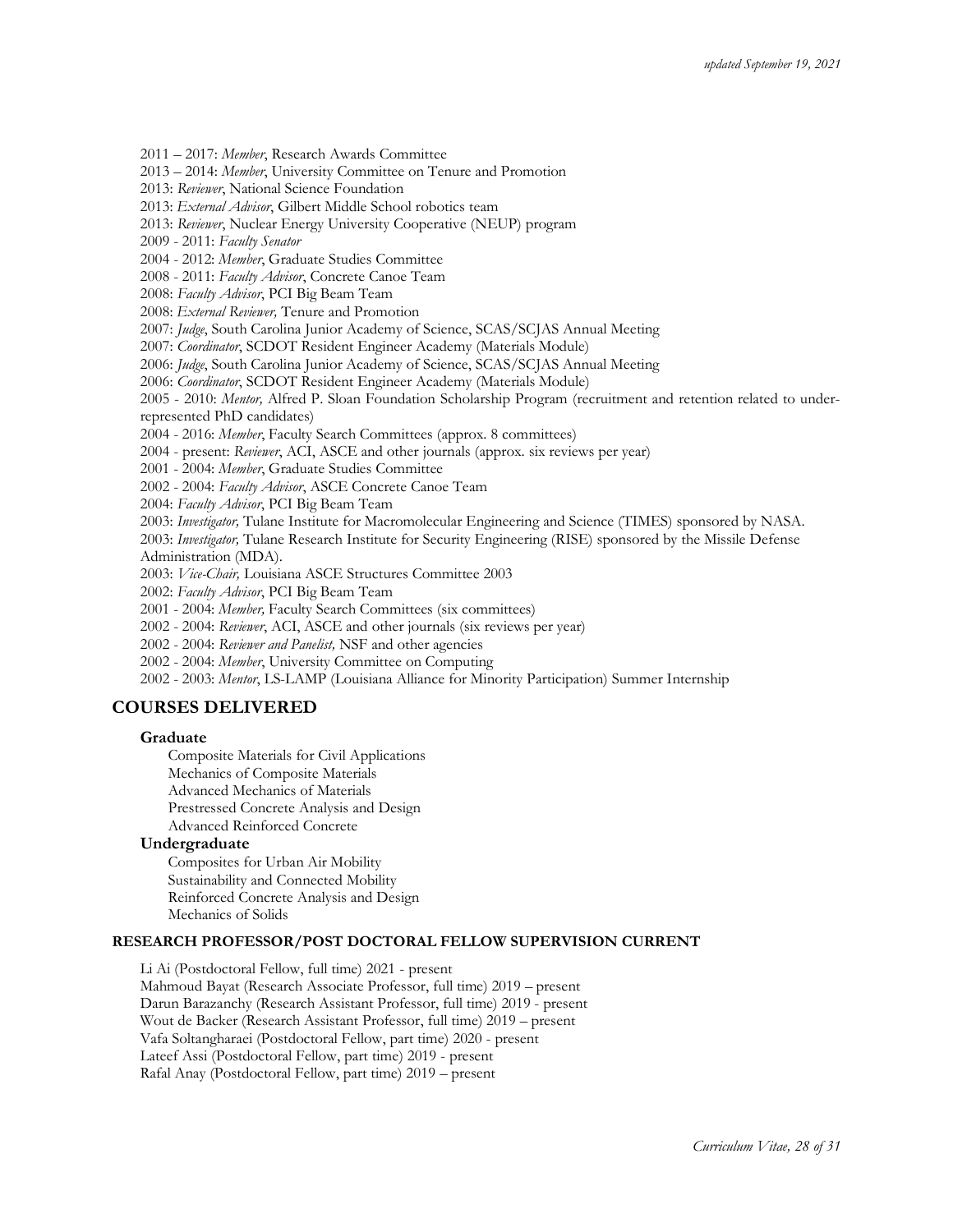### **RESEARCH PROFESSOR/POST DOCTORAL FELLOW SUPERVISION COMPLETED**

Ramin Madarshahian (Postdoctoral Fellow) 2017 Jianguo Yu (Research Assistant Professor) 2009 – 2013 Boris Zárate (Postdoctoral Fellow) 2009 – 2012 Mohamed ElBatanouny (Postdoctoral Fellow) 2012 – 2014 Aaron Larosche (Postdoctoral Fellow) 2012 – 2013

### **GRADUATE RESEARCH STUDENT SUPERVISION**

#### **Ph.D. COMPLETED**

- 2021 Li Ai, *Toward Intelligent Structural Health Monitoring of Infrastructure Systems: An Interdisciplinary Study of Acoustic Emission Monitoring, Numerical Simulation, and Artificial Intelligence*
- 2020 Vafa Soltangharaei, *Evaluation of Temporal Damage Progression in Concrete Structures Affected by ASR Using Data-driven Methods*
- 2019 Rafal Anay, *Damage Evaluation of Concrete Structures using Acoustic Emission*
- 2018 Lateef Assi, *Understanding the [Geopolymerization](http://scholarcommons.sc.edu/etd/4981) Process for Enhancement of Mechanical Properties of Fly Ash Based-[Geopolymer](http://scholarcommons.sc.edu/etd/4981) Concrete*
- 2016 Marwa Abdelrahman, *Evaluation of Concrete Degradation using Acoustic Emission: Data Filtering and Damage Detection*
- 2013 Mozahid Hossain, *Probability of Detection Based on Acoustic Emission Associated with Fatigue Crack Extension in Steel Bridge Material*
- 2012 Mohamed ElBatanouny, *Implementation of Acoustic Emission as a Non-Destructive Testing and Evaluation Method for Concrete Structures*
- 2012 Aaron Larosche, *Behavior of Prestressed Pile to Bent Cap Connections and Evaluation with Acoustic Emission*
- 2010 Francisco Barrios, *Acoustic Emission and CLT Method for Integrity Evaluation of Normal Weight and Lightweight SCC Girders*
- 2008 Shawn Carey, *Damage Detection and Characterization in CFRP Composites Using Acoustic Emission and Acousto-Ultrasonics*
- 2007 Zhiwei Liu, *Evaluation of Reinforced Concrete Beams using Cyclic Load Test, Acoustic Emission, and Acousto-Ultrasonics*
- 2007 Yizhuo Chen, *Optimization of Hybrid FRP/RC Bridge Beam System*

#### **Ph.D. IN PROGRESS**

Laxman KC (PhD), expected 2022

#### **M.S. COMPLETED**

- 2021 Rebekah Krol, *Rehabilitation of Timber Piles using Fiber Reinforced Polymers Analyzed with Acoustic Emission*
- 2020 Brenna Feirer, *Damage Evaluation of Rolling Element Bearings for Shipboard Machinery*
- 2021 Alex Brasington, *Creation of an Integrated Environment for Automated Fiber Placement: Connecting Design and Process Planning* (co-advised with Dr. Ramy Harik)
- 2020 David Bianco, *The Effect of Aggregate Size and Reinforcement on Concrete Structures Affected by ASR Investigated by Different Nondestructive Evaluation Methods*
- 2018 Joseph Hill, *Acoustic Emission Detection in 304H Stainless Steel due to Intergranular Stress Corrosion Cracking*
- 2018 Rawya Abd Jbr, *Nondestructive Evaluation of Corrosion Damage in Reinforced Concrete Aged Slab Specimen*
- 2017 Lateef Assi, *Cost and Fuel Energy Optimization of Activating Solution Based Silica Fume Geopolymer Concrete*
- 2013 Matthew Jones, *Structural Health Monitoring of Concrete Systems*
- 2013 Clark Baer, *Investigation of Longitudinal Joints between Precast Prestressed Deck Bulb Tee Girders Using Latex Modified Concrete*
- 2013 Aditya Apalla, *Assessing Corrosion Damage in Post-Tensioned Concrete Structures using Acoustic Emission and a Preliminary Investigation of Biopolymer Doped Cement Mortar for use in Structural Restoration*
- 2013 Marwa Abdelrahman, *Assessment of Damage in Concrete Structures Using Acoustic Emission*
- 2012 Bradley Mustain, *Finite Element Analysis of the Connection Behavior of Precast Prestressed Piles to Cast-in-Place Bent Caps*
- 2011 Jese Mangual, *Assessing Corrosion Damage in Prestressed Concrete with Acoustic Emission*
- 2011 Aaron Larosche, *The Connection Behavior of Precast Prestressed Piles to Cast-In-Place Bent Caps*
- 2010 Mohamed ElBatanouny, *Effect of Confinement on Prestressed Pile to CIP Bentcap Connections in Seismic Regions*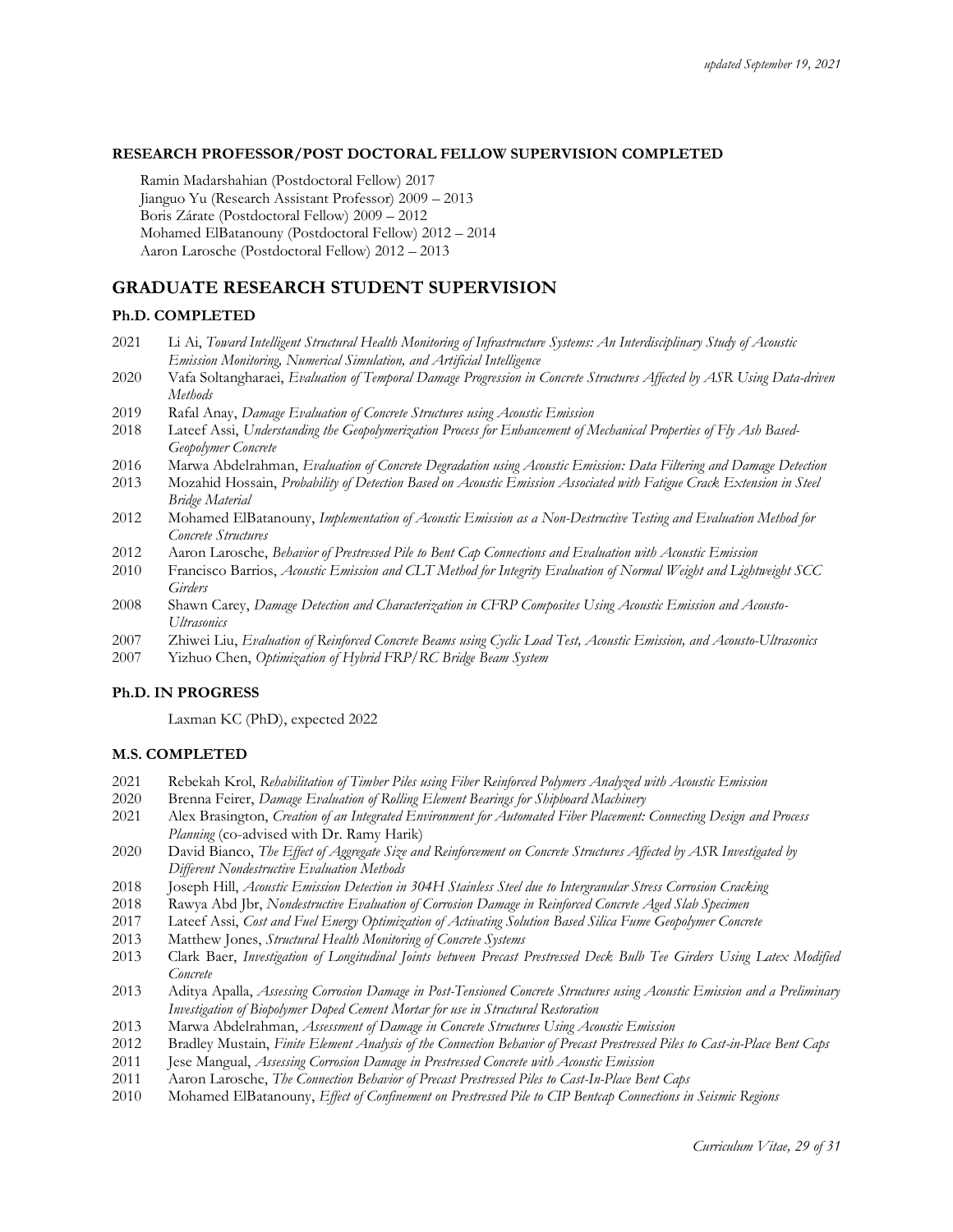- 2010 Shawn Sweigart, *Seismic Performance of Prestressed Concrete Piles in CIP Reinforced Concrete Pile Caps, 2010*
- 2009 Joel Fuziol, *Numerical Simulation of Pile to Pile-Cap Connections Subjected to Seismic Forces, 2009*
- 2008 Alexander Colmorgan, *Performance of AASHTO Type III Bridge Girders Made with Self-Consolidating Concrete (coadvisor)*
- 2007 Robert Howard, *Characterization and Benefits of Self-Consolidating Concrete for Use in Prestressed Bridge Girders (co-advisor)*
- 2006 Francisco Barrios, *Effects of Temperature on the Nondestructive Evaluation of Fiberglass Tensile Specimens*
- 2004 Adam Ridge, *Nondestructive Techniques for Field Evaluation of FRP Strengthened Reinforced Concrete Bridge Beams*
- 2004 Chris Tanner, *Evaluation of the Fatigue Behavior of High Performance Concrete Bulb-Tee Girders*
- 2003 Thomas Cole, *Finite Element Modeling and Experimental Verification of Fiber-Reinforced Polymer Honeycomb Sandwich Flat Slab Bridges*

#### **M.S. IN PROGRESS**

Elhussein Elbatanouny (MS), expected 2021

### **UNDERGRADUATE RESEARCH STUDENT SUPERVISION**

Raekwon Howard, research assistant, 2021 – present, UofSC Alex Henderson, research assistant, 2020 – present, UoSC William Hobbs, research assistant, 2020 – 2021, UoSC Nishat Tabassum, research assistant, 2020 - 2021, UoSC Rebekah Krol, research assistant, 2019 - 2020, UoSC Brenna Feirer, research assistant, 2019, UoSC Gregory Ware, research assistant, 2018 - 2019, UoSC David Bianco, research assistant, 2019, UoSC Addison Darr, research assistant, 2018, UoSC Jasrial Thompson, research assistant, 2018, UoSC Alexander Brasington, research assistant, 2018 - 2019, UoSC Frank Baker: research assistant, 2012 - 2013, UoSC Michael Miller: research assistant, 2010 - 2012, UoSC Seth Franklin: research assistant, 2010 - 2012, UoSC Grace Beaty: research assistant, 2010 - 2012, UoSC Tripp Swicord: research assistant, 2010 - 2011, UoSC Christopher Roof: research assistant, 2010, UoSC Ken Hora: research assistant, 2010, UoSC Daniel Learn: research assistant, 2010, UoSC Michael Miller: research assistant, 2010 - 2011, UoSC Richard Kirby: research assistant, 2010, UoSC Stacey Johnson: research assistant, 2009, UoSC William McIntosh: research assistant, 2009 - 2010, UoSC Johnavan Legette: research assistant, 2009, UoSC Zachary Johnson: research assistant, 2009, UoSC David Boyer: research assistant, 2009, UoSC Dennis Johnisee: research assistant, 2008, UoSC Daniel Learn: research assistant, 2008, UoSC Billy Estrada: research assistant, 2008, UoSC David Dickinson: research assistant, 2008, UoSC Zachary Smith: research assistant, 2008, UoSC Michael Woolington: research assistant, 2007, UoSC Shawn Sweigart: research assistant, 2007 - 2008, UoSC Jese Manguel: research assistant, 2007, UoSC David Harris: research assistant, 2006, UoSC Alex Colmorgan: research assistant, 2005, UoSC Jessica Hall: research assistant, 2005, UoSC Jennifer Snape, Senior Honors Thesis, 2004, Tulane University David Birrcher, Senior Honors Thesis, 2004, Tulane University